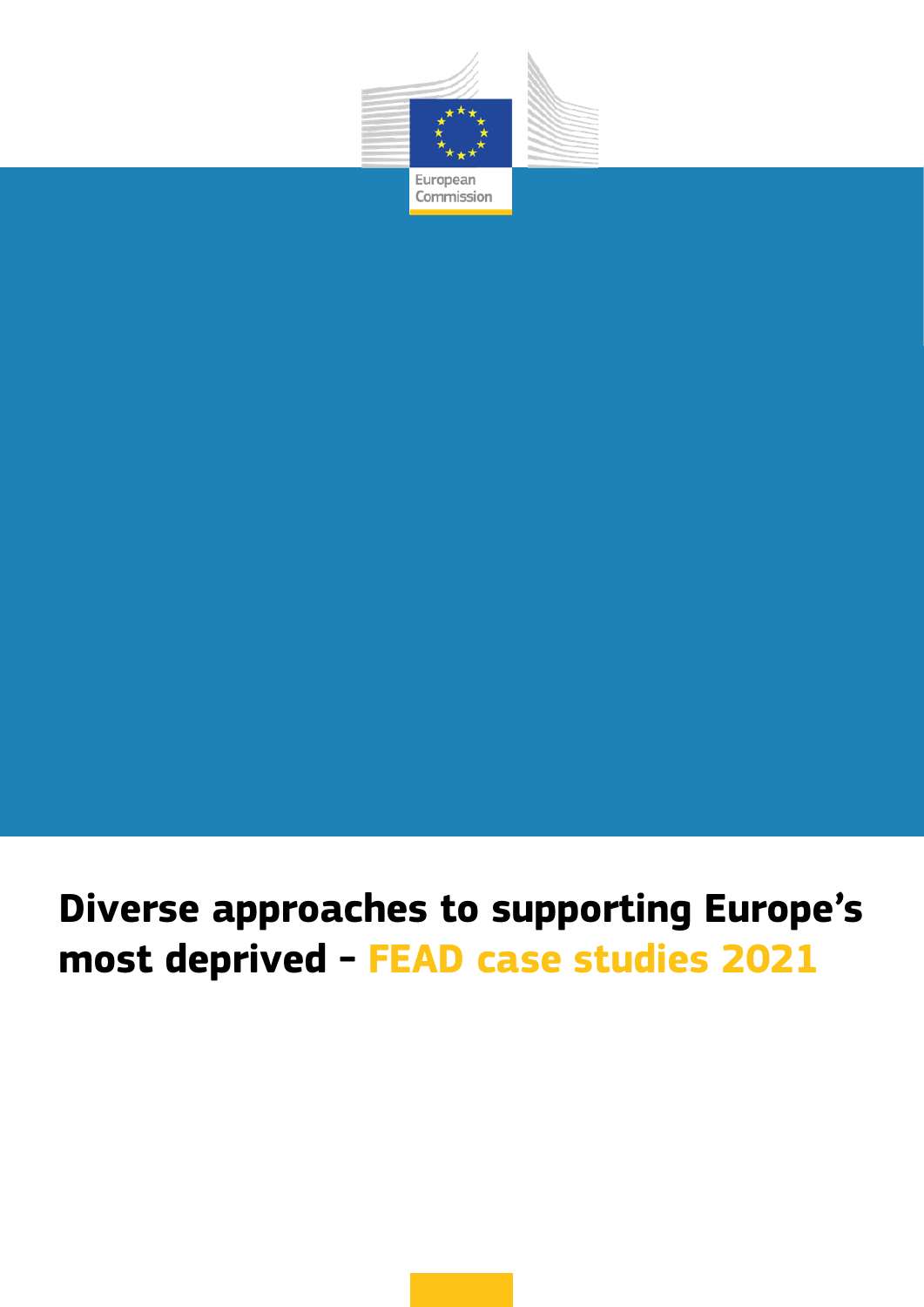

# **TABLE OF CONTENTS**

| Distribution of food parcels to students in the Nouvelle-Aquitaine region, France________________________10                                                                                                                         |       |
|-------------------------------------------------------------------------------------------------------------------------------------------------------------------------------------------------------------------------------------|-------|
|                                                                                                                                                                                                                                     |       |
| Check-in, Germany 14                                                                                                                                                                                                                |       |
|                                                                                                                                                                                                                                     |       |
|                                                                                                                                                                                                                                     |       |
|                                                                                                                                                                                                                                     |       |
|                                                                                                                                                                                                                                     | 22    |
| Stand Out, Germany <u>and Communications</u> and Contract the Contract of the Contract of Contract of Contract of Contract of Contract of Contract of Contract of Contract of Contract of Contract of Contract of Contract of Contr | 24    |
|                                                                                                                                                                                                                                     | _26   |
|                                                                                                                                                                                                                                     |       |
|                                                                                                                                                                                                                                     |       |
|                                                                                                                                                                                                                                     |       |
|                                                                                                                                                                                                                                     | 34    |
| E-vouchers in the City of Brescia, Italy 1990 1990 1990 1990 1991 1992 1994 1996 1999 1999 1999 1999 1999 199                                                                                                                       | 36    |
| Provision of accompanying measures to FEAD end-recipients, Lithuania ______________________________                                                                                                                                 | _38   |
|                                                                                                                                                                                                                                     | 40    |
| Operational Programme for food and basic material assistance, Slovakia                                                                                                                                                              | $-42$ |
|                                                                                                                                                                                                                                     |       |
|                                                                                                                                                                                                                                     |       |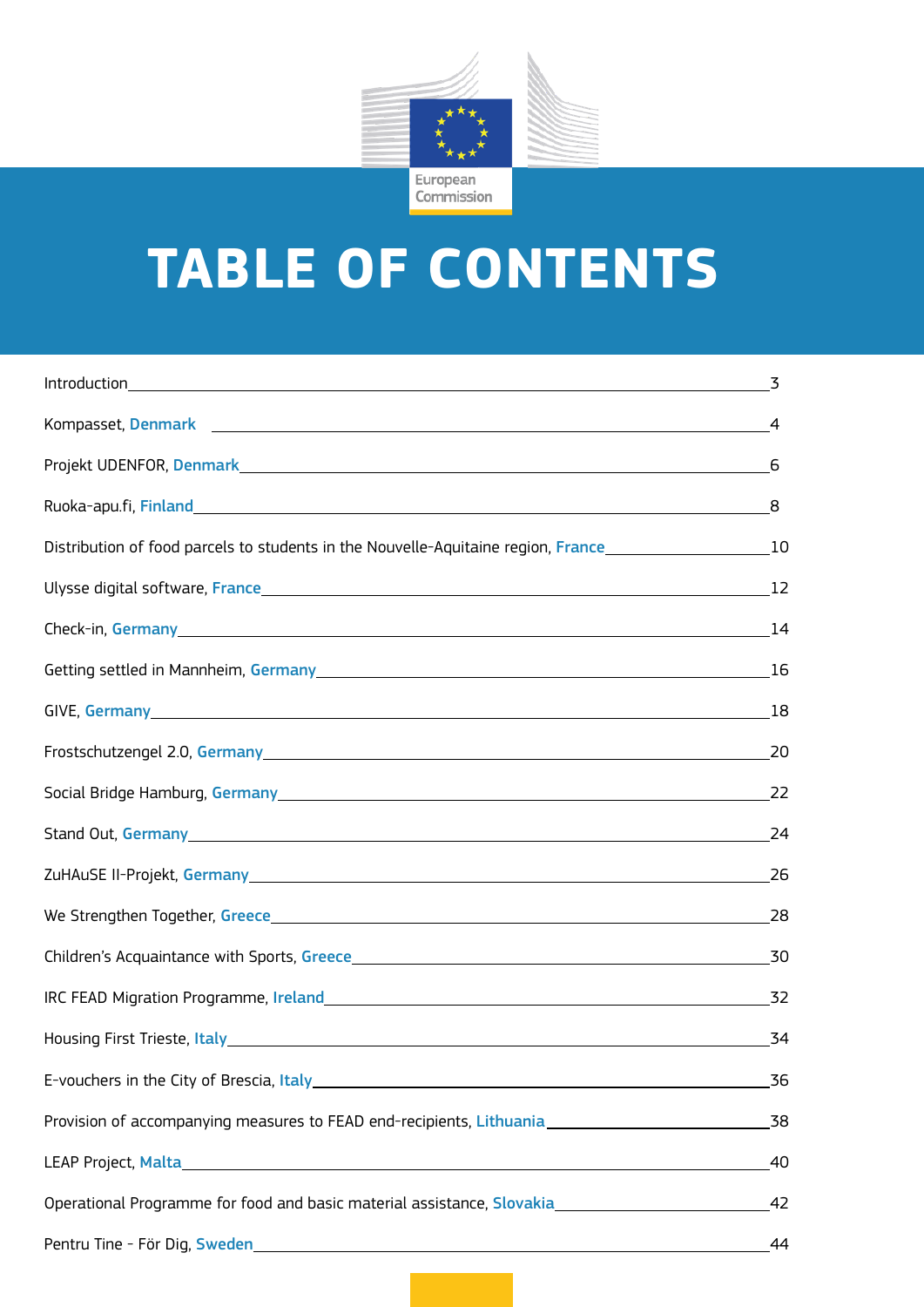# <span id="page-2-0"></span>Introduction

The [Fund for European Aid to the Most Deprived](https://ec.europa.eu/social/main.jsp?catId=1089&langId=en) (FEAD) is designed to contribute to the alleviation of the worst forms of poverty in the EU. It supports actions providing food and basic material assistance (e.g. clothing, soap, shampoo) to the most deprived, but also non-material assistance aiming at facilitating social inclusion. So far FEAD, with a budget of EUR 3.8 billion, provided support to 13 million people.

During the 2014-2020 programming period, FEAD was implemented in all EU Member States via Operational Programmes (OP) I and II, approved by the European Commission. While OP I covers food and/or basic material assistance, OP II focuses on the social inclusion of the most deprived individuals. However, social inclusion is also implemented through accompanying measures under OP I, responding to the basic material needs of the most disadvantaged and supporting their (re)integration into society.

EU Member States were able to choose whether to engage with OP I and/or OP II and to select what type of assistance (food or basic material assistance, or a combination of both) they wish to provide. National authorities and partner organisations often work together in this regard.

The [FEAD Community](https://ec.europa.eu/social/main.jsp?catId=1207&langId=en) is an open membership network bringing together all those who are working to tackle poverty in European countries (i.e. national FEAD managing authorities, organisations delivering or interested in FEAD-funded activities, and EU-level NGOs). The main objective of the FEAD Community is to share good practices and encourage the exchange of ideas among its members.

The present catalogue was realised in the framework of the mutual learning activities of the FEAD Community. It showcases and disseminates examples in form of case studies of FEAD-funded initiatives and approaches supporting people with the first steps out of poverty or social exclusion. These include specific projects, policy measures, services or forms of cooperation that could inform and shape FEAD-funded interventions in Member States.

The 21 case studies of the catalogue are based in the following Member States: Denmark, Finland, France, Germany, Greece, Ireland, Italy, Lithuania, Malta, Slovakia and Sweden. Each case study is presented through a brief summary, contextual information (e.g. geographical scope, time frame, source of funding), its key objectives, its main activities and target group(s), the results achieved, as well as relevant contact details for further information.

These case studies were identified by the Mutual Learning Services team supporting the FEAD Community and selected by the European Commission on the basis of the following criteria: relevance, involvement of different actors, effectiveness and transferability. Their aim is to improve the support to the most deprived in our societies under ESF+ and the current programming period 2021-2027.

| <b>PDF</b> | ISBN 978-92-76-45216-4                      | ISSN 2599-5847 | DOI:10.2767/567133 | KE-BS-21-001-EN-N |
|------------|---------------------------------------------|----------------|--------------------|-------------------|
| BOOK       | ISBN 978-92-76-45217-1       ISSN 2599-5839 |                | DOI:10.2767/67566  | KE-BS-21-001-EN-C |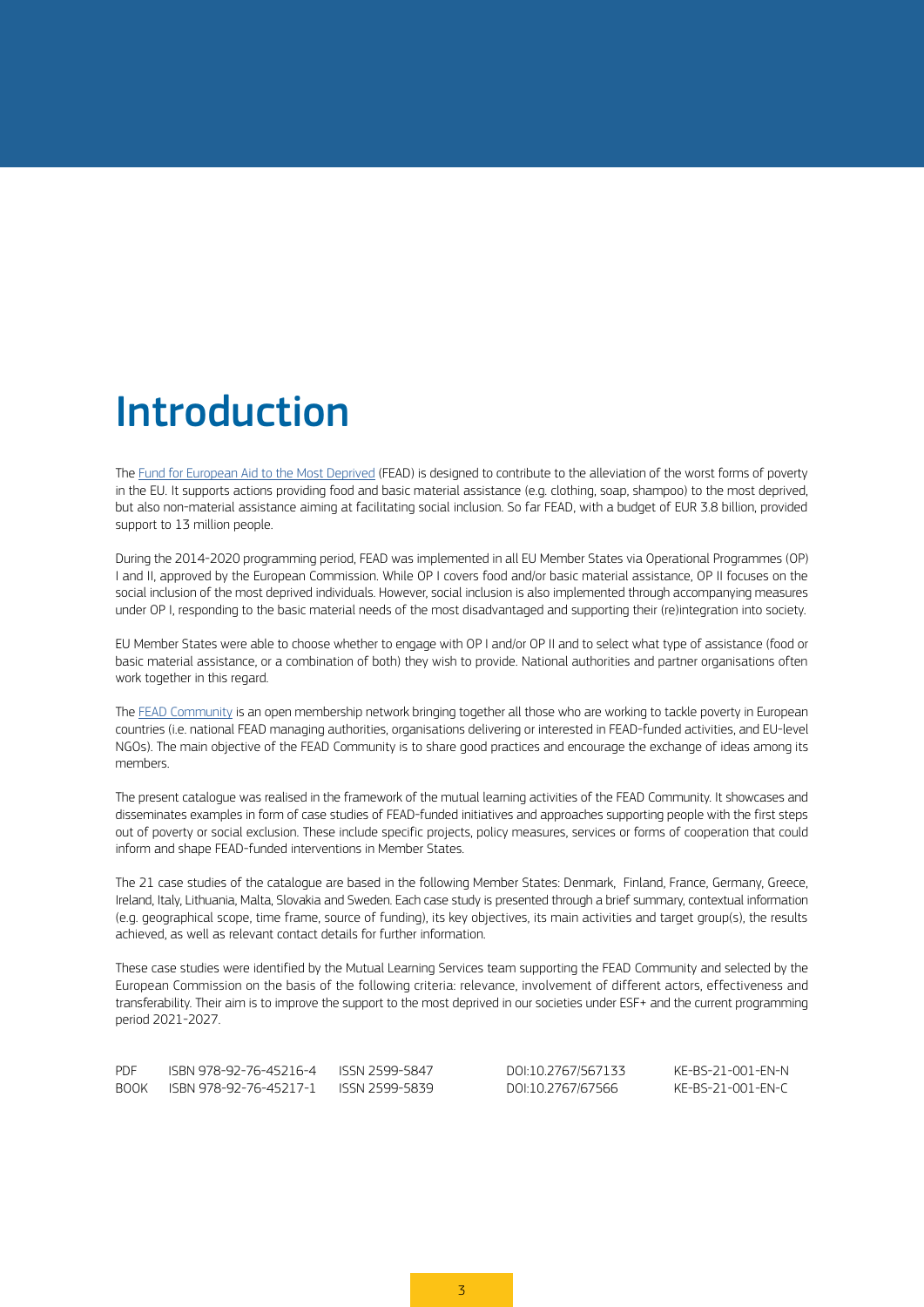<span id="page-3-0"></span>

# Kompasset, Denmark

## **SUMMARY**

The *Kompasset* (Compass) project provides services for hard-to-reach and destitute EU mobile citizens, many of whom struggle to access low-threshold services due to marginalisation, mental health issues, or substance abuse. Kompasset encompasses in-house programmes (e.g. night shelter, counselling services), as well as outreach and advocacy work.

| Full name of the initiative/project:                                    | Kompasset (Compass)                                                                                                                                                                                                                                                                                                                                                                                                                                                                                                                                                                                                                                                                                                                                                                                                                                                                                                                                                                                                                                                                                                                                                                                                                                                                                                                                                                                   |  |
|-------------------------------------------------------------------------|-------------------------------------------------------------------------------------------------------------------------------------------------------------------------------------------------------------------------------------------------------------------------------------------------------------------------------------------------------------------------------------------------------------------------------------------------------------------------------------------------------------------------------------------------------------------------------------------------------------------------------------------------------------------------------------------------------------------------------------------------------------------------------------------------------------------------------------------------------------------------------------------------------------------------------------------------------------------------------------------------------------------------------------------------------------------------------------------------------------------------------------------------------------------------------------------------------------------------------------------------------------------------------------------------------------------------------------------------------------------------------------------------------|--|
| Organisation(s) responsible for<br>implementing the initiative/project: | Kirkens Korshær                                                                                                                                                                                                                                                                                                                                                                                                                                                                                                                                                                                                                                                                                                                                                                                                                                                                                                                                                                                                                                                                                                                                                                                                                                                                                                                                                                                       |  |
| Country / Geographical scope:                                           | Denmark                                                                                                                                                                                                                                                                                                                                                                                                                                                                                                                                                                                                                                                                                                                                                                                                                                                                                                                                                                                                                                                                                                                                                                                                                                                                                                                                                                                               |  |
| Time frame & period:                                                    | 2016-ongoing                                                                                                                                                                                                                                                                                                                                                                                                                                                                                                                                                                                                                                                                                                                                                                                                                                                                                                                                                                                                                                                                                                                                                                                                                                                                                                                                                                                          |  |
| Total amount of funding (EUR):                                          | EUR 2 million from 2016-21 (85% FEAD funding and 15% national government funding)                                                                                                                                                                                                                                                                                                                                                                                                                                                                                                                                                                                                                                                                                                                                                                                                                                                                                                                                                                                                                                                                                                                                                                                                                                                                                                                     |  |
| Sources of funding:                                                     | <b>区 FEAD</b><br>$\square$ ESF<br>⊠ National government funding                                                                                                                                                                                                                                                                                                                                                                                                                                                                                                                                                                                                                                                                                                                                                                                                                                                                                                                                                                                                                                                                                                                                                                                                                                                                                                                                       |  |
| <b>FEAD Operational Programme:</b>                                      | $\Box$ Distribution of food and/or basic material assistance and, where appropriate, accompanying measures<br>(OP I)<br>⊠ Social inclusion of the most deprived persons, supporting activities outside active labour market<br>measures, comprised of non-financial or non-material assistance (OP II)                                                                                                                                                                                                                                                                                                                                                                                                                                                                                                                                                                                                                                                                                                                                                                                                                                                                                                                                                                                                                                                                                                |  |
| Aims and objectives:                                                    | <b>Key objectives:</b><br>Kompasset is a Copenhagen-based service for unregistered EU migrants experiencing homelessness,<br>founded by the national faith-based organisation Kirkens Korshær (DanChurchSocial). Kompasset is an<br>FEAD-funded project, which started in 2016 to address the challenge of an increasing number of migrants<br>experiencing homelessness on the streets of Copenhagen.<br>Kompasset seeks to build relationships with marginalised, homeless migrants and connect them with<br>services that can support them in their daily life: providing them a place to get some sleep indoors, health<br>clinics, counselling, and legal assistance. It also aims to create a welcoming and friendly environment for<br>migrants who arrive in Copenhagen.                                                                                                                                                                                                                                                                                                                                                                                                                                                                                                                                                                                                                      |  |
| Support provided:                                                       | <b>Main activities:</b><br>Kompasset offers a combination of services, including in-house programmes, outreach activities, and<br>advocacy work (e.g. filing complaints, campaigning on relevant issues).<br>Key FEAD-supported work includes:<br>▶ Counselling: multilingual staff/volunteers provide one-to-one counselling to service users including<br>advice on rights and responsibilities, health issues, legal matters, registration for EU citizens, and<br>language classes. The Kompasset centre also provides storage facilities, showers and coffee. The service<br>operates on the basis that successful counselling consists of empathic and hopeful interactions carried<br>out in a professional and caring way, with a view to building a trusting relationship with service<br>recipients.<br>> Outreach team: EU/EEA citizens experiencing homelessness in Copenhagen are contacted by a<br>multilingual outreach team and informed about Kompasset's in-house counselling, night shelter and<br>other services.<br>Emergency night shelter: The night shelter is an integral part of the service. The opportunity for rest/<br>Þ<br>sleep in a safe place provides people with a calm space in which to make decisions, choices, and plans.<br>Health work: The second round of FEAD funding (2020-21) has enabled Kompasset to strengthen its<br>Þ.<br>focus on health issues. |  |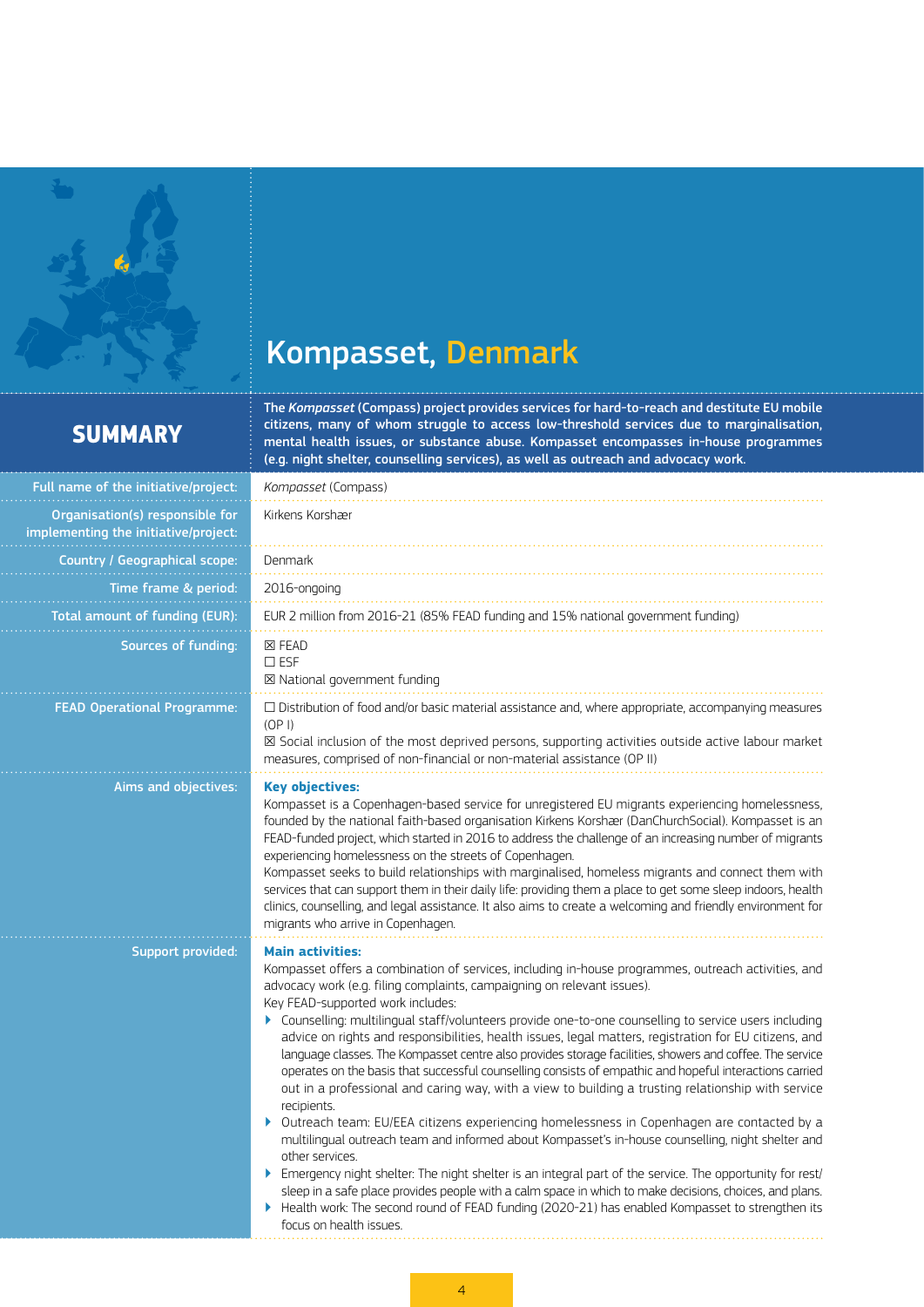| <b>SUMMARY</b> | The Kompasset (Compass) project provides services for hard-to-reach and destitute EU mobile<br>citizens, many of whom struggle to access low-threshold services due to marginalisation,<br>mental health issues, or substance abuse. Kompasset encompasses in-house programmes<br>(e.g. night shelter, counselling services), as well as outreach and advocacy work.                                                                                                                                                                                                                                                                                                                                                                                                                                                                                                                                                                                                                                                                                                                                                                                                                                                                                                                                                                                                                                                                                       |
|----------------|------------------------------------------------------------------------------------------------------------------------------------------------------------------------------------------------------------------------------------------------------------------------------------------------------------------------------------------------------------------------------------------------------------------------------------------------------------------------------------------------------------------------------------------------------------------------------------------------------------------------------------------------------------------------------------------------------------------------------------------------------------------------------------------------------------------------------------------------------------------------------------------------------------------------------------------------------------------------------------------------------------------------------------------------------------------------------------------------------------------------------------------------------------------------------------------------------------------------------------------------------------------------------------------------------------------------------------------------------------------------------------------------------------------------------------------------------------|
|                | <b>Target group(s):</b><br>Kompasset has provided support to people from approximately 55 countries: 75% EU citizens and 25%<br>third-country nationals. While the individuals included in the target group are unregistered, they are<br>legally allowed to be in Denmark on tourist visas or as jobseekers.<br>Kompasset's outreach activities are primarily carried out in Copenhagen's inner-city areas and offer a<br>visible point of contact for homeless migrants. Kompasset has become well-known in the city, with other<br>NGOs and public services directing individuals to its services.<br>Kompasset was set up in response to the increasing number of migrants experiencing homelessness in<br>the city. Since then, the service has worked to engage a constantly changing group of migrants. It<br>conducts surveys and meets with the target population in order to incorporate their opinions into its<br>efforts. In 2020, the service produced a paper on the impact of the COVID-19 crisis on the situation of<br>the target group (see below).                                                                                                                                                                                                                                                                                                                                                                                     |
| Results so far | <b>Achievement of objectives:</b><br>During the second round of FEAD funding (2020-2021), Kompasset built on the work and experiences<br>from the earlier round (2016-2019). It continues to assist a wide target group of migrants experiencing<br>homelessness within its three main services: counselling/in-house activities, outreach, and the night<br>shelter.<br>Often, service users situations require longer-term contact/help. Users' vulnerability varies and many<br>experience a combination of issues, including for example, mental illness, illness, substance and/or<br>alcohol abuse, post-traumatic stress disorder (PTSD) or traumatic backgrounds, Low/no education and<br>poverty are also prevalent.<br>Kompasset works to build trust and relationships in respect of service users' long-term problems,<br>focusing on support, care and presence. It provides information on options and rights, and to a certain<br>extent, practical support for individuals to claim their rights.<br>Kompasset's counselling service provided advice and guidance on the following issues in 2020:<br>Health, including alcohol/substance abuse (60% of users);<br>Accompaniment and contact with authorities;<br>▶<br>Counselling on rights and possibilities (including work-related challenges);<br>▶<br>Registration process for EU citizens;<br>Help with the legal system;<br>Complaints about police;<br>Help with travelling home. |
|                | <b>Lessons learnt and success factors:</b><br>Kompasset has been continuously engaged in FEAD work since 2016, thus has substantial knowledge<br>and experience of the issues facing the target group.<br>The staff and volunteers come from diverse backgrounds and have the appropriate professional<br>knowledge and skills (language, ethnic, cultural awareness) to adequately and creatively address users'<br>needs. The project also carries out continuous training of volunteers, including supervision and coaching<br>by external professionals.<br>An important success factor is close work and cooperation with other state organisations and NGOs.<br>Kompasset engages in ongoing networking and knowledge-sharing, using that knowledge to influence<br>policy and legislative processes.<br>Close cooperation and communication with people in the local community is an important element of<br>inclusion and acceptance of Kompasset's service users, for example, arranging activities and social<br>events to include both the target population and neighbours.                                                                                                                                                                                                                                                                                                                                                                    |

Contact details for further information Name: Allan Bærentzen, Kompasset FEAD project manager Email: [a.baerentzen@kirkenskorshaer.dk](mailto:a.baerentzen%40kirkenskorshaer.dk?subject=)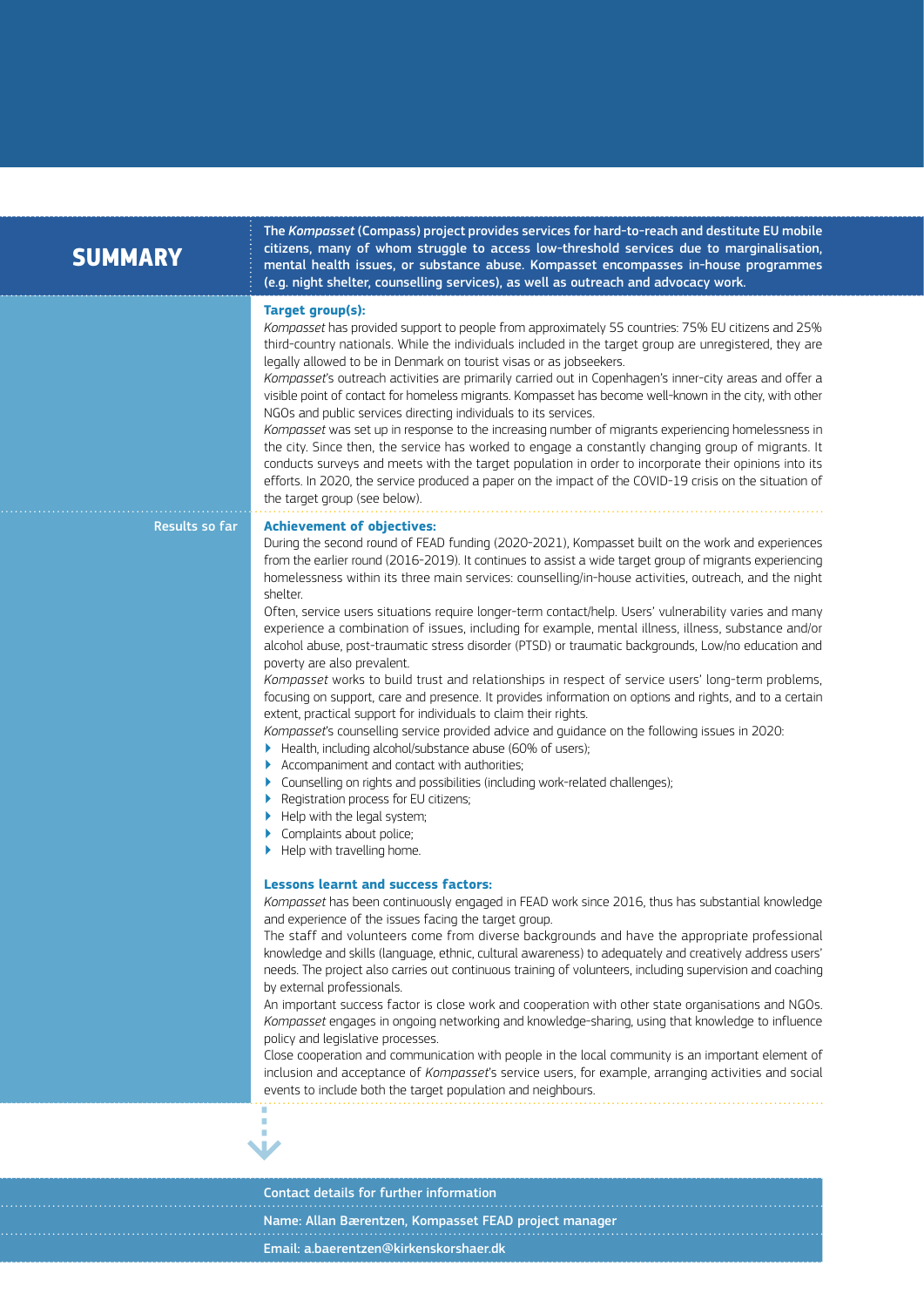<span id="page-5-0"></span>

# Projekt UDENFOR, Denmark

## **SUMMARY**

*Projekt UDENFOR* is a Danish initiative that undertakes outreach work and supports vulnerable homeless people through two main projects – 'Locker room' in Copenhagen and the UDENFOR & Byg UDENFOR (Build Outside) café in the city of Aarhus. The project seeks to build bridges between homeless people and mainstream society and to create the basis for debate on changes to prevent further marginalisation.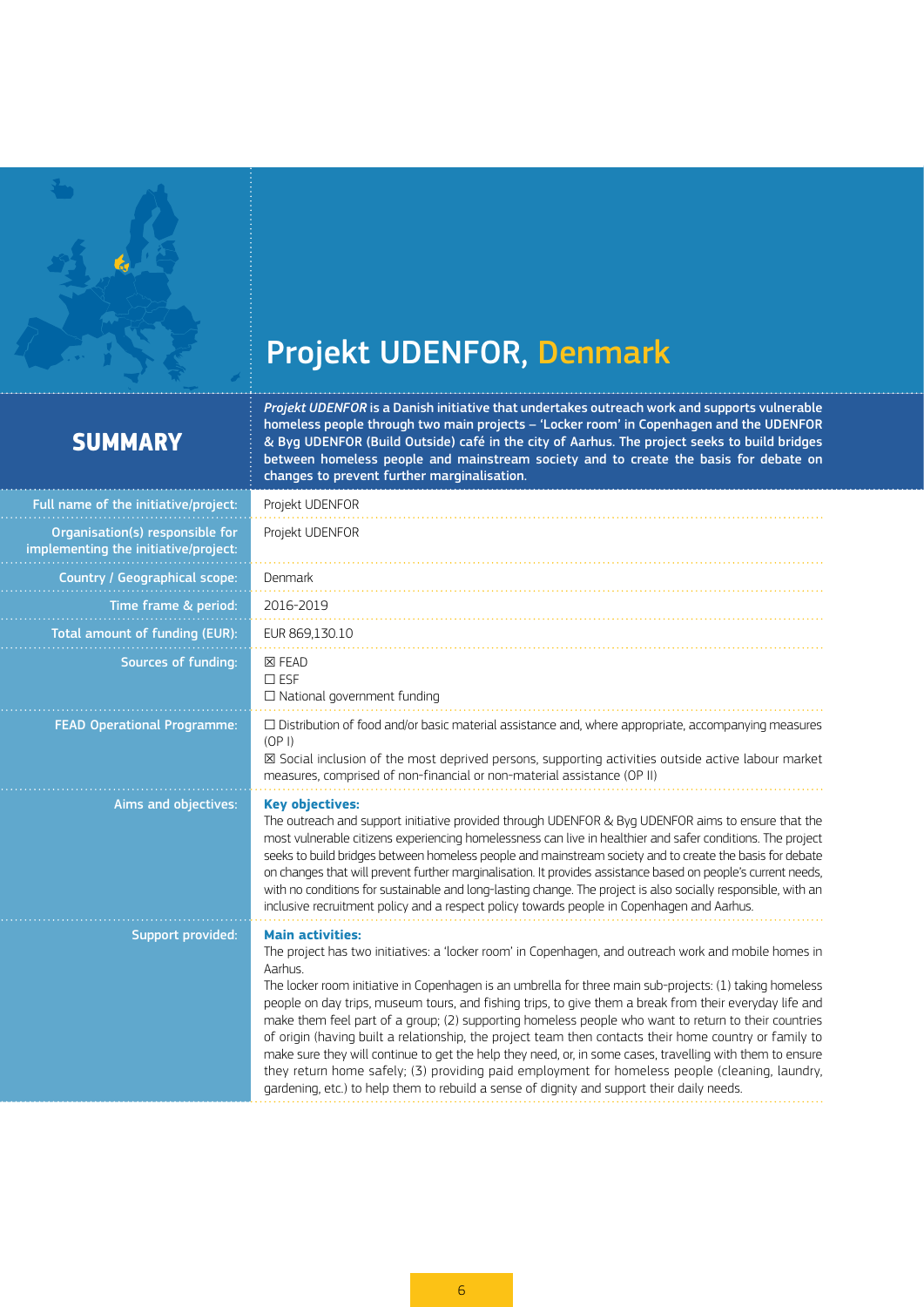| <b>SUMMARY</b> |  |  |
|----------------|--|--|
|                |  |  |

*Projekt UDENFOR* is a Danish initiative that undertakes outreach work and supports vulnerable homeless people through two main projects – 'Locker room' in Copenhagen and the UDENFOR & Byg UDENFOR (Build Outside) café in the city of Aarhus. The project seeks to build bridges between homeless people and mainstream society and to create the basis for debate on changes to prevent further marginalisation.

The project in Aarhus engages in outreach work and counselling through a café it has set up at an outside meeting point. The café involves homeless people in practical tasks, such as cooking, as well as providing counselling and support. Some of the homeless people were also involved in the project byg *UDENFOR* (Build Outside), where they collaborated with Architects Without Borders and the MONSTRUM building company to build mobile homes. Those homes stemmed from working groups in which homeless people had participated, including sharing what a home meant to them. Their participation gave them ownership of the design and building process, as well as the mobile homes themselves. Six houses were built that matched the needs and preferences of each homeless person. The houses were located within a community (*Levefællesskab*, living community), helping the previously homeless people to become part of society.

### **Target group(s):**

▶ Homeless people

Homeless people and project volunteers were closely involved in the project design through workshops and outreach activities, as well as through their active participation in the design of the mobile homes and the living community.

During the implementation of the activities, project volunteers tailored their approach to the homeless persons' needs and empowered them to overcome social marginalisation and form living communities by building relationships.

⇣

### Results so far **Achievement of objectives:**

The project was evaluated by the Danish Centre for Social Science Research (VIVE), which reported the following results:

- ▶ Implementation and outcomes of the project did not resemble the planned outline due to lack of resources, changing legislation, and the geographical separation between the project managers and implementers;
- ▶ The project lacked knowledge of the rights of homeless people within the public system and in private organisations, thus it devoted much of its resources to ensuring that homeless people received the services to which they were entitled;
- There was a lack of adequate time to build relationships with the homeless community;
- $\blacktriangleright$  The project provided help only on a small scale.

## **Lessons learnt and success factors:**

VIVE provided a set of recommendations:

- ▶ Future projects should be based on change theory in order to ensure the right resources, framework, infrastructure and timetable for implementation;
- ▶ Organisations involved should be agile in terms of developing their own practices in response to changes in context or legislation:
- ▶ The project team must have the right language skills to carry out the tasks, including an active position to master the language of the 'system', the interpersonal language, the users' mother tongue, and Danish. With the right language skills, the project team can create a sense of welcome and help service users to obtain their entitlements, as well as their goals;
- ▶ The lack of knowledge about EU migrants among Danish public and (specific) private organisations means that projects have to use funds to train employees on the 'system' and on the rights of migrants, rather than focusing on harm reduction and advisory efforts. This has a major impact on the allocation of resources and the changes that can be expected for beneficiaries.

Contact details for further information Name: Bo Heide-Jochimsen, General manager, Projekt UDENFOR Email: [bj@udenfor.dk](mailto:bj%40udenfor.dk?subject=)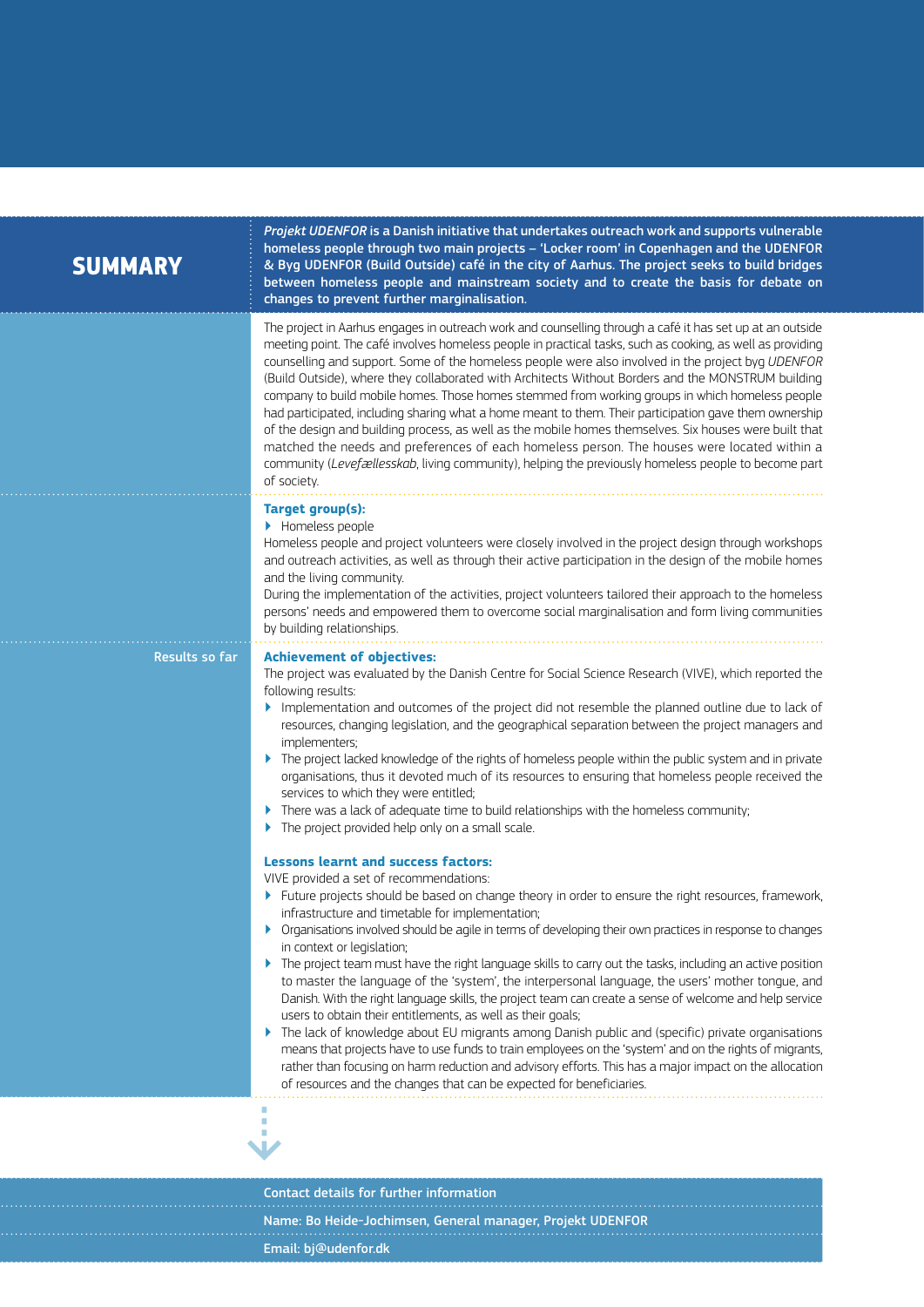<span id="page-7-0"></span>

# Ruoka-apu.fi, Finland

## **SUMMARY**

*Ruoka-apu.fi (Foodaid.fi)* is a website for food aid seekers and distributors, providing upto-date information on food aid events and free meals in a selected area. Coordinated by Kirkkopalveut ry, the website was established within the activities of the Osallistava yhteisö 2019-2021 project, which supports national and local cooperation between food aid distributors, registered associations, parishes and municipalities, as well as collecting and providing up-to-date information on food aid.

| Full name of the initiative/project:                                    | Ruoka-apu.fi (Foodaid.fi)                                                                                                                                                                                                                                                                                                                                                                                                                                                                                                                                                                                       |
|-------------------------------------------------------------------------|-----------------------------------------------------------------------------------------------------------------------------------------------------------------------------------------------------------------------------------------------------------------------------------------------------------------------------------------------------------------------------------------------------------------------------------------------------------------------------------------------------------------------------------------------------------------------------------------------------------------|
| Organisation(s) responsible for<br>implementing the initiative/project: | Kirkkopalvelut ry, an association of parish services, in cooperation with several Finnish food aid<br>organisations                                                                                                                                                                                                                                                                                                                                                                                                                                                                                             |
| Country / Geographical scope:                                           | Finland                                                                                                                                                                                                                                                                                                                                                                                                                                                                                                                                                                                                         |
| Time frame & period:                                                    | January 2020-ongoing                                                                                                                                                                                                                                                                                                                                                                                                                                                                                                                                                                                            |
| Total amount of funding (EUR):                                          | Osallistava yhteisö (Participating in the community) project 2019-2021: EUR 160,000 per year, of which<br>the Ruoka-apu.fi website was approximately 15%                                                                                                                                                                                                                                                                                                                                                                                                                                                        |
| Sources of funding:                                                     | $\Box$ FEAD<br>$\Box$ ESF<br>⊠ National government funding                                                                                                                                                                                                                                                                                                                                                                                                                                                                                                                                                      |
| <b>FEAD Operational Programme:</b>                                      | $\boxtimes$ Distribution of food and/or basic material assistance and, where appropriate, accompanying measures<br>(OP I)<br>$\Box$ Social inclusion of the most deprived persons, supporting activities outside active labour market<br>measures, comprised of non-financial or non-material assistance (OP II)                                                                                                                                                                                                                                                                                                |
| Aims and objectives:                                                    | <b>Key objectives:</b><br>The Ruoka-apu.fi website aims to help people in need to find food aid by providing a space where food<br>aid distributors can advertise their events, making them easier to find. The website also seeks to improve<br>coordination between different food aid distributors, so that they can operate more effectively. Before<br>setting up the Ruoka-apu.fi website, information on food aid was quite scarce and scattered. It was also<br>difficult for food aid distributors to obtain an overview of the activities of other organisations, making<br>coordination challenging. |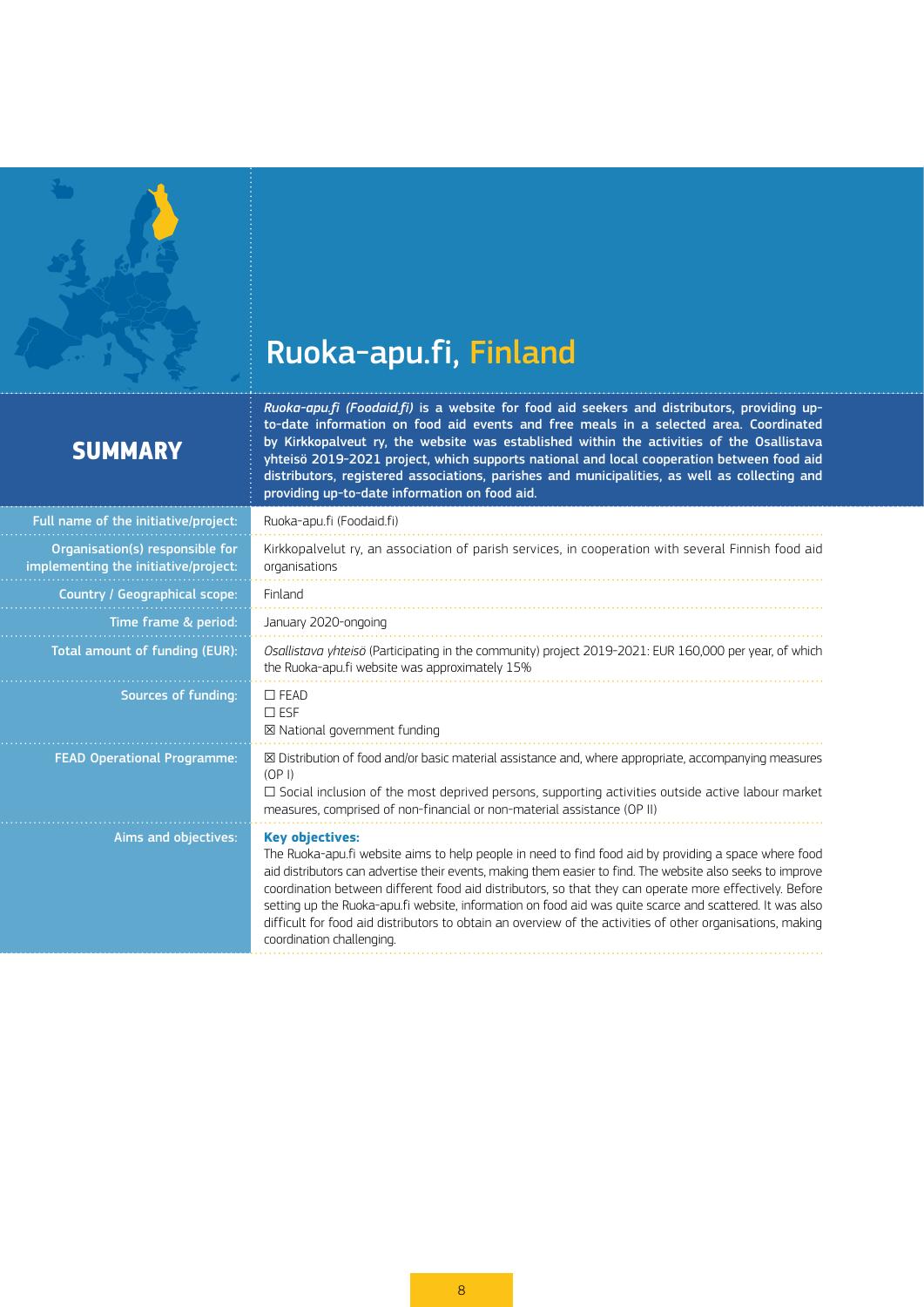## **SUMMARY**

*Ruoka-apu.fi (Foodaid.fi)* is a website for food aid seekers and distributors, providing upto-date information on food aid events and free meals in a selected area. Coordinated by Kirkkopalveut ry, the website was established within the activities of the Osallistava yhteisö 2019-2021 project, which supports national and local cooperation between food aid distributors, registered associations, parishes and municipalities, as well as collecting and providing up-to-date information on food aid.

Support provided: **Main activities:**

Ruoka-apu.fi is a website for food aid seekers, distributors and donors, which provides up-to-date information on food aid events and free meals available in a selected area. The website's tailored functions include maps, calendars and scroll-down lists.

Food aid seekers can use Ruoka-apu.fi to find free meals and food aid events in a selected area, while food aid distributors and organisers can share information and advertise their events and activities on the website's noticeboard. Donors (e.g. food industry) can use Ruoka-apu.fi to look for distributors in their area, while social workers and case managers can use the website as part of their social services information.

By sharing information on food aid activities, the website supports national and local cooperation between food aid distributors, registered associations, parishes and municipalities.

Development of the website is still ongoing. For example, English and Swedish versions are being developed, as well as tools for more detailed reporting for food aid providers (e.g. statistical tools).

*Kirkkopalvelut* ry provides free guidance and web training for users, and customer support is available during office hours.

## **Target group(s):**

- ▶ People with low incomes in need of food aid:
- Social workers and case managers (e.g. social services);
- ▶ Food aid organisers and distributors;
- ▶ Donors (e.g. food industry).

Food aid beneficiaries, organisers and distributors were all closely involved in the design of the website, participating through meetings and surveys. A development group composed of different types of organisations steered the design process. Once up and running, beneficiaries are asked for their feedback about the services offered by the website, as part of the co-development process.

## Results so far **Achievement of objectives:**

The project is ongoing, but the main results to date are as follows:

- ▶ 270 organisations regularly share information about their events on the website. Of these, 55% are registered associations, 40% are parishes, and 5% are municipalities;
- ▶ 463 individual users (number of login IDs):
- ▶ 23,000 visits to the website each month.

## **Lessons learnt and success factors:**

- ▶ There is considerable interest among politicians and decision-makers in food aid statistics, driving strong support for the development of this aspect of the website;
- ▶ Collaboration with the Finnish Food Authority facilitated the dissemination of the website through a wide network of food aid distributors. Reaching and involving small food aid distributors can be more challenging, as they might not be familiar with advertising their services;
- ▶ Not all food aid seekers have the necessary digital skills and equipment to access the website;
- ▶ Close involvement of beneficiaries and distributors of food aid in the design of the website resulted in a tool tailored to users' needs. The design also benefitted from Kirkkopalvelut ry's previous experience with a similar platform aimed at volunteers.



Contact details for further information Name: Reetta Nick, Kirkkopalvelut ry Email: [reetta.nick@kirkkopalvelut.fi](mailto:reetta.nick%40kirkkopalvelut.fi?subject=)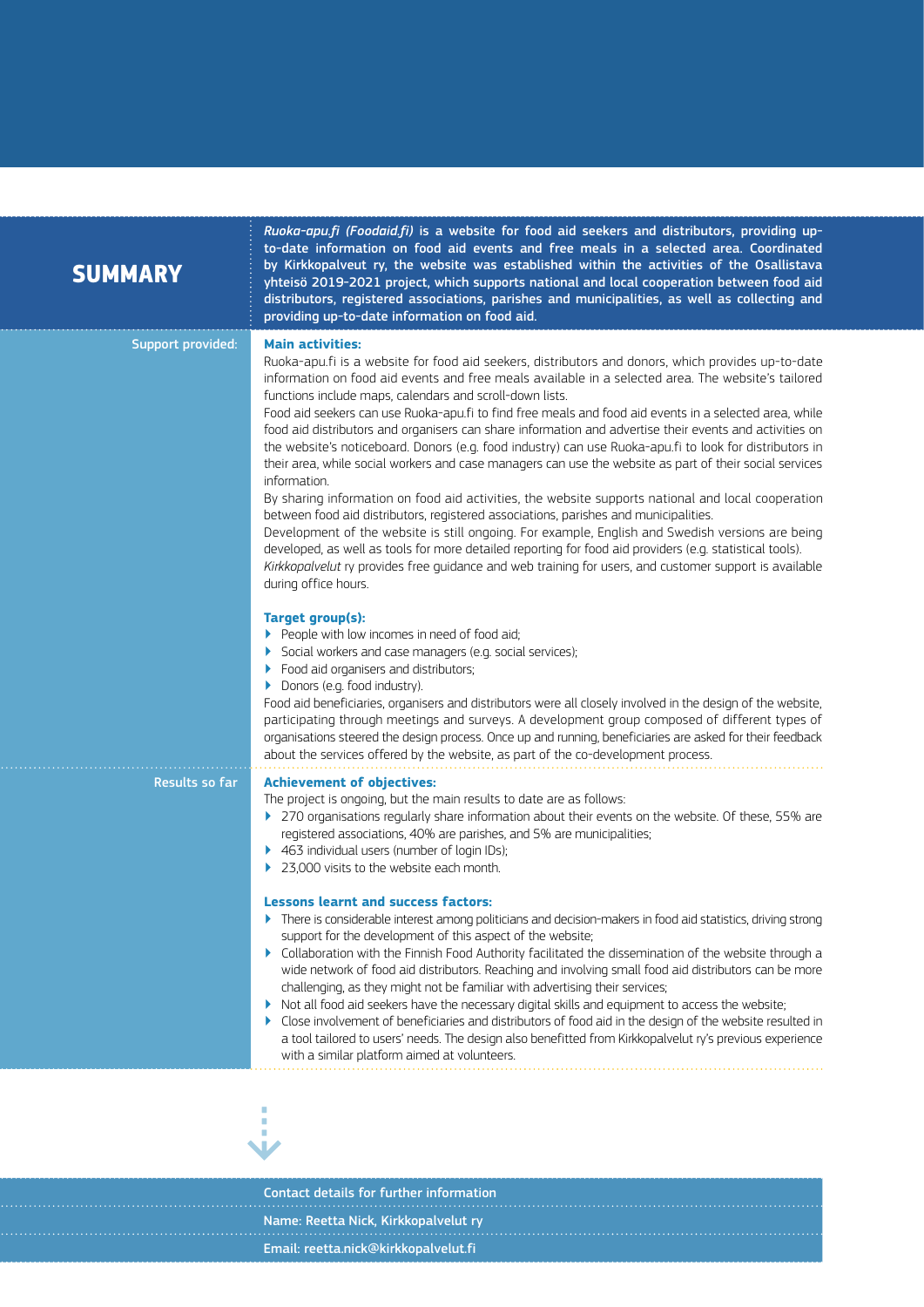<span id="page-9-0"></span>

# Distribution of food parcels to students in the Nouvelle-Aquitaine region, France

## **SUMMARY**

During the COVID-19 lockdown that began in March 2020, the Centre for Regional Universities and Schools (CROUS) in the Nouvelle-Aquitaine region identified students in third-level education who could benefit from food aid. A weekly 8kg package is delivered by food banks to each student identified, including dry and fresh food products, as well as hygiene kits.

| Full name of the initiative/project:                                    | Distribution of free food parcels to students in the Nouvelle-Aquitaine region                                                                                                                                                                                                                                                                                                                                                                                                                                                                                                                                                                                                                                                                                                                                                                                                                                                                            |  |
|-------------------------------------------------------------------------|-----------------------------------------------------------------------------------------------------------------------------------------------------------------------------------------------------------------------------------------------------------------------------------------------------------------------------------------------------------------------------------------------------------------------------------------------------------------------------------------------------------------------------------------------------------------------------------------------------------------------------------------------------------------------------------------------------------------------------------------------------------------------------------------------------------------------------------------------------------------------------------------------------------------------------------------------------------|--|
| Organisation(s) responsible for<br>implementing the initiative/project: | <b>Banques Alimentaires</b><br>Þ.<br>Centre for Regional Universities and Schools (Centre régional des œuvres universitaires et scolaires,<br>CROUS)<br>Nouvelle-Aquitaine region                                                                                                                                                                                                                                                                                                                                                                                                                                                                                                                                                                                                                                                                                                                                                                         |  |
| Country / Geographical scope:                                           | France                                                                                                                                                                                                                                                                                                                                                                                                                                                                                                                                                                                                                                                                                                                                                                                                                                                                                                                                                    |  |
| Time frame & period:                                                    | March 2020-December 2021                                                                                                                                                                                                                                                                                                                                                                                                                                                                                                                                                                                                                                                                                                                                                                                                                                                                                                                                  |  |
| Total amount of funding (EUR):                                          | EUR 1,350 million of food products (funding of EUR 675,000 from the Nouvelle-Aquitaine region, with the<br>remainder supplied by the food bank from its own food collection, i.e. donations from supermarkets,<br>National Food Collection, and FEAD products)                                                                                                                                                                                                                                                                                                                                                                                                                                                                                                                                                                                                                                                                                            |  |
| Sources of funding:                                                     | <b>X FEAD</b><br>$\square$ ESF<br>⊠ National government funding: Nouvelle-Aquitaine region of France<br>⊠ Other: daily food product collections in supermarkets and stock from the National Food Collection<br>(dry products)                                                                                                                                                                                                                                                                                                                                                                                                                                                                                                                                                                                                                                                                                                                             |  |
| <b>FEAD Operational Programme:</b>                                      | ⊠ Distribution of food and/or basic material assistance and, where appropriate, accompanying measures<br>(OP I)<br>$\Box$ Social inclusion of the most deprived persons, supporting activities outside active labour market<br>measures, comprised of non-financial or non-material assistance (OP II)                                                                                                                                                                                                                                                                                                                                                                                                                                                                                                                                                                                                                                                    |  |
| Aims and objectives:                                                    | <b>Key objectives:</b><br>During the COVID-19 crisis, the French Food Banks Network experienced an increase of almost 20% in the<br>demand for food aid (from March to June 2020). By the end of 2020, around seven million people in France<br>were estimated to be experiencing food deprivation. The health crisis worsened the conditions for existing<br>FEAD end-recipients, while new clients also sought food aid, particularly students, people with precarious<br>jobs (e.g. short-term contracts, temporary or informal work), independent entrepreneurs, restaurant owners<br>and craft workers.<br>'Distribution of food parcels to students' aimed to meet the increase in demand for food assistance<br>resulting from the COVID-19 lockdowns in France by distributing food parcels (each worth approx. EUR 26)<br>to the most disadvantaged students attending third-level educational institutions in the Nouvelle-Aquitaine<br>region. |  |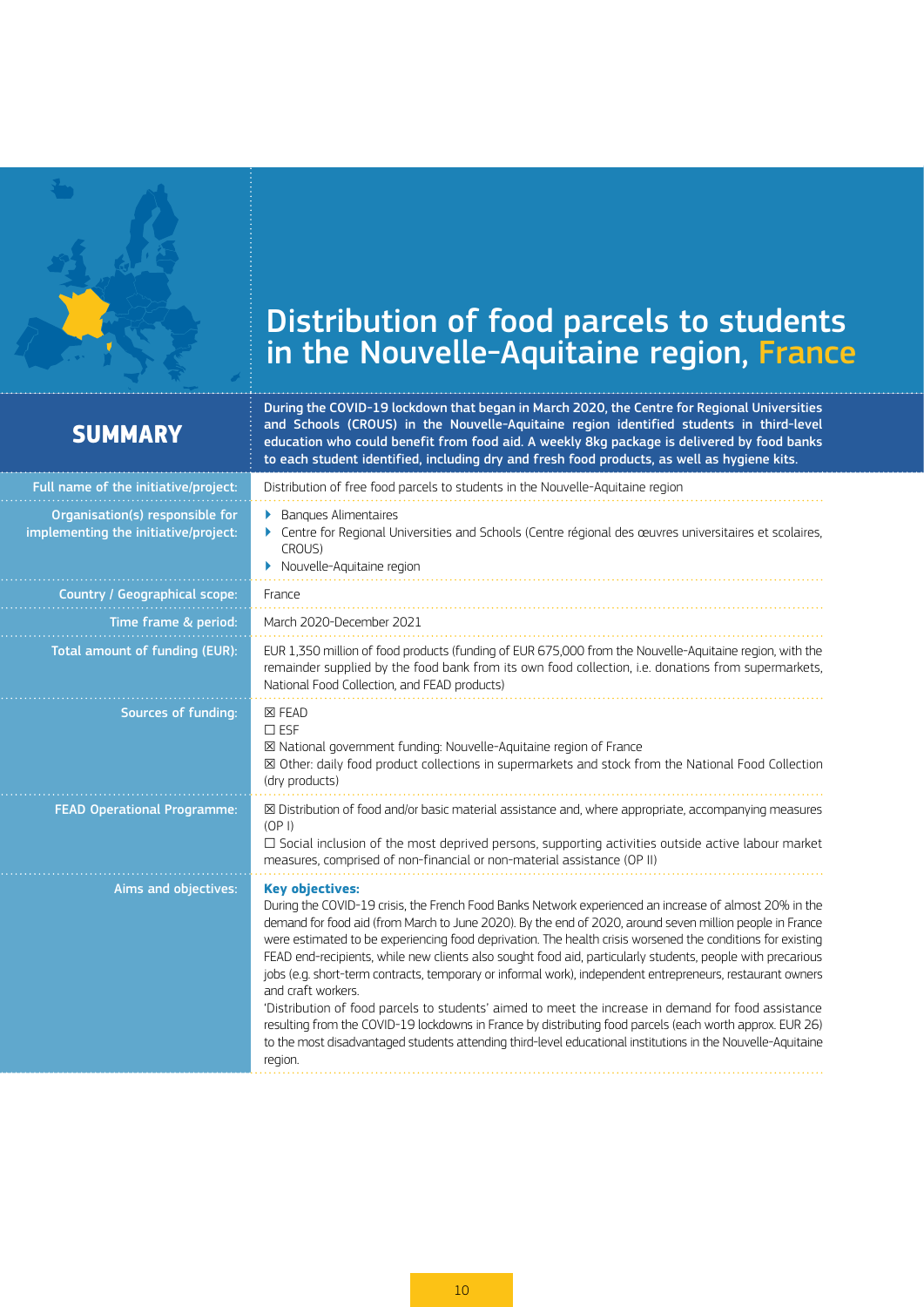| <b>SUMMARY</b>    | During the COVID-19 lockdown that began in March 2020, the Centre for Regional Universities<br>and Schools (CROUS) in the Nouvelle-Aquitaine region identified students in third-level<br>education who could benefit from food aid. A weekly 8kg package is delivered by food banks<br>to each student identified, including dry and fresh food products, as well as hygiene kits.                                                                                                                                                                                                                                                                                                                                                                                                                                                                                                                                                                                                                                                                                                                                                                                                                                                                                                             |
|-------------------|-------------------------------------------------------------------------------------------------------------------------------------------------------------------------------------------------------------------------------------------------------------------------------------------------------------------------------------------------------------------------------------------------------------------------------------------------------------------------------------------------------------------------------------------------------------------------------------------------------------------------------------------------------------------------------------------------------------------------------------------------------------------------------------------------------------------------------------------------------------------------------------------------------------------------------------------------------------------------------------------------------------------------------------------------------------------------------------------------------------------------------------------------------------------------------------------------------------------------------------------------------------------------------------------------|
| Support provided: | <b>Main activities:</b><br>The lockdowns resulting from the COVID-19 pandemic from March 2020 saw some students in third-<br>level educational institutions confined to their college rooms. Unable to work or return to their families,<br>some sought help from existing aid structures (e.g. food banks). Initially, the CROUS identified students<br>in Bordeaux who would benefit from food aid, but by mid-May this system was extended to the entire<br>region of Nouvelle-Aquitaine, with the financial support of the Regional Council. In October 2020, the<br>project was extended to include young people between the ages of 15 and 30 years.<br>Students in need were identified by CROUS social workers. The food bank intervened on 13 university<br>campuses in Bordeaux and other cities in the Nouvelle-Aquitaine region, including Pau, Dax, Limoges,<br>Poitiers.<br>The food bank and student grocery stores organise and distribute the packages to the students every<br>week. Worth about EUR 26, the packages are made up of donations and collections from supermarkets,<br>as well as FEAD products. Where possible, fresh food products purchased by the food banks using<br>Nouvelle-Aquitaine regional funding are bought directly from producers in the region. |
|                   | <b>Target group(s):</b><br>During the COVID-19 crisis, the project identified and targeted the most disadvantaged students in<br>third-level education in the Nouvelle-Aquitaine region.<br>At first, the project targeted only students in third-level education, but as the crisis persisted, its remit<br>was broadened in October 2020 to young people aged 15-30 in precarious circumstances. It supports<br>the most vulnerable young people, including 'invisible' groups that, outside of times of health crisis, do<br>not necessarily use solidarity mechanisms in their daily lives. This new scheme, 'Rebound for youth', was<br>the initiative of the food banks, the Regional Union of Social Centres of Nouvelle-Aquitaine, and the<br>National Union for Young People's Housing and received support from the Nouvelle-Aquitaine region<br>and FEAD. Each Département identified a lead food bank contact for the distribution of these emergency<br>parcels.                                                                                                                                                                                                                                                                                                                   |
| Results so far    | <b>Achievement of objectives:</b><br>Students who received support from the project were surveyed by the Nouvelle-Aquitaine region in<br>March 2021 (results unpublished as of 6 July 2021). Overall, the project has been very successful, being<br>well received and appreciated by its beneficiaries.<br>Depending on the week, between 800 and 1,400 students receive food parcels in the Nouvelle-Aquitaine<br>region. In total, nearly 52,000 packages have been distributed to date. The Nouvelle-Aquitaine region<br>has extended the support until the end of 2021 to include the distribution of food aid and hygiene<br>products to young people aged 15 to 30 in difficult circumstances. The initiative seen a collaborative<br>network grow, linking social centres, youth centres and missions locales to support the identification of<br>those frequently invisible groups.                                                                                                                                                                                                                                                                                                                                                                                                    |
|                   | <b>Lessons learnt and success factors:</b><br>Key successes for the project are cooperation between relevant local actors and effective organisation<br>of the distribution of food parcels to students. The project garnered the support of many actors in the<br>region, particularly from civil society, through a new volunteer movement (including packaging,<br>transportation and distribution of food and other products).<br>The involvement of key players provided a pragmatic and coordinated response to an emergency<br>situation. For example, CROUS was responsible for identifying students experiencing food insecurity. The<br>food banks prepared and distributed the packages on a weekly basis to students, usually in collaboration<br>with partner charity organisations. All of the food banks participated in the initiative. The Nouvelle-<br>Aquitaine region contributed half of the total funding for the food and hygiene products in each parcel,<br>stipulating that the fresh food items should be bought where possible from local producers, in line with<br>circular economy approaches. Each food bank and its local partners could decide on the distribution<br>method, allowing for the implementation of the most suitable local solutions.           |



Contact details for further information Name: Pierre Veit, Banque Alimentaire de Bordeaux et de la Gironde Email: [Pierre.veit@banquealimentaire33.org](mailto:Pierre.veit%40banquealimentaire33.org?subject=)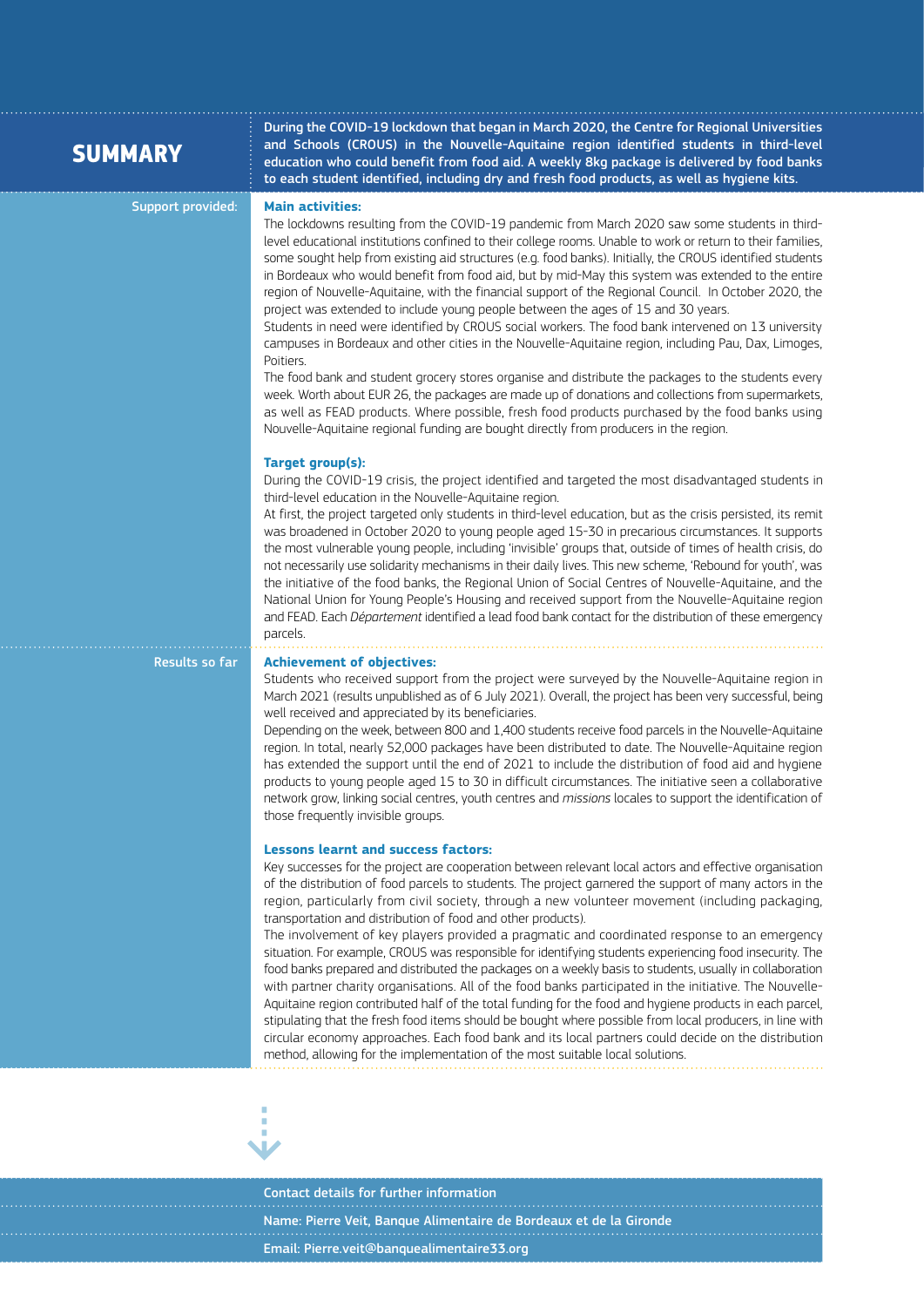<span id="page-11-0"></span>

# Ulysse digital software, France

## **SUMMARY**

The organisation *Les Restos du Coeur* (restaurants of the heart) fosters social inclusion and supports vulnerable groups by providing access to free meals. Ulysse is a digital software application that allows the organisation's volunteers to digitally record the personal information of service beneficiaries. This increases operational capacity, improves understanding of user needs, and allows the organisation to provide a more tailored service.

| Full name of the initiative/project:                                    | 'Ulysse' software to support the improvement of data collection through digitalisation                                                                                                                                                                                                                                                                                                                                                                                                                                                                                                                                                                                                                                                                                                                                                                                                                                                                                                                                                                                                                                      |  |
|-------------------------------------------------------------------------|-----------------------------------------------------------------------------------------------------------------------------------------------------------------------------------------------------------------------------------------------------------------------------------------------------------------------------------------------------------------------------------------------------------------------------------------------------------------------------------------------------------------------------------------------------------------------------------------------------------------------------------------------------------------------------------------------------------------------------------------------------------------------------------------------------------------------------------------------------------------------------------------------------------------------------------------------------------------------------------------------------------------------------------------------------------------------------------------------------------------------------|--|
| Organisation(s) responsible for<br>implementing the initiative/project: | Les Restos du Coeur                                                                                                                                                                                                                                                                                                                                                                                                                                                                                                                                                                                                                                                                                                                                                                                                                                                                                                                                                                                                                                                                                                         |  |
| Country / Geographical scope:                                           | France                                                                                                                                                                                                                                                                                                                                                                                                                                                                                                                                                                                                                                                                                                                                                                                                                                                                                                                                                                                                                                                                                                                      |  |
| Time frame & period:                                                    | 2012-ongoing                                                                                                                                                                                                                                                                                                                                                                                                                                                                                                                                                                                                                                                                                                                                                                                                                                                                                                                                                                                                                                                                                                                |  |
| Total amount of funding (EUR):                                          | EUR 2.3 million                                                                                                                                                                                                                                                                                                                                                                                                                                                                                                                                                                                                                                                                                                                                                                                                                                                                                                                                                                                                                                                                                                             |  |
| <b>Sources of funding:</b>                                              | $\Box$ FEAD<br>$\square$ ESF<br>⊠ National government funding<br>⊠ Other: private donors, own funds of the organisation.                                                                                                                                                                                                                                                                                                                                                                                                                                                                                                                                                                                                                                                                                                                                                                                                                                                                                                                                                                                                    |  |
| <b>FEAD Operational Programme:</b>                                      | ⊠ Distribution of food and/or basic material assistance and, where appropriate, accompanying measures<br>(OP I)<br>⊠ Social inclusion of the most deprived persons, supporting activities outside active labour market<br>measures, comprised of non-financial or non-material assistance (OP II)                                                                                                                                                                                                                                                                                                                                                                                                                                                                                                                                                                                                                                                                                                                                                                                                                           |  |
| Aims and objectives:                                                    | <b>Key objectives:</b><br>The Ulysse software was designed to facilitate the shift from traditional forms of data collection and<br>application procedures towards a digital tool. Through the software, Les Restos du Coeur aimed to increase<br>the operational capacity of the association and better monitor the needs of the end-recipients. The goal<br>was to implement the Ulysse software in all Les Restos du Coeur centres (approximately 2,000 centres<br>and branches) by 2018                                                                                                                                                                                                                                                                                                                                                                                                                                                                                                                                                                                                                                 |  |
| Support provided:                                                       | <b>Main activities:</b><br>Les Restos du Coeur fosters social inclusion and supports vulnerable groups by providing access to free<br>meals, as well as assisting with the social and economic integration of the target group. Its activities<br>cover a wide range of supports, including counselling services related to budget/microcredit, social<br>housing, employment, information about rights and legal services, self-esteem, culture and leisure<br>activities, cooking workshops, French language tutoring, support for people with babies and young<br>children, and support for homeless people.<br>The Ulysse software allows volunteers to digitally record the personal information of beneficiaries,<br>facilitating a better understanding of needs and tailoring of services.<br>Development of the software began in 2012, with a demo version available in 2015. The tool was first<br>piloted in three Restos du Coeur centres and gradually extended to all centres. They received dedicated<br>computers connected to the Ulysse software, making it fully operational at national level in 2018. |  |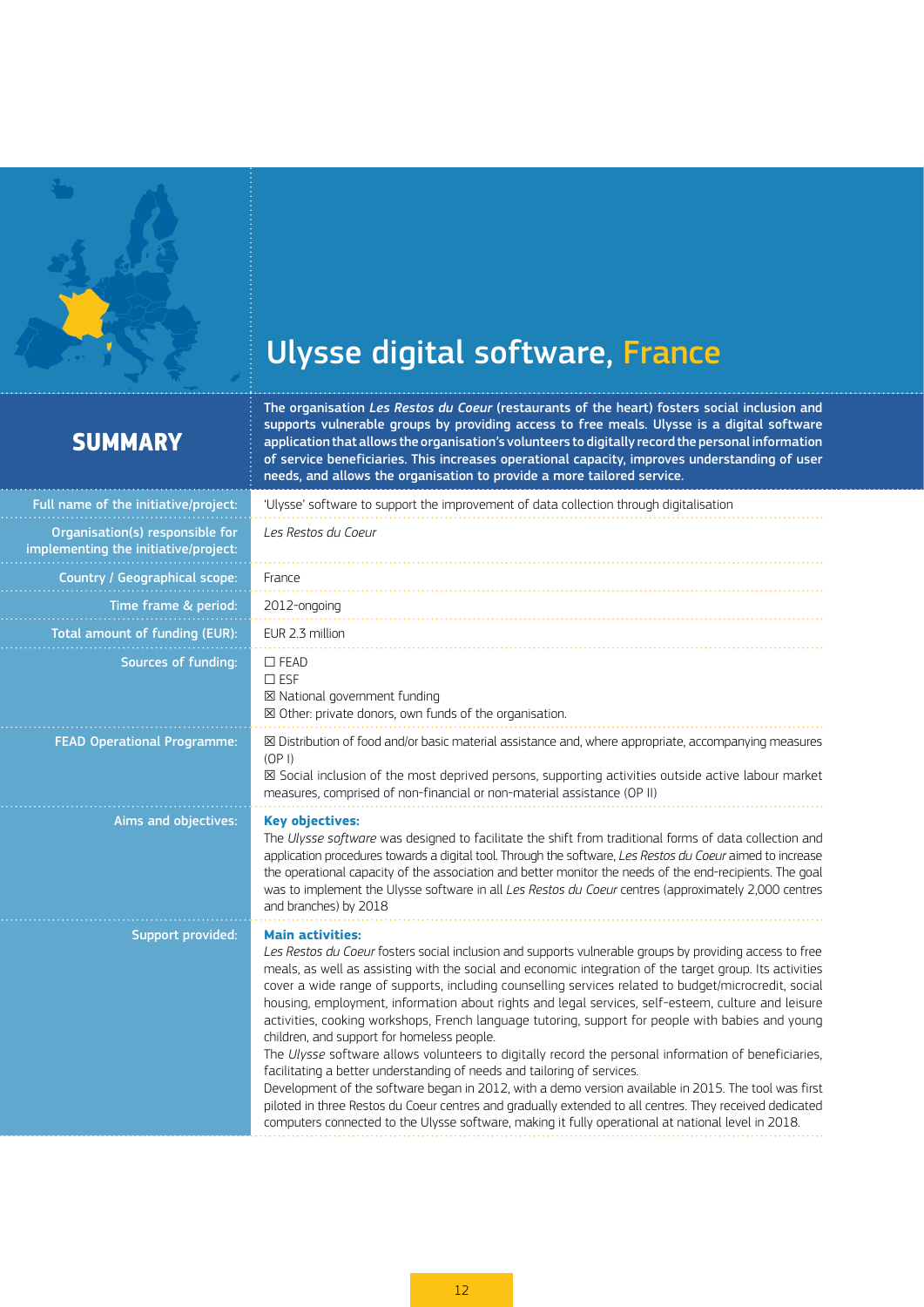## **SUMMARY**

The organisation *Les Restos du Coeur* (restaurants of the heart) fosters social inclusion and supports vulnerable groups by providing access to free meals. Ulysse is a digital software application that allows the organisation's volunteers to digitally record the personal information of service beneficiaries. This increases operational capacity, improves understanding of user needs, and allows the organisation to provide a more tailored service.

### **Target group(s):**

*Les Restos du Coeur* provides support for vulnerable people seeking assistance from their centres, i.e. people who register for food aid. Between 2018-2019 the organisation supported approximately 1 million people.

There are 2,013 activity centres located throughout the country. The *Les Restos du Coeur* website hosts a search feature whereby people can find their nearest centre, together with comprehensive information on the types of supports available and how to access those supports.

### Results so far **Achievement of objectives:**

By 2018, *Les Restos du Coeur* had reached its goal of implementing the *Ulysse software* in all of its activity centres. *Ulysse* replaced a series of disparate tools, which ranged from a simple Excel spreadsheet to more sophisticated local solutions.

The software allows the organisation to better understand the needs of end-beneficiaries and facilitate their reintegration by offering them tailored services. Moving away from traditional data collection tools also allows volunteers to spend more time talking with beneficiaries and making them feel welcome. Implementation of the software enhanced the organisation's administrative capacity, as digitalised data speed-up the preparation of mandatory reports, such as those intended for public donors. It minimises

overheads through better management of the logistics chain, from the purchase of food to its local distribution, and facilitates more efficient and responsive allocation of resources, thereby reducing food waste.

The *Ulysse* software also provides data for quantitative studies, monitored by a dedicated service, 'The Observatory'. This service helps the organisation's decision-making process and facilitates a better understanding of social change. The findings are usesd to inform the organisation's strategies, build their political messages and influence the development of social policy.

### **Lessons learnt and success factors:**

The *Ulysse* data collection software is more effective than traditional data collection methods. It increases the capacity of the organisation's volunteers, as well as that of the overall organisation, by facilitating automated reporting and features that allow for better tailoring of services to beneficiaries' needs. It also provides the necessary hard data for policy research.

Support from the government and from private donors was crucial in the implementation of the programme.



Contact details for further information Name: Louis CANTUEL, Les Restos du Coeur Email: [louis.cantuel@restosducoeur.org](mailto:louis.cantuel%40restosducoeur.org?subject=)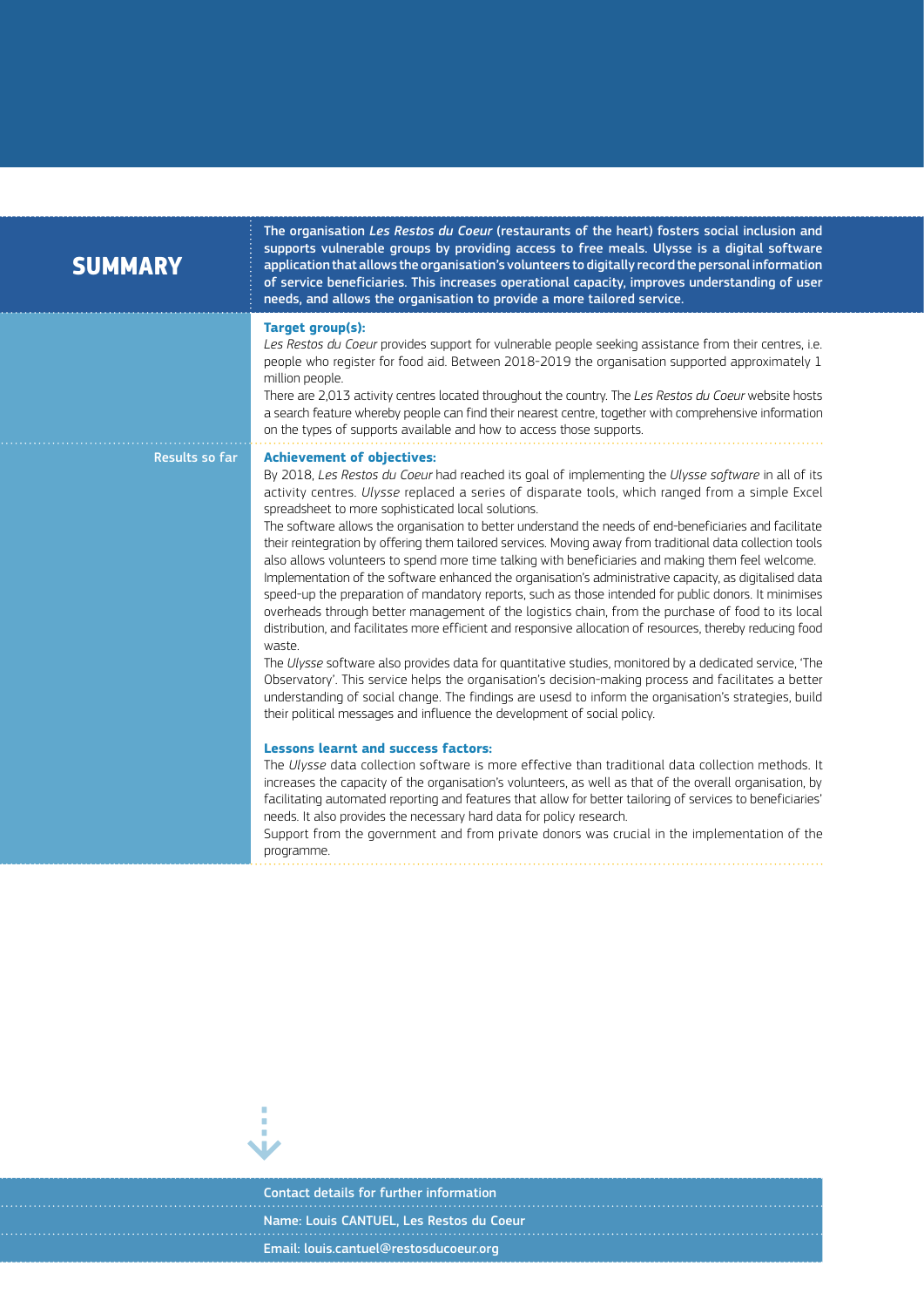<span id="page-13-0"></span>

# Check-in, Germany

Check In – Wege zur Hilfe (Check-in 1 – Finding Help) and Check In – Orientierung, Beratung

## **SU**

Organisa implementin

| <b>SUMMARY</b>                                                         | und Begleitung (Check-in 2 - Orientation, Counselling and Ongoing Support) is a project<br>coordinated by the Göttingen public administration and two local organisations to provide<br>counselling and support to newly arrived EU citizens and their families in disadvantaged<br>conditions. The project provides referrals to kindergartens for children up to the age of seven,<br>as well as access to social, employment, housing, integration, and other supports.                                                                                                                                                                                                                                                                                |
|------------------------------------------------------------------------|-----------------------------------------------------------------------------------------------------------------------------------------------------------------------------------------------------------------------------------------------------------------------------------------------------------------------------------------------------------------------------------------------------------------------------------------------------------------------------------------------------------------------------------------------------------------------------------------------------------------------------------------------------------------------------------------------------------------------------------------------------------|
| Full name of the initiative/project:                                   | Check In - Wege zur Hilfe (Check-in 1) and Check In - Orientierung, Beratung und Begleitung<br>(Check-in 2)                                                                                                                                                                                                                                                                                                                                                                                                                                                                                                                                                                                                                                               |
| Organisation(s) responsible for<br>mplementing the initiative/project: | Joint project of Stadt Göttingen (lead partner), Beschäftigungsförderung Göttingen kAöR,<br>Diakonieverband Göttingen and Jugendhilfe Göttingen e.V.                                                                                                                                                                                                                                                                                                                                                                                                                                                                                                                                                                                                      |
| Country / Geographical scope:                                          | Germany                                                                                                                                                                                                                                                                                                                                                                                                                                                                                                                                                                                                                                                                                                                                                   |
| Time frame & period:                                                   | February 2016-December2018 (Check-in 1)<br>January 2019-June 2022 (Check-in 2)                                                                                                                                                                                                                                                                                                                                                                                                                                                                                                                                                                                                                                                                            |
| Total amount of funding (EUR):                                         | EUR 584,687.54 (Check-in 1)<br>EUR 824,999.46 (Check-in 2)                                                                                                                                                                                                                                                                                                                                                                                                                                                                                                                                                                                                                                                                                                |
| Sources of funding:                                                    | <b>区 FEAD</b><br>$\square$ ESF<br>$\Box$ National government funding<br>⊠ Other: local government funding (5% of budget)                                                                                                                                                                                                                                                                                                                                                                                                                                                                                                                                                                                                                                  |
| <b>FEAD Operational Programme:</b>                                     | $\Box$ Distribution of food and/or basic material assistance and, where appropriate, accompanying measures<br>(OP I)<br>⊠ Social inclusion of the most deprived persons, supporting activities outside active labour market<br>measures, comprised of non-financial or non-material assistance (OP II)                                                                                                                                                                                                                                                                                                                                                                                                                                                    |
| Aims and objectives:                                                   | <b>Key objectives:</b><br>The aim of the project is to introduce newly arrived EU citizens in Germany to the support system through<br>low threshold (i.e. taking into account the cultural characteristics of the target group and their native<br>language) and outreach social work. Most participants come from Romanian and Bulgarian language-<br>speaking areas, and the project staff linguistic background reflects this. Through outreach work, the project<br>team approaches the target group, offering initial counselling in neighbourhood centres and in the so-called<br>Migration Centre (Check-in 1). Queries that require more intensive support are then referred to social<br>workers, either locally or in the Centre (Check-in 2). |
| Support provided:                                                      | <b>Main activities:</b><br>The project aims to help end-recipients to access reliable and suitable support services that ensure their<br>long-term integration and independence. After an initial counselling session, newly arrived immigrants<br>are referred to existing support services, including:<br>Mediation and personal accompaniment to authorities;<br>Information and counselling services within the regular support system (e.g. language and integration<br>course providers);<br>Housing assistance services;                                                                                                                                                                                                                           |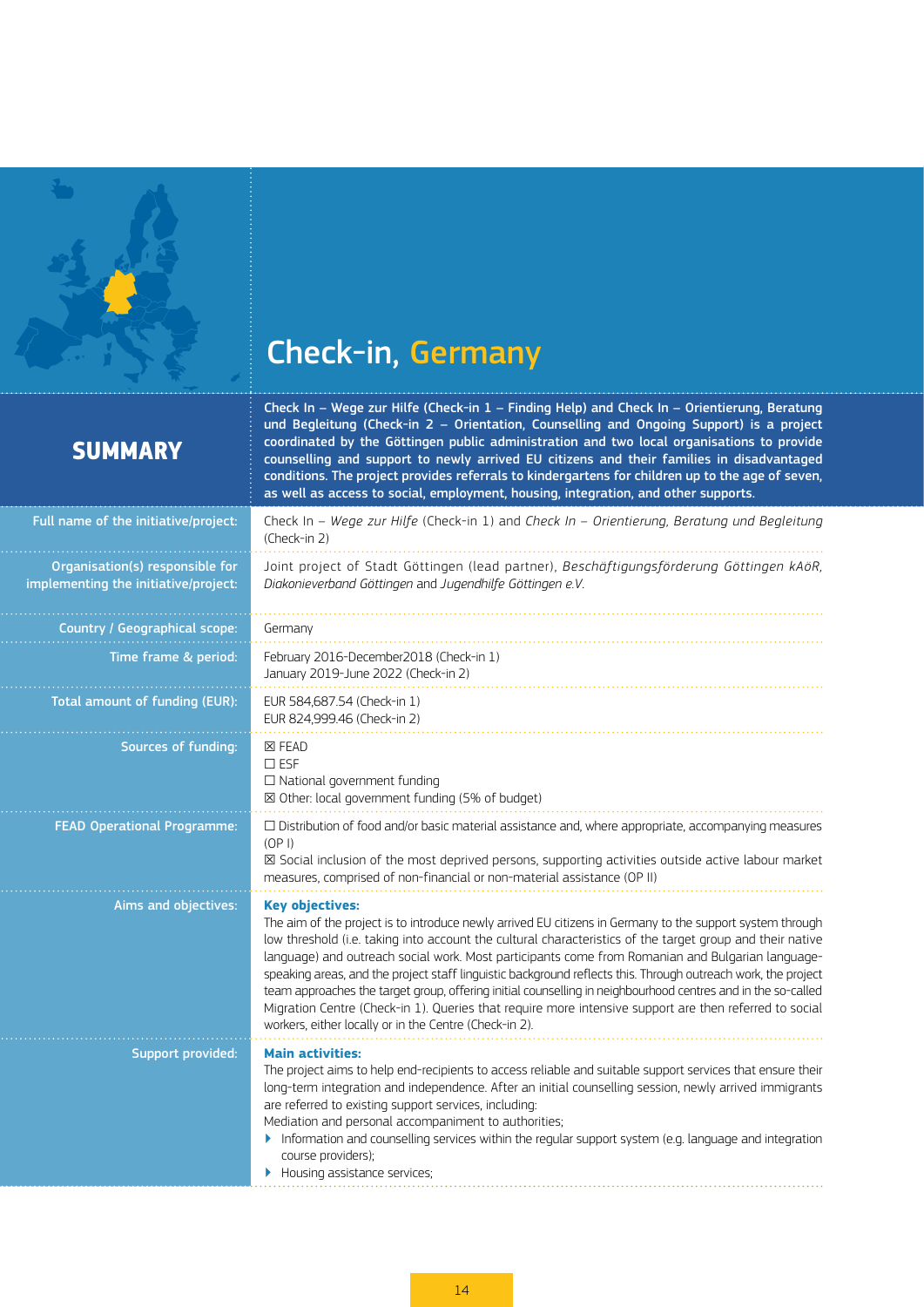## **SUMMARY**

Check In – Wege zur Hilfe (Check-in 1 – Finding Help) and Check In – Orientierung, Beratung und Begleitung (Check-in 2 – Orientation, Counselling and Ongoing Support) is a project coordinated by the Göttingen public administration and two local organisations to provide counselling and support to newly arrived EU citizens and their families in disadvantaged conditions. The project provides referrals to kindergartens for children up to the age of seven, as well as access to social, employment, housing, integration, and other supports.

- ▶ Employment services, aiming to facilitate integration into the labour market (e.g. educational counselling, vocational counselling);
- ▶ Healthcare services (e.g. doctors, health insurance companies) and special services (debt counselling, pregnancy counselling, etc.).

The support takes place following an address/approach-counselling-mediation process. In those cases where visits to the other relevant authorities (e.g. social services, public health services, labour office) are necessary, the project team supports end-recipients to schedule appointments and prepare documents or applications. The team can also accompany individuals to the appointment, if needed, and are on hand to resolve further questions or needs arising from those appointments, facilitating completion of the process.

## **Target group(s):**

The project targets particularly disadvantaged newly arrived EU citizens and their children (up to the age of seven). They are mainly people from Romania and Bulgaria who are part of the minority Roma community.

Adults are provided with personal support and counselling services, including language and integration courses, health and financial matters, and assistance in finding accommodation. For women and mothers, the project takes a gender-sensitive and culturally sensitive approach to issues such as women's health, pregnancy, contraception and domestic violence.

Children up to the age of seven years are offered support to access 'early help' (e.g. federal early childcare programme)

### Results so far **Achievement of objectives:**

Check-in has become an indispensable part of Göttingen's social infrastructure since it began in 2016. It has achieved considerable success in integrating new immigrants, reaching more than 400 people each year and carrying out more than 3,500 consultations.

### **Lessons learnt and success factors:**

The interdepartmental working group on immigration of EU citizens at the Göttingen City Administration was extremely helpful in developing the project.

The special organisational structure of the project consortium (two independent organisations active in the field of youth and migration; the municipal Institution for Employment Promotion (Beschäftigungsförderung Göttingen, kAöR) and City of Göttingen as the body responsible for the execution of the project and provider of basic support services) is a success factor in project implementation. That structure allows the project to draw on a well-established network and countless cooperation partners. Network partners are responsible for neighbourhood centres and educational institutions, creating a particularly effective, low-threshold counselling and service structure and achieving the project's goals.

The native speaker competence of project staff significantly facilitates access to the target group and inspires trust. Check-in is now an integral part of the local network structure for newly arrived EU citizens. It is particularly important in the Leineviertel/Gartetalbahnhof area, where a very high proportion of the target group live in a high-rise complex. There, Check-in acts as a driving force and key player in the network of social institutions (e.g. schools, daycare centres, children's and youth centres, city administration).



Contact details for further information Name: Peter Rossel, Stadt Göttingen Email: [p.rossel@goettingen.de](mailto:p.rossel%40goettingen.de?subject=)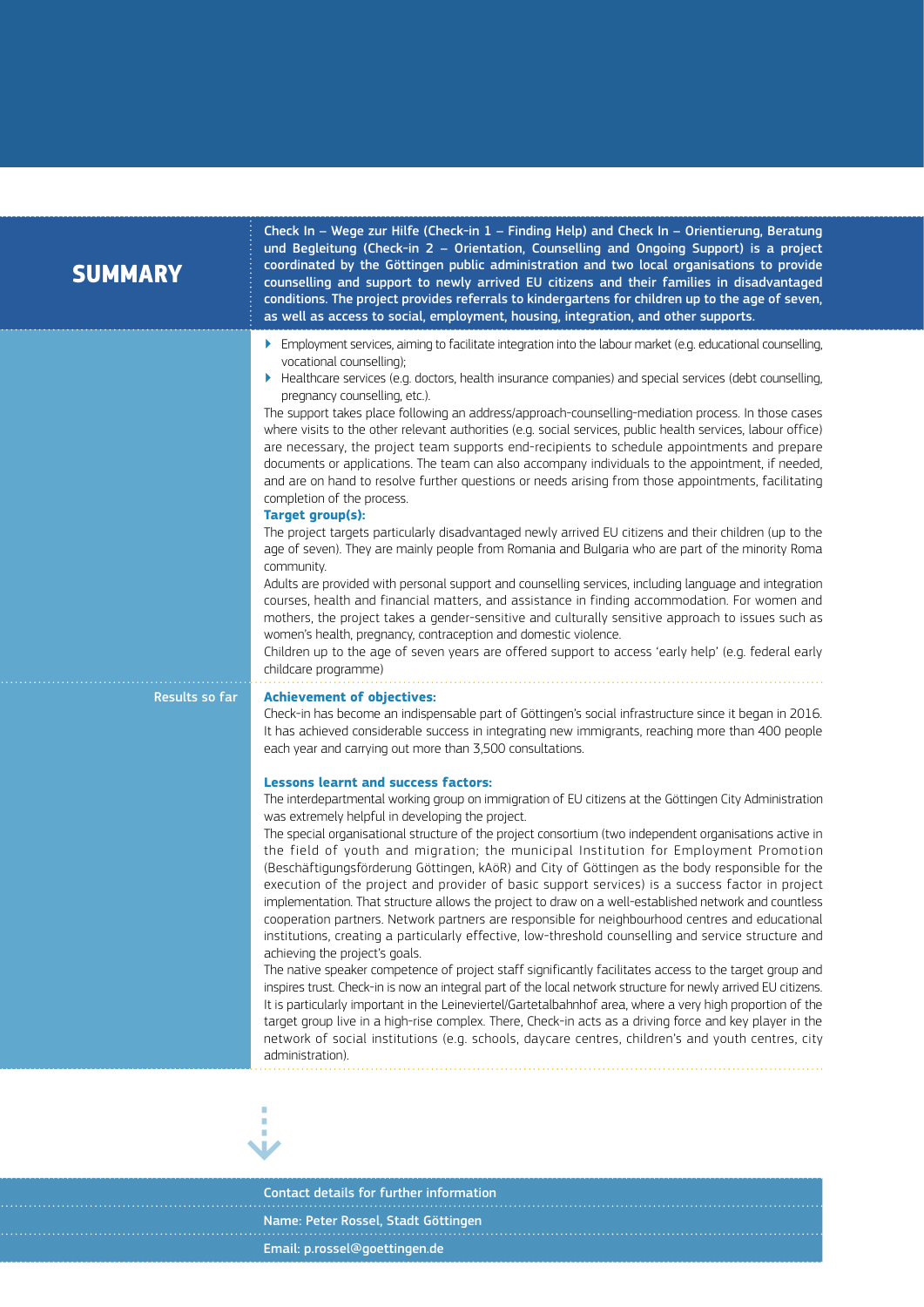<span id="page-15-0"></span>

# Getting settled in Mannheim, Germany

## **SUMMARY**

The *Getting settled in Mannheim* project is an advisory service for disadvantaged EU migrant groups and mobile citizens arriving in the city of Mannheim. The service provides multilingual orientation and information on accessing the available support structures in Germany. If necessary, the project contacts specialist advice centres and existing social welfare services on behalf of individuals.

| Full name of the initiative/project:                                    | Getting settled in Mannheim (Ankommen in Mannheim)                                                                                                                                                                                                                                                                                                                                                                                                                                                                                                                                                                                                                                                                                                                                                                                                                    |  |
|-------------------------------------------------------------------------|-----------------------------------------------------------------------------------------------------------------------------------------------------------------------------------------------------------------------------------------------------------------------------------------------------------------------------------------------------------------------------------------------------------------------------------------------------------------------------------------------------------------------------------------------------------------------------------------------------------------------------------------------------------------------------------------------------------------------------------------------------------------------------------------------------------------------------------------------------------------------|--|
| Organisation(s) responsible for<br>implementing the initiative/project: | Bureau of Integration and Migration of the City of Mannheim, in cooperation with German civil society<br>organisations including Caritas, Diakonie (Diakonische Werk Mannheim), Der PARITÄTISCHE (Joint Welfare<br>Association) and local district management                                                                                                                                                                                                                                                                                                                                                                                                                                                                                                                                                                                                         |  |
| Country / Geographical scope:                                           | Mannheim, Germany                                                                                                                                                                                                                                                                                                                                                                                                                                                                                                                                                                                                                                                                                                                                                                                                                                                     |  |
| Time frame & period:                                                    | 2016-2018 and 2019-2020.<br>Current programme 2021-2022                                                                                                                                                                                                                                                                                                                                                                                                                                                                                                                                                                                                                                                                                                                                                                                                               |  |
| Total amount of funding (EUR):                                          | EUR 2 million between 2016-22 (including both FEAD and national funding)                                                                                                                                                                                                                                                                                                                                                                                                                                                                                                                                                                                                                                                                                                                                                                                              |  |
| Sources of funding:                                                     | <b>区 FEAD</b><br>$\square$ ESF<br>⊠ National government funding: Federal Ministry of Labour and Social Affairs (Bundesminsterium für<br>Arbeit und Soziales, BMAS)                                                                                                                                                                                                                                                                                                                                                                                                                                                                                                                                                                                                                                                                                                    |  |
| <b>FEAD Operational Programme:</b>                                      | $\Box$ Distribution of food and/or basic material assistance and, where appropriate, accompanying measures<br>(OP I)<br>⊠ Social inclusion of the most deprived persons, supporting activities outside active labour market<br>measures, comprised of non-financial or non-material assistance (OP II)                                                                                                                                                                                                                                                                                                                                                                                                                                                                                                                                                                |  |
| Aims and objectives:                                                    | <b>Key objectives:</b><br>Getting settled in Mannheim aims to foster the social integration of disadvantaged migrant groups and<br>mobile citizens through access to established social support structures. Using a holistic approach, the<br>project helps end-recipients to become more independent and facilitates trust in local institutions so that<br>they can receive advice and guidance on how to deal with difficult circumstances.<br>The project collaborates with the Baden-Württemberg-funded 'Integration guides for Bulgarian and<br>Romanian newcomers' project and with the ESF-funded 'Fair Mobility' initiative, which works with trade<br>unions to support EU mobile labourers in obtaining fair and transparent employment relationships. Getting<br>settled in Mannheim provides support from social workers on individual and family cases. |  |
| <b>Support provided:</b>                                                | <b>Main activities:</b><br>Since 2016, Mannheim has cooperated with German civil society organisations to implement the Getting<br>settled in Mannheim project, ensuring that newly arriving EU mobile citizens in Mannheim can access<br>help and advice from all participating networks.<br>The project is based on close cooperation between the Integration Bureau, local district management,<br>and the faith-based organisations Diakonie and Caritas. The municipal networks involve core actors in<br>the city administration, including the departments for education, social support, registration, youth,<br>security and order, as well as external authorities such as health insurance companies, public housing,<br>language schools, charities, and family counselling.                                                                              |  |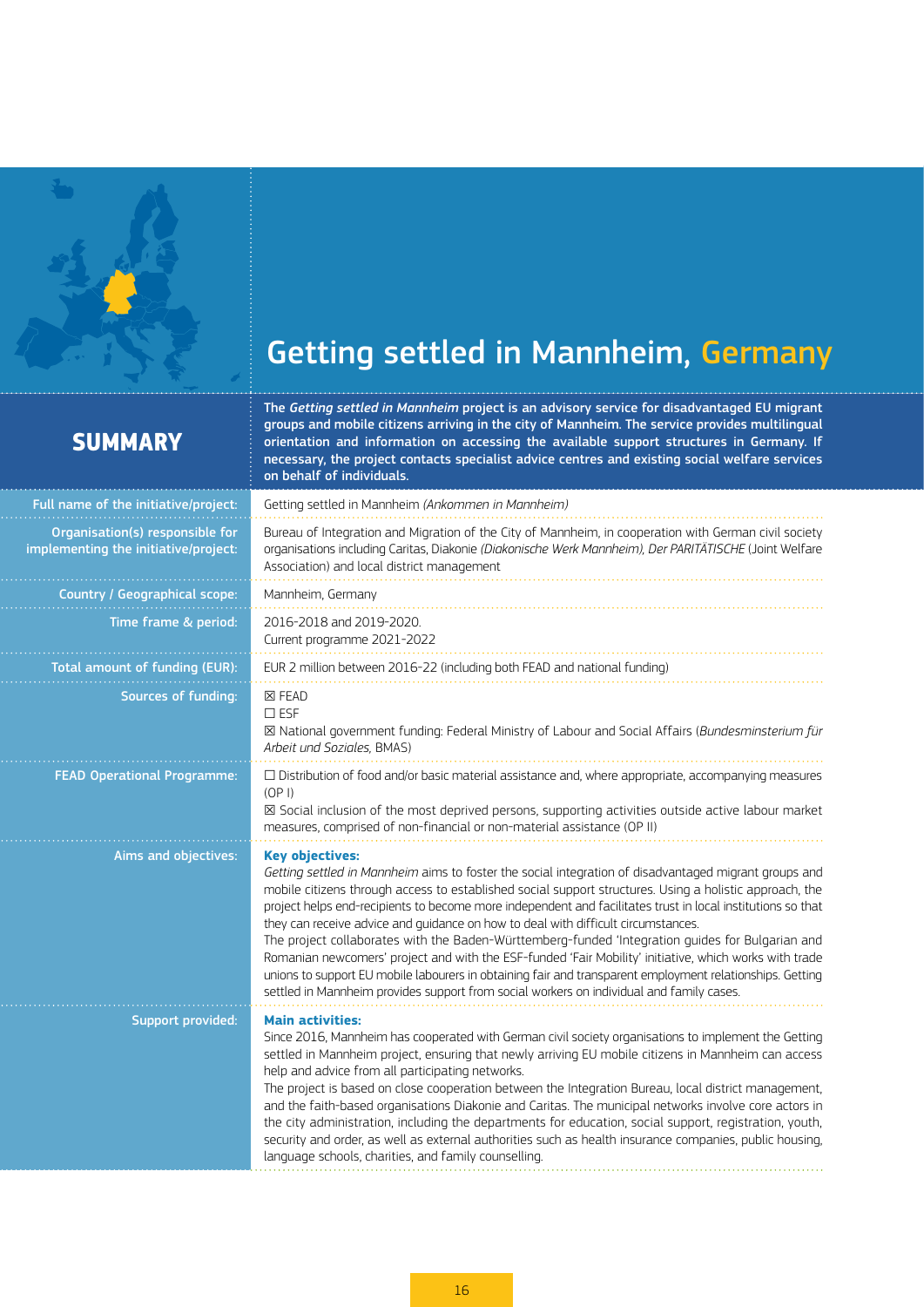## **SUMMARY**

The *Getting settled in Mannheim* project is an advisory service for disadvantaged EU migrant groups and mobile citizens arriving in the city of Mannheim. The service provides multilingual orientation and information on accessing the available support structures in Germany. If necessary, the project contacts specialist advice centres and existing social welfare services on behalf of individuals.

The project employs native-speaking advisory staff, enabling systematic and active integration of newly arriving citizens into society. The holistic advisory service, ANIMA, provides support services for disadvantaged EU mobile citizens and families with preschool children under the age of seven years. Social workers inform people about available counselling and support services and encourage endrecipients to identify initial migration counselling, integration courses, etc.

Getting settled in Mannheim advice centres are located at the welfare associations (Caritas Mannheim, Diakonisches Werk Mannheim, Paritätische Mannheim) and at the Mannheim district management body offices (Mannheimer Quartiermanagement), enabling the ANIMA centres to operate as bridging advice structures. A comprehensive range of advisory services has been set up in areas of the city particularly affected by precarious form of EU immigration.

## **Target group(s):**

*Getting settled in Mannheim* targets disadvantaged EU migrants and mobile citizens arriving in the city. A key feature of new immigration to the EU from south-eastern Europe is a high concentration of migrants in certain city districts. Federal and EU funding are provided to the city for the purposes of integrating these citizens.

### Results so far **Achievement of objectives:**

Two previous project funding phases (2016-2018 and 2019-2020) supported over 3,200 new EU mobile citizens and their children under the age of seven, who received professional, native-speaking advice in more than 5,000 counselling cases (ZUWES website of FEAD authority). The funding period has now been extended until mid-2022.

The project evaluation has yet to be finalised. However, data collected by project social workers since 2016 reveal that the vulnerable groups were primarily from Bulgaria and Romania, over 75% of the service users were families, many with more than three children. Most enquiries were from individuals facing multiple challenges, and with little or no knowledge of German. Mediation activities between end-recipients and the authorities were a substantial element of the counselling work, as well as support to overcome the language barrier. Around 300 cases concerned health or health insurance issues, while others related to housing problems/homelessness (approx. 120), labour/unemployment issues (approx. 130), debt issues (approx. 210), educational issues (approx. 250) and social security-related matters (approx. 450). Most individuals who sought support were able to resolve their problems.

## **Lessons learnt and success factors:**

The two previous funding periods yielded positive project implementation lessons. Providing a multilingual counselling team to access the target groups and gain their trust was crucial to the project's success. Networking with the specialised and permanent consulting centres run by Caritas, Diakonie, Der PARITÄTISCHE and other cooperation partners solved the challenges of setting up a new team and added value, such as setting up consulting sites, joint personnel training, and accumulating a stable client base (European Commission, 2021). This form of collaboration offered ways to support and guide socially deprived individuals and families to make more independent life choices. Other essential success factors included fair and transparent decision-making, comparable and reliable data management, and project evaluation (European Commission, 2021).

The time limits of the project generated high turnover among counselling staff, requiring regular external training. A project of this scale also demanded substantial, time-consuming and resource-intensive inter-organisation coordination. These challenges are expected to remain until a more permanent solution for the integration of disadvantaged EU mobile citizens is negotiated by stakeholders.



### Contact details for further information

Name: Liudmila Hahn, Commissioner for Integration and Migration Team, Department of Democracy and Strategy, City of Mannheim

Email: [liudmila.hahn@mannheim.de](mailto:liudmila.hahn%40mannheim.de?subject=)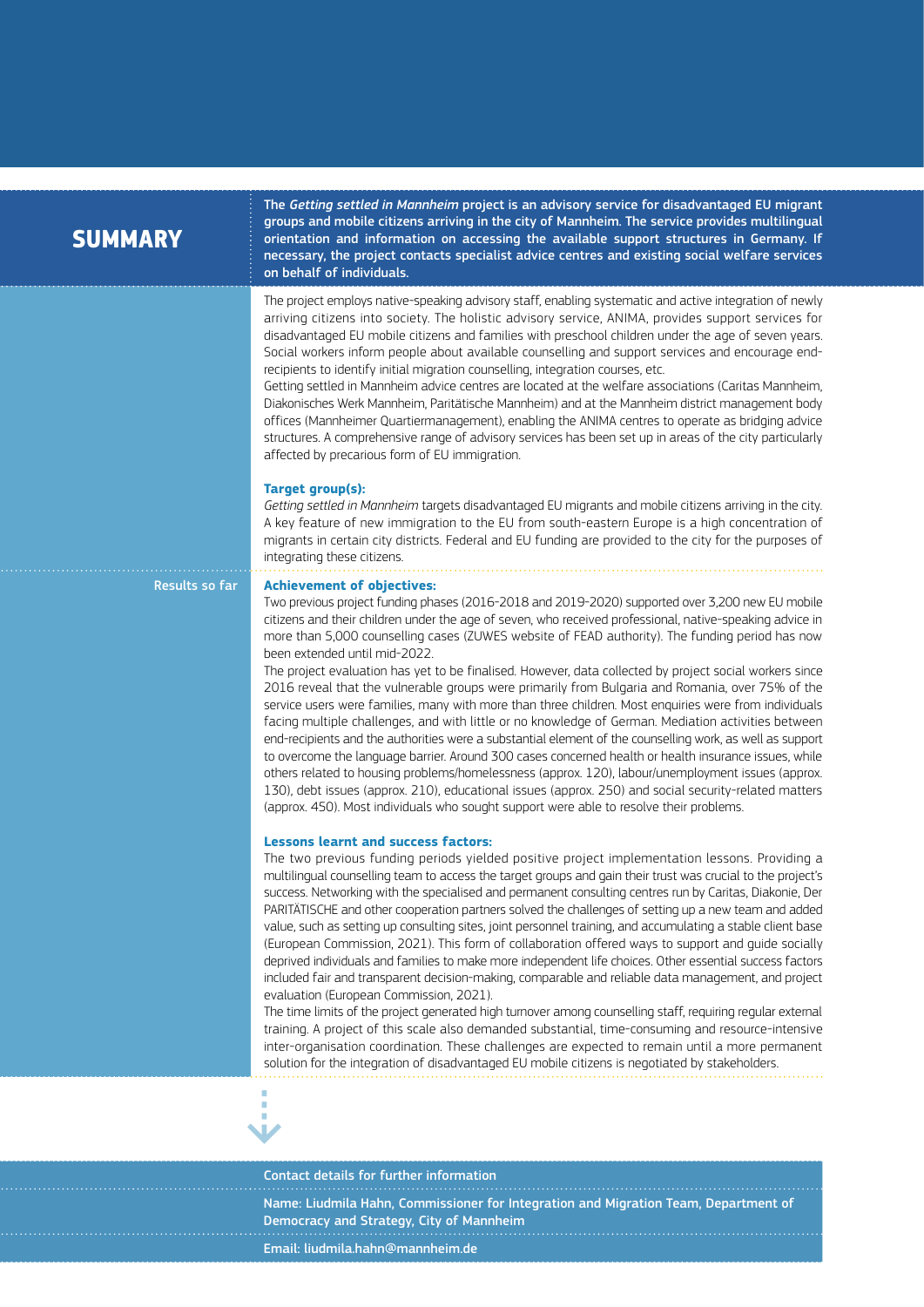<span id="page-17-0"></span>

# GIVE, Germany

## **SUMMARY**

The *GIVE* project offers native-language support and advice to newly arrived EU mobile citizens in Dortmund to support their social integration. The GIVE team accompanies individuals to institutions, authorities and other specialist advice centres (citizen services, daycare, health insurance). On request, the GIVE team will also provide guidance for a safe return to the individual's home country.

| Full name of the initiative/project:                                    | GIVE - Gesundheit, Integration, Vielfalt, Empowerment (Health, Integration, Diversity, Empowerment)                                                                                                                                                                                                                                                                                                                                                                                                                                                                                                                                                                                                                                                                                                                     |  |  |
|-------------------------------------------------------------------------|-------------------------------------------------------------------------------------------------------------------------------------------------------------------------------------------------------------------------------------------------------------------------------------------------------------------------------------------------------------------------------------------------------------------------------------------------------------------------------------------------------------------------------------------------------------------------------------------------------------------------------------------------------------------------------------------------------------------------------------------------------------------------------------------------------------------------|--|--|
| Organisation(s) responsible for<br>implementing the initiative/project: | Cooperation between the following five institutions:<br>$\blacktriangleright$ Caritasverband Dortmund e.V.<br>Diakonie Dortmund Lünen gGmbH<br>GrünBau gGmbH<br>Arbeiterwohlfahrt Unterbezirk Dortmund<br>Planerladen e.V.<br>ь<br>The first three share an address on Braunschweiger Street in Dortmund.<br>The Roma organisation Romano Than e.V. is an official cooperating partner, offering mediation measures<br>in line with the ROMACT Programme                                                                                                                                                                                                                                                                                                                                                                |  |  |
| Country / Geographical scope:                                           | Dortmund, Germany                                                                                                                                                                                                                                                                                                                                                                                                                                                                                                                                                                                                                                                                                                                                                                                                       |  |  |
| Time frame & period:                                                    | 2019-2022                                                                                                                                                                                                                                                                                                                                                                                                                                                                                                                                                                                                                                                                                                                                                                                                               |  |  |
| Total amount of funding (EUR):                                          | EUR 827,558                                                                                                                                                                                                                                                                                                                                                                                                                                                                                                                                                                                                                                                                                                                                                                                                             |  |  |
| Sources of funding:                                                     | <b>X FEAD</b><br>$\square$ ESF<br>⊠ National government funding: Federal Ministry of Labour and Social Affairs (BMAS) and Federal<br>Ministry for Family Affairs, Senior Citizens, Women, and Youth (BMFSFJ)                                                                                                                                                                                                                                                                                                                                                                                                                                                                                                                                                                                                            |  |  |
| <b>FEAD Operational Programme:</b>                                      | $\Box$ Distribution of food and/or basic material assistance and, where appropriate, accompanying measures<br>(OP I)<br>⊠ Social inclusion of the most deprived persons, supporting activities outside active labour market<br>measures, comprised of non-financial or non-material assistance (OP II)                                                                                                                                                                                                                                                                                                                                                                                                                                                                                                                  |  |  |
| Aims and objectives:                                                    | <b>Key objectives:</b><br>EU mobile citizens permitted to live in Germany are required to have adequate means of subsistence and<br>health insurance. However, this group faces considerable challenges with language, access to employment,<br>and restricted access to social support structures.<br>The GIVE project aims to provide quidance and support services to newly arrived and disadvantaged EU<br>mobile citizens in order to promote their integration into society. The project uses native languages as part<br>of an approach that involves outreach, counselling, and accompanying citizens to places where support is<br>provided.<br>A crucial aspect of GIVE's approach is to empower those seeking help to work out solutions for themselves<br>and learn to use their own resources effectively. |  |  |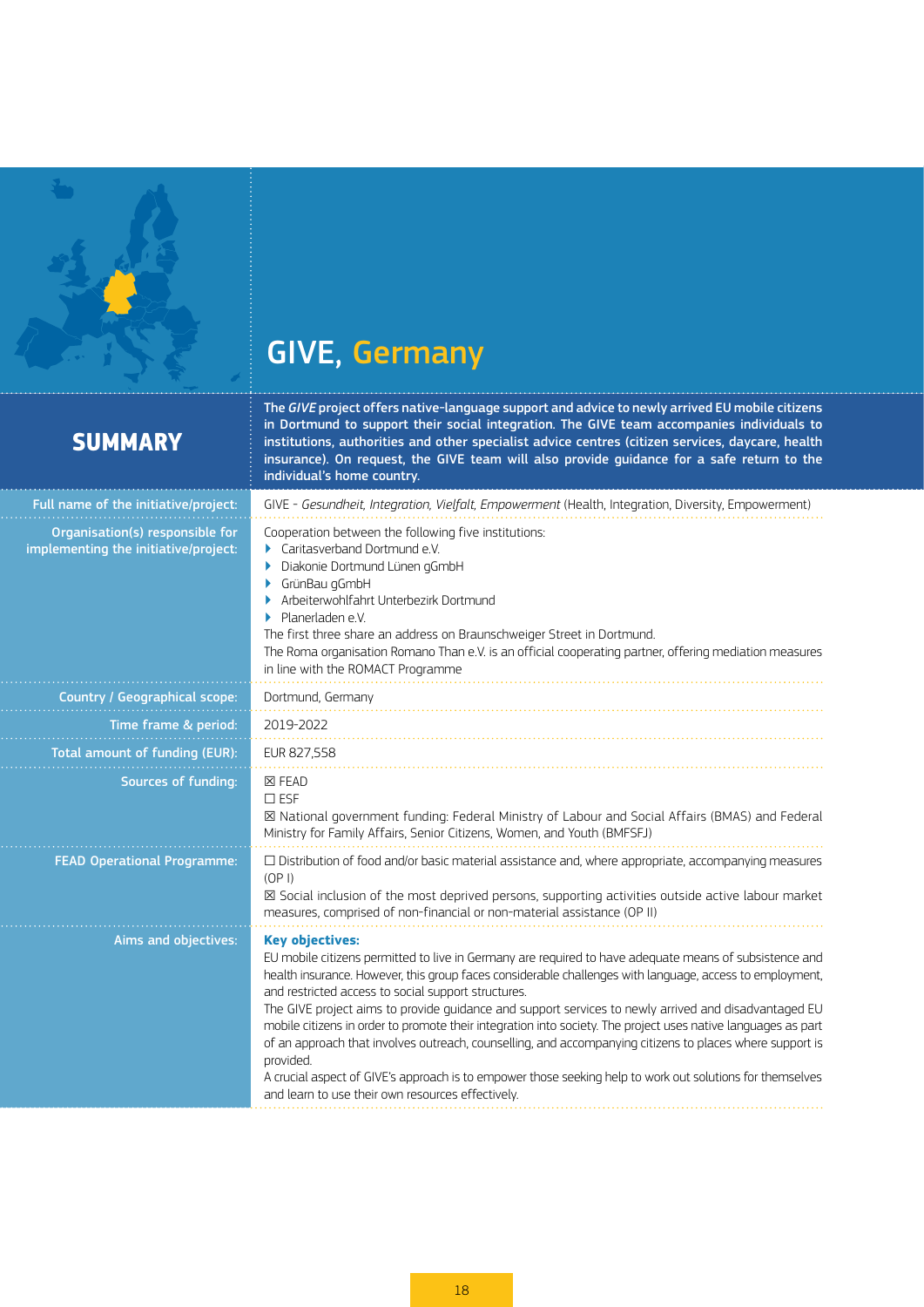| <b>SUMMARY</b>           | The GIVE project offers native-language support and advice to newly arrived EU mobile citizens<br>in Dortmund to support their social integration. The GIVE team accompanies individuals to<br>institutions, authorities and other specialist advice centres (citizen services, daycare, health<br>insurance). On request, the GIVE team will also provide guidance for a safe return to the<br>individual's home country.                                                                                                                                                                                                                                                                                                                                                                                                                                                                                                                                                                                                                                                                                                                                                                                                                                                                                                                                                                                                                                                                                                                                                                                                                         |
|--------------------------|----------------------------------------------------------------------------------------------------------------------------------------------------------------------------------------------------------------------------------------------------------------------------------------------------------------------------------------------------------------------------------------------------------------------------------------------------------------------------------------------------------------------------------------------------------------------------------------------------------------------------------------------------------------------------------------------------------------------------------------------------------------------------------------------------------------------------------------------------------------------------------------------------------------------------------------------------------------------------------------------------------------------------------------------------------------------------------------------------------------------------------------------------------------------------------------------------------------------------------------------------------------------------------------------------------------------------------------------------------------------------------------------------------------------------------------------------------------------------------------------------------------------------------------------------------------------------------------------------------------------------------------------------|
| <b>Support provided:</b> | <b>Main activities:</b><br>The GIVE team is multilingual, diverse and multidisciplinary. All employees speak at least one other<br>language in addition to German, covering almost all languages used by EU mobile citizens moving to<br>Dortmund.<br>Free information and advice covers diverse topics such as living and working in Dortmund, family matters,<br>health insurance and healthcare information, language courses and residence rights.<br>Support seeks to help people to familiarise themselves with Dortmund - they can be accompanied to<br>various institutions and authorities and other specialist advice centres if necessary (e.g. citizen services,<br>daycare, schools, migration advice centres).<br>In addition to support for social integration in Germany, guidance is also offered to those seeking to<br>return to their home country.<br>Target group(s):                                                                                                                                                                                                                                                                                                                                                                                                                                                                                                                                                                                                                                                                                                                                                        |
|                          | The project has three target groups:<br>1. Disadvantaged EU mobile citizens;<br>▶ 2. Parents and legal guardians; and<br>> 3. Their children up to the age of seven.<br>GIVE has offices at three central locations in the city, including Welcome Europe!, a drop-in counselling<br>centre with a range of native-language counselling initiatives. The GIVE team comprises one coordinator<br>and 11 employees engaged in outreach activities.<br>Target groups are also contacted through mobile external counselling and outreach work at key central<br>points, such as the registry office where newly arrived persons must register their presence in the city.<br>Other points include the Gast-Haus e.V. (a day shelter for people experiencing homelessness or a<br>precarious situation) and the Public Health Department of the City of Dortmund, where GIVE provides<br>aid to people without health insurance.                                                                                                                                                                                                                                                                                                                                                                                                                                                                                                                                                                                                                                                                                                                       |
| Results so far           | <b>Achievement of objectives:</b><br>GIVE is monitored annually, with results set out in its publicly available annual report. The analyses and<br>datasets are also incorporated into the City of Dortmund's publicly available 'Assessment Report on<br>Migration from South-Eastern Europe' (Dortmunder Sachstandsbericht. Zuwanderung aus Südosteuropa).<br>Findings on participant numbers and successful referrals to other offers, projects and institutions show<br>that GIVE's native-language approach has been a huge success. 2020 data show that despite the<br>COVID-19 restrictions and lockdown challenges, its offer was very well received, with a success rate of<br>over 80% in finding appropriate support for the service users.<br><b>Lessons learnt and success factors:</b><br>GIVE provides outreach support, drop-in structures, and in-person native language support (including<br>when accompanying service users to various institutions or organisations), providing an invaluable<br>addition to the federal integration offer. It serves to inform EU citizens, prevent misinformation, overcome<br>institutional obstacles, and facilitate contact to institutions.<br>In conjunction with representatives of NGOs, migrants' organisations and citizen-based structures, the<br>City of Dortmund has built up a deep network in which dedicated groups of specialists work together to<br>remove barriers to the social integration of EU mobile citizens. The GIVE project is an integral part of<br>this structure and its design is an essential foundation for developing and establishing new structures. |
|                          |                                                                                                                                                                                                                                                                                                                                                                                                                                                                                                                                                                                                                                                                                                                                                                                                                                                                                                                                                                                                                                                                                                                                                                                                                                                                                                                                                                                                                                                                                                                                                                                                                                                    |

Contact details for further information Name: Johanna Smith, Project Coordinator Email: [smith@diakoniedortmund.de](mailto:smith%40diakoniedortmund.de?subject=)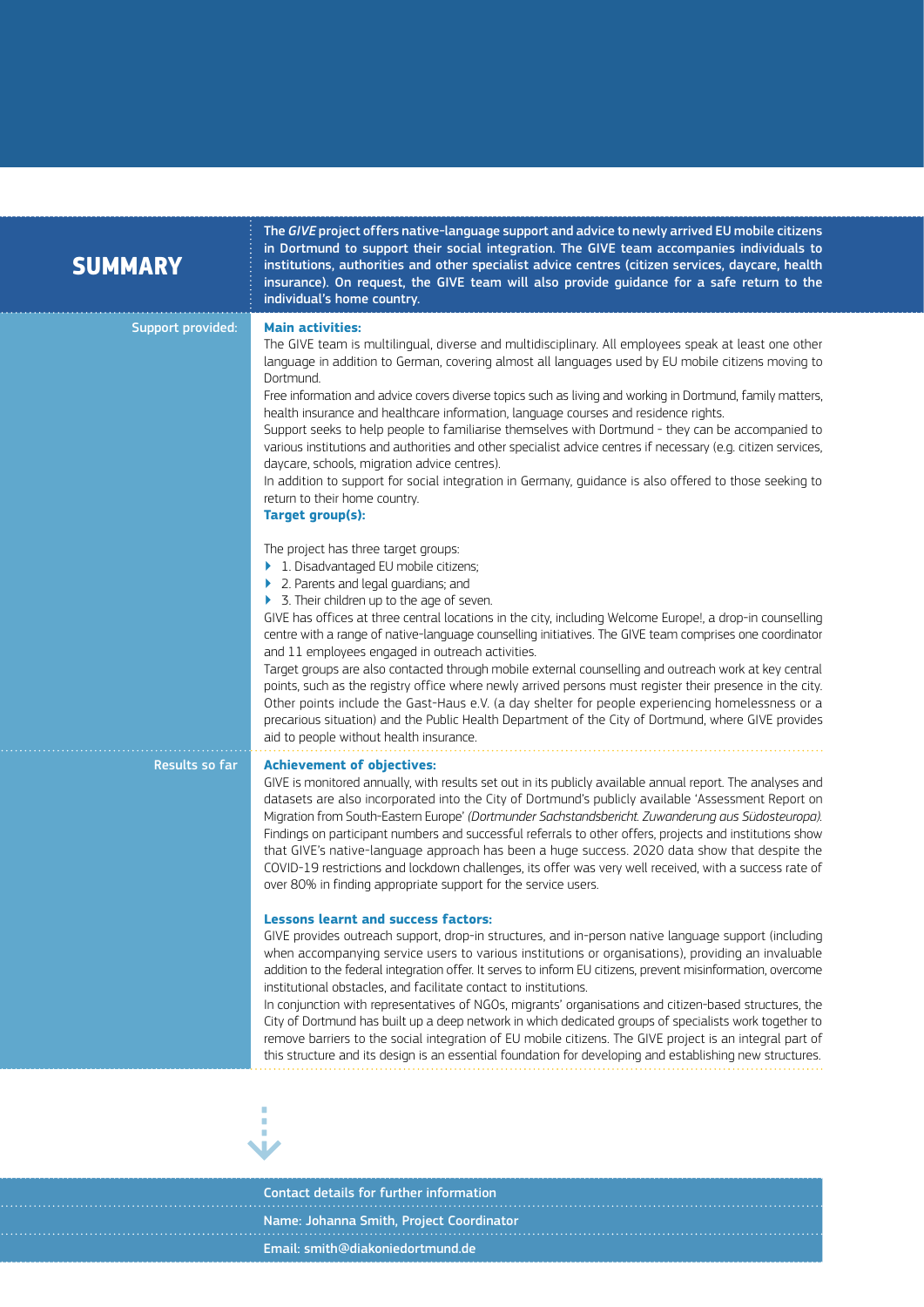<span id="page-19-0"></span>

# Frostschutzengel 2.0, Germany

## **SUMMARY**

The Frostschutzengel 2.0 (Guardian angel against freezing) project provides multilingual health and social counselling to homeless German and EU mobile citizens in Berlin. The project acts as a bridge between the welfare system and those seeking help, with the goal of facilitating their long-term integration into the welfare system and out of homelessness.

| Full name of the initiative/project:                                    | Frostschutzengel 2.0 - Health and Social Counselling for Homeless People                                                                                                                                                                                                                                                                                                                                                                                                                                                                                                                                                                                                                                                                                                                                                                                                                                                                                         |  |
|-------------------------------------------------------------------------|------------------------------------------------------------------------------------------------------------------------------------------------------------------------------------------------------------------------------------------------------------------------------------------------------------------------------------------------------------------------------------------------------------------------------------------------------------------------------------------------------------------------------------------------------------------------------------------------------------------------------------------------------------------------------------------------------------------------------------------------------------------------------------------------------------------------------------------------------------------------------------------------------------------------------------------------------------------|--|
| Organisation(s) responsible for<br>implementing the initiative/project: | Jointly managed by GEBEWO - Social Services - Berlin GmbH (emergency housing, integration and<br>women's assistance) and Caritas FEAD<br>Managing Authority: Ministry of Labour and Social Affairs (BMAS)                                                                                                                                                                                                                                                                                                                                                                                                                                                                                                                                                                                                                                                                                                                                                        |  |
| Country / Geographical scope:                                           | Germany                                                                                                                                                                                                                                                                                                                                                                                                                                                                                                                                                                                                                                                                                                                                                                                                                                                                                                                                                          |  |
| Time frame & period:                                                    | 2016-2018 and 2019-2020 (extended until June 2022)                                                                                                                                                                                                                                                                                                                                                                                                                                                                                                                                                                                                                                                                                                                                                                                                                                                                                                               |  |
| Total amount of funding (EUR):                                          | FEAD: EUR 669,096<br>(Overall project budget, including extended period: EUR 1,013,782)                                                                                                                                                                                                                                                                                                                                                                                                                                                                                                                                                                                                                                                                                                                                                                                                                                                                          |  |
| Sources of funding:                                                     | <b>区 FEAD</b><br>$\square$ ESF<br>⊠ National government funding: Ministry of Labour and Social Affairs (BMAS) and Integrational Social<br>Programme of Berlin (Integriertes Sozialprogramm, ISP), founded by Authority of the Senate for<br>Integration, Labour and Social Affairs (Senatsverwaltung für Integration, Arbeit und Soziales).                                                                                                                                                                                                                                                                                                                                                                                                                                                                                                                                                                                                                      |  |
| <b>FEAD Operational Programme:</b>                                      | $\square$ Distribution of food and/or basic material assistance and, where appropriate, accompanying measures<br>(OP I)<br>⊠ Social inclusion of the most deprived persons, supporting activities outside active labour market<br>measures, comprised of non-financial or non-material assistance (OP II)                                                                                                                                                                                                                                                                                                                                                                                                                                                                                                                                                                                                                                                        |  |
| Aims and objectives:                                                    | <b>Key objectives:</b><br>Frostschutzengel 2.0 (Guardian angel against freezing) aims to provide multilingual outreach counselling<br>within existing homelessness services (day centres, shelters, general medical practitioners, etc.) to homeless<br>German and EU mobile citizens in a range of native languages, including Bulgarian, Bosnian-Serbian-<br>Croatian, English, Lithuanian, Polish, Romanian and Russian. The goal is to facilitate their long-term<br>integration into the welfare system and out of homelessness - to offer help against the 'social cold'.                                                                                                                                                                                                                                                                                                                                                                                  |  |
| <b>Support provided:</b>                                                | <b>Main activities:</b><br>Berlin has seen an increase in the numbers of people from Germany and other Member States living on<br>the streets or in emergency shelters. They often face difficulties in accessing regular support services<br>due to language barriers and/or a lack of knowledge of their social and legal rights, for example.<br>Frostschutzengel 2.0 began in January 2016 as a way to bridge the gap between those seeking help<br>and the welfare system.<br>The only one of its kind in Berlin, the project informs homeless people of their rights as EU citizens,<br>offering advice and support in various languages. Its social counsellors offer flexible on-site consultations<br>to service users.<br>The project also aims to share the knowledge and experience it has gained, by providing training,<br>participating in national/international working groups, attending conferences, and contributing to political<br>events. |  |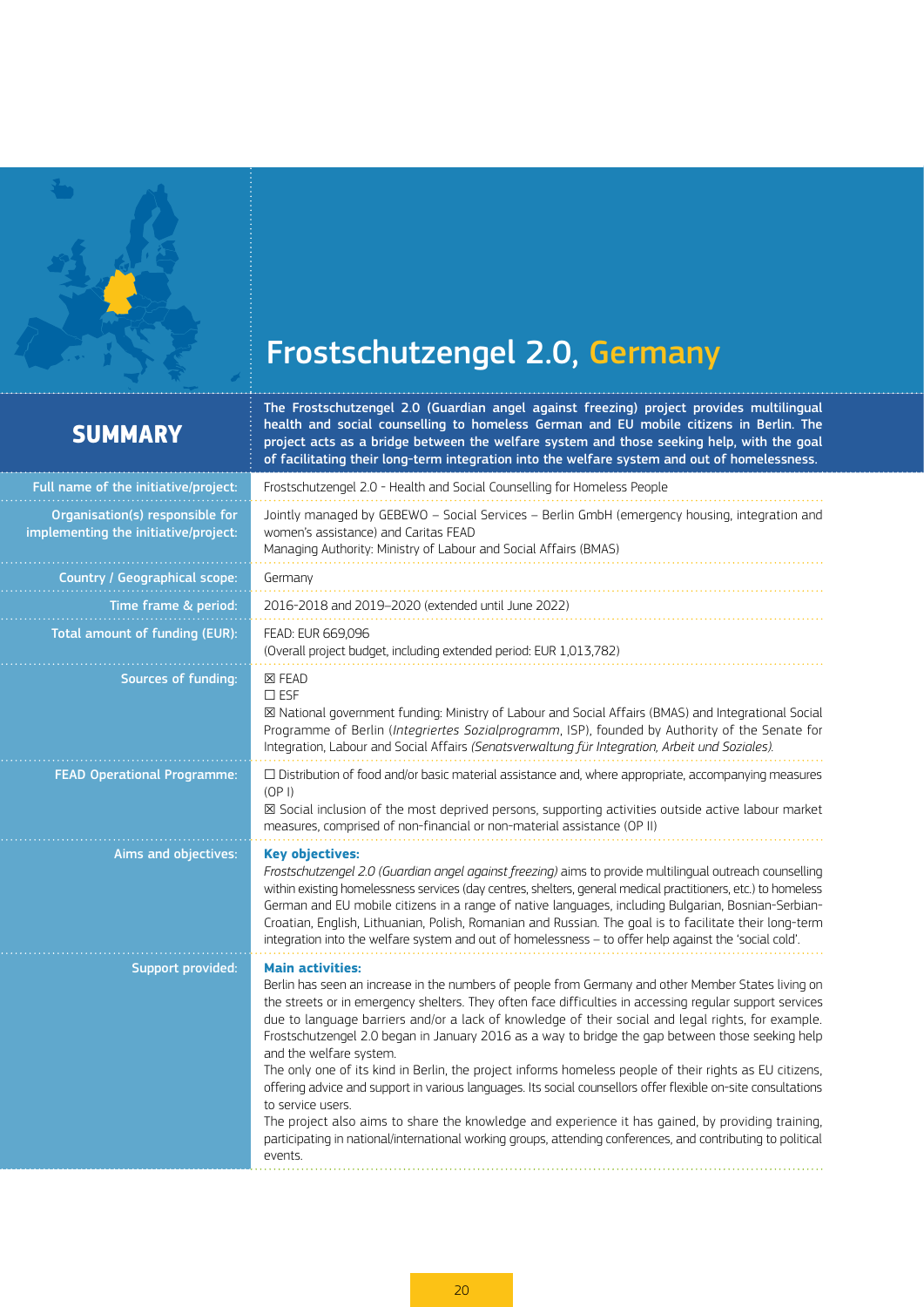|  |  | <b>SUMMARY</b> |
|--|--|----------------|
|  |  |                |

The Frostschutzengel 2.0 (Guardian angel against freezing) project provides multilingual health and social counselling to homeless German and EU mobile citizens in Berlin. The project acts as a bridge between the welfare system and those seeking help, with the goal of facilitating their long-term integration into the welfare system and out of homelessness.

### **Target group(s):**

The target group includes homeless EU mobile citizens (85%), particularly from Eastern European countries, as well as German citizens (15%), in the city of Berlin.

The target group is particularly hard to reach due to language barriers, systematic discrimination, and a lack of expertise among homeless service providers. The majority of contact with the target group is through multilingual outreach advice and consultation sessions on the premises of existing low-threshold service providers (e.g. day care centres, emergency overnight accommodation) where referrals are made to existing counselling services. The majority of the end-recipients of these services are male (80%). Regular assessments identify new spaces to hold consultations, including identifying places that provide

women-only services, in order to build the project's network and keep up-to-date with relevant locations for the target group.

### Results so far **Achievement of objectives:**

From 2019 to 2020, the Frostschutzengel 2.0 project reached 590 people through its outreach work. Most of the individuals were EU mobile citizens from Poland, Bulgaria, Latvia, Lithuania, Estonia, and Romania.

The project is evaluated annually and the findings are used to improve the service. A key success indicator is users' follow-through on their referral from the project to existing welfare institutions in Berlin. The success rate for building connections between users and existing counselling services' social workers who can take on long-term case work is between 70-75%. Other institutions are continually informed of project users' feedback in order to improve existing structures.

The project works to build and strengthen networks between the various organisations involved, exchanging best practices, knowledge and contacts, as well as creating specific training courses for other social services. The network continues to grow at local, national, and international (FEANTSA Conferences, FEAD Network) level.

*Frostschutzengel 2.0,* in cooperation with the Prodec programme, produced a multilingual user-friendly guide for EU mobile citizens in Germany on their social and legal rights and accessing relevant social welfare organisations. The project won the FEANTSA Ending Homelessness Award in 2018.

## **Lessons learnt and success factors:**

Providing relevant and accessible information and knowledge addressing the barriers faced by EU mobile citizens in Germany is the first step out of social exclusion. *Frostschutzengel 2.0* highlights the importance of providing multilingual counselling to meet the group's specific needs.

Appropriate and adequate support for the target group requires a network of organisations and institutions, including medical services, food and housing services, specific counselling services for integration into the labour market, and services informing EU mobile citizens of their social and legal rights, including social welfare benefits and other migration services.

Support for EU mobile and German homeless citizens necessitates a strong network of advocacy organisations, lawyers and other representative structures. The *Frostschutzengel 2.0* counselling service helps to bridge the gap and creates better synergy between the target group's needs, rights and obligations to society, and the existing welfare services' fulfilment of their responsibilities to that group.



Contact details for further information Name: Svenja Ketelsen Email: [beratung@frostschutzengel.de](mailto:beratung%40frostschutzengel.de?subject=)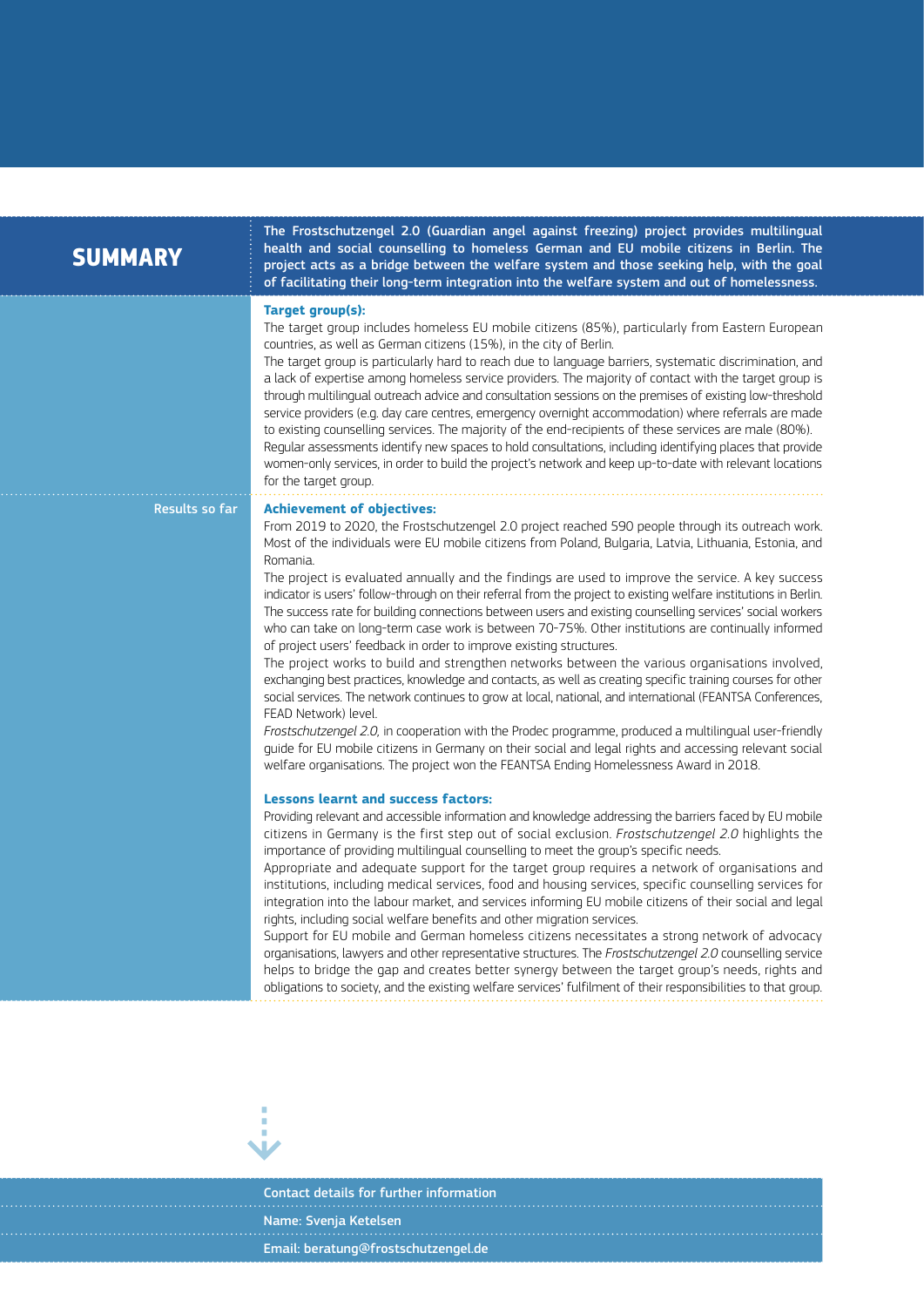<span id="page-21-0"></span>

# Social Bridge Hamburg, Germany

## **SUMMARY**

The *Social Bridge Hamburg* project supports mobile citizens from EU Member States (primarily Bulgaria, Poland and Romania) living in precarious conditions in Hamburg, especially during the COVID-19 pandemic. It provides practical support and counselling at a drop-in centre and puts beneficiaries in touch with other suitable support services. The project has also established a network of organisations providing services at the interface of homelessness and migration.

| Full name of the initiative/project:                                    | Social Bridge Hamburg                                                                                                                                                                                                                                                                                                                                                                                                                                                                                                                                                                                                                                                                                                                                                                                                                                                                                                                                                                                                                                                                                                                                                                                                                                                                                                     |  |
|-------------------------------------------------------------------------|---------------------------------------------------------------------------------------------------------------------------------------------------------------------------------------------------------------------------------------------------------------------------------------------------------------------------------------------------------------------------------------------------------------------------------------------------------------------------------------------------------------------------------------------------------------------------------------------------------------------------------------------------------------------------------------------------------------------------------------------------------------------------------------------------------------------------------------------------------------------------------------------------------------------------------------------------------------------------------------------------------------------------------------------------------------------------------------------------------------------------------------------------------------------------------------------------------------------------------------------------------------------------------------------------------------------------|--|
| Organisation(s) responsible for<br>implementing the initiative/project: | Diakonisches Werk Hamburg (NGO)<br>Partner: Freie und Hansestadt Hamburg - Sozialbehörde (public authority)                                                                                                                                                                                                                                                                                                                                                                                                                                                                                                                                                                                                                                                                                                                                                                                                                                                                                                                                                                                                                                                                                                                                                                                                               |  |
| Country / Geographical scope:                                           | Germany/Hamburg                                                                                                                                                                                                                                                                                                                                                                                                                                                                                                                                                                                                                                                                                                                                                                                                                                                                                                                                                                                                                                                                                                                                                                                                                                                                                                           |  |
| Time frame & period:                                                    | 1 January 2019 - 31 December 2021                                                                                                                                                                                                                                                                                                                                                                                                                                                                                                                                                                                                                                                                                                                                                                                                                                                                                                                                                                                                                                                                                                                                                                                                                                                                                         |  |
| Total amount of funding (EUR):                                          | EUR 643,200                                                                                                                                                                                                                                                                                                                                                                                                                                                                                                                                                                                                                                                                                                                                                                                                                                                                                                                                                                                                                                                                                                                                                                                                                                                                                                               |  |
| Sources of funding:                                                     | <b>X FEAD</b><br>$\square$ ESF<br>$\Box$ National government funding                                                                                                                                                                                                                                                                                                                                                                                                                                                                                                                                                                                                                                                                                                                                                                                                                                                                                                                                                                                                                                                                                                                                                                                                                                                      |  |
| <b>FEAD Operational Programme:</b>                                      | $\Box$ Distribution of food and/or basic material assistance and, where appropriate, accompanying measures<br>(OP I)<br>$\boxtimes$ Social inclusion of the most deprived persons, supporting activities outside active labour market<br>measures, comprised of non-financial or non-material assistance (OP II)                                                                                                                                                                                                                                                                                                                                                                                                                                                                                                                                                                                                                                                                                                                                                                                                                                                                                                                                                                                                          |  |
| Aims and objectives:                                                    | <b>Key objectives:</b><br>Social Bridge Hamburg seeks to improve the social inclusion of EU mobile citizens who have immigrated<br>from EU Member States (primarily Bulgaria, Poland, Romania), and who are homeless or at risk of<br>homelessness in Hamburg, Germany. The project acts as a mediator for its target group to access other<br>support services. It has three key objectives: i) to improve the living situation of EU mobile citizens; ii) to<br>empower and strengthen independent action; and iii) to mediate existing support services for the target<br>group.                                                                                                                                                                                                                                                                                                                                                                                                                                                                                                                                                                                                                                                                                                                                       |  |
| Support provided:                                                       | <b>Main activities:</b><br>Social Bridge Hamburg supports newly arrived citizens from Eastern European Member States who find<br>themselves homeless or at risk of homelessness. It provides counselling and orientation at a drop-in<br>centre for homeless people and assists in accessing other forms of support. It is staffed by a multilingual<br>team who establish contact with clients via low-threshold homeless assistance and outreach work.<br>Clients are offered orientation advice, informed about support systems, and directed towards appropriate<br>help. If necessary, those affected are accompanied to the contact points and relevant organisations.<br>The project is based on existing advisory structures and provides information and referral to other<br>specialist services. Volunteers support the target group with everyday issues.<br>Examples of core topics discussed with clients during consultation include referring beneficiaries to social<br>services (e.g. debt counselling, migration advice), searching for accommodation, referring people to low-<br>threshold services (e.g. food distribution points, clothing stores) and providing information on medical<br>services. Female mobile citizens may also receive referrals to women-only services for homeless people. |  |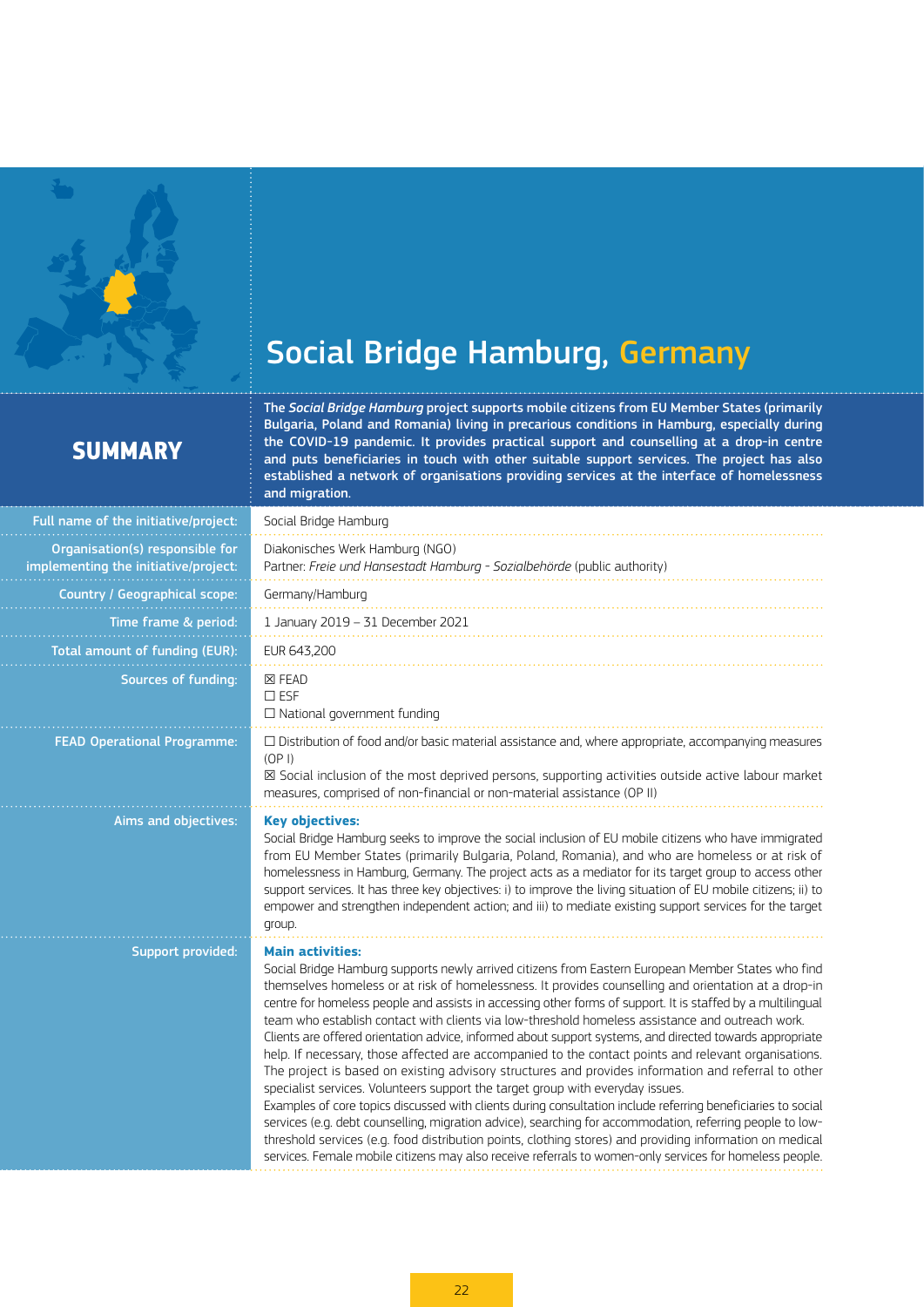| <b>SUMMARY</b>        | The Social Bridge Hamburg project supports mobile citizens from EU Member States (primarily<br>Bulgaria, Poland and Romania) living in precarious conditions in Hamburg, especially during<br>the COVID-19 pandemic. It provides practical support and counselling at a drop-in centre<br>and puts beneficiaries in touch with other suitable support services. The project has also<br>established a network of organisations providing services at the interface of homelessness<br>and migration.                                                                                                       |
|-----------------------|------------------------------------------------------------------------------------------------------------------------------------------------------------------------------------------------------------------------------------------------------------------------------------------------------------------------------------------------------------------------------------------------------------------------------------------------------------------------------------------------------------------------------------------------------------------------------------------------------------|
|                       | The Social Bridge Hamburg project has established a network of organisations providing services at the<br>interface of homelessness and migration in order to better identify the needs of EU homeless people<br>and suitable solutions.                                                                                                                                                                                                                                                                                                                                                                   |
|                       | Target group(s):<br>The project targets adult mobile citizens who have immigrated from other Member States to Hamburg,<br>Germany, and who are homeless or at risk of homelessness.<br>A number of factors complicate the social inclusion of EU mobile citizens, such as the language barrier,<br>high levels of discrimination, and lack of information on social rights or access to counselling services.<br>A multilingual outreach team actively contacts groups of homeless EU citizens in Hamburg. Social<br>workers provide counselling, support and information on the relevant social services. |
| <b>Results so far</b> | <b>Achievement of objectives:</b><br>The Social Bridge Hamburg project evaluates its outcomes regularly. It reaches homeless EU mobile<br>citizens in Hamburg, helps to stabilise their living conditions, and refers them to appropriate supports.<br>Since the project started in January 2019, each year around 200 EU mobile citizens in Hamburg have<br>been contacted and offered counselling, with 85% of beneficiaries successfully oriented to existing<br>services.                                                                                                                              |
|                       | <b>Lessons learnt and success factors:</b><br>Key lessons and success factors include:<br>New offers of support, especially for EU mobile citizens, through the funding of FEAD;<br>▶<br>Multilingual staff with intercultural competence are key to the success of the project;<br>Awareness-raising among the target group about the social services available to them;<br>Establishing a network of organisations providing services at the interface of homelessness and<br>migration;<br>Further development of services available, in cooperation with relevant public authorities;                  |

- ▶ Building of sustainable social services structures for the target group.
	-



Contact details for further information

Name: Peter Ogon, Head of Livelihood Security (Fachbereichsleitung Existenzsicherung) Email: [ogon@diakonie-hamburg.de](mailto:ogon%40diakonie-hamburg.de?subject=)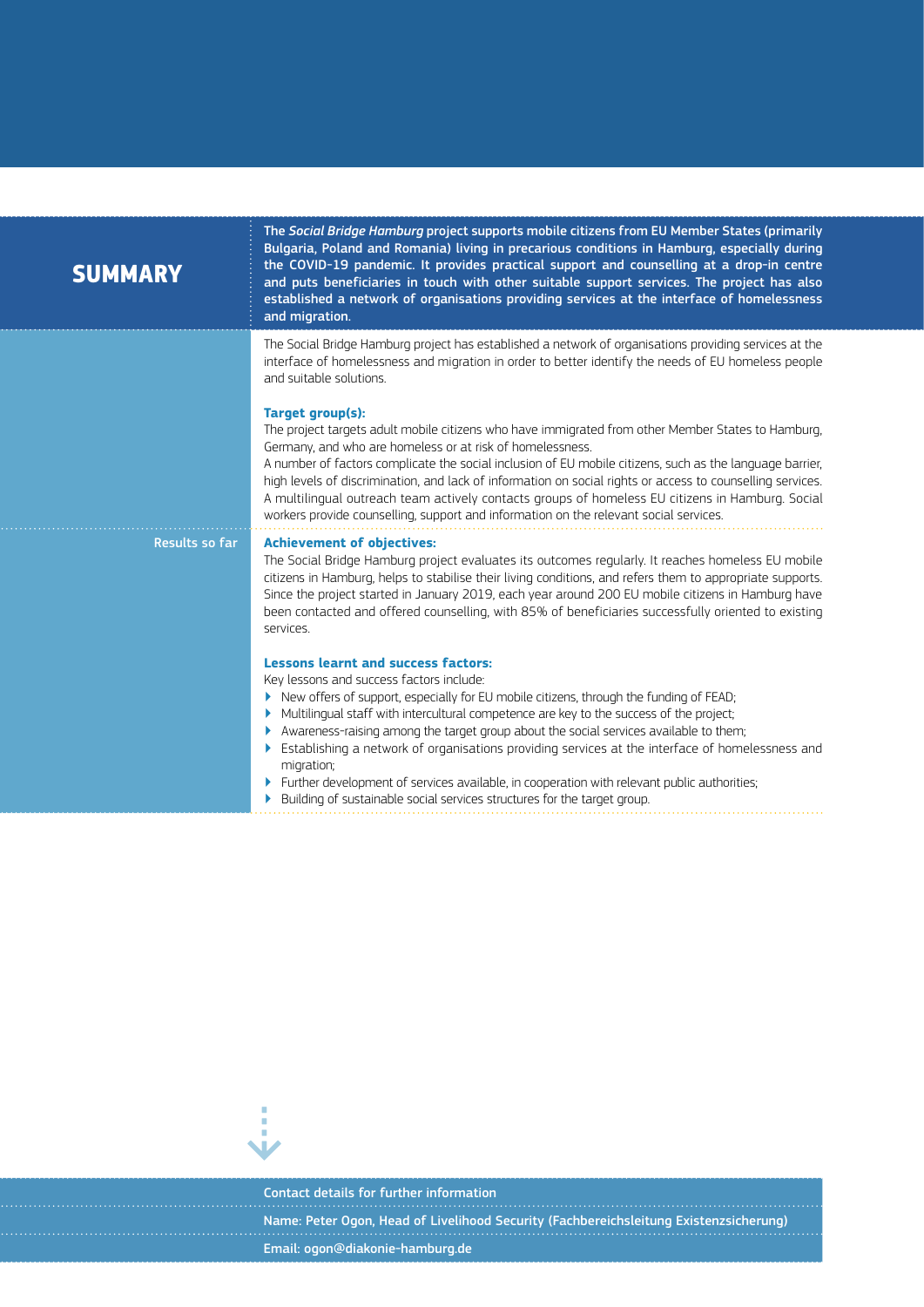<span id="page-23-0"></span>

# Stand Out, Germany

## **SUMMARY**

The *Stand Out* programme supports women affected by housing shortages in Germany. It focuses on counselling women, as well as networking with different institutions and organisations to find accommodation solutions for the target group. The network is large and encompasses many different institutions and organisations, allowing the project to offer a variety of solutions.

| Full name of the initiative/project:                                    | Stand Out - Outreach and counselling for homeless women and women at risk of homelessness in the<br>cities of Aachen, Eschweiler and Stolberg, Germany                                                                                                                                                                                                                                                                                                                                                                                                                                                                                                                                                                                                                                                                                                                                                                                                  |  |  |
|-------------------------------------------------------------------------|---------------------------------------------------------------------------------------------------------------------------------------------------------------------------------------------------------------------------------------------------------------------------------------------------------------------------------------------------------------------------------------------------------------------------------------------------------------------------------------------------------------------------------------------------------------------------------------------------------------------------------------------------------------------------------------------------------------------------------------------------------------------------------------------------------------------------------------------------------------------------------------------------------------------------------------------------------|--|--|
| Organisation(s) responsible for<br>implementing the initiative/project: | WABe e.V. -<br>Diakonisches Netzwerk Aachen Jülicher Straße 352, 52070 Aachen                                                                                                                                                                                                                                                                                                                                                                                                                                                                                                                                                                                                                                                                                                                                                                                                                                                                           |  |  |
| <b>Country / Geographical scope:</b>                                    | Germany, Aachen (North-Rhine-Westphalia)                                                                                                                                                                                                                                                                                                                                                                                                                                                                                                                                                                                                                                                                                                                                                                                                                                                                                                                |  |  |
| Time frame & period:                                                    | Programme implementation since the second funding phase (January 2019-December 2020). Extended<br>until December 2021                                                                                                                                                                                                                                                                                                                                                                                                                                                                                                                                                                                                                                                                                                                                                                                                                                   |  |  |
| Total amount of funding (EUR):                                          | EUR 423,257.09 (EUR 282,171.52 in 2019 and 2020; EUR 141,085.57 in 2021)                                                                                                                                                                                                                                                                                                                                                                                                                                                                                                                                                                                                                                                                                                                                                                                                                                                                                |  |  |
| Sources of funding:                                                     | <b>⊠ FEAD</b><br>$\square$ ESF<br>⊠ National government funding: Bundesministerium für Arbeit und Soziales (Federal Ministry of Labour<br>and Social Affairs)<br>⊠ Other: Own funds of the organisation                                                                                                                                                                                                                                                                                                                                                                                                                                                                                                                                                                                                                                                                                                                                                 |  |  |
| <b>FEAD Operational Programme:</b>                                      | $\square$ Distribution of food and/or basic material assistance and, where appropriate, accompanying measures<br>(OP I)<br>⊠ Social inclusion of the most deprived persons, supporting activities outside active labour market<br>measures, comprised of non-financial or non-material assistance (OP II)                                                                                                                                                                                                                                                                                                                                                                                                                                                                                                                                                                                                                                               |  |  |
| Aims and objectives:                                                    | <b>Key objectives:</b><br>Stand Out aims to support women affected by housing shortages in Germany. It focuses on counselling<br>women and networking with different institutions and organisations to find accommodation solutions for<br>the target group. In order to reduce hidden housing precariousness and exclusion, it seeks to reach out to<br>as many women as possible who have not yet received help from other institutions and organisations. The<br>project is part of a large network of different institutions and organisations, and can thus offer a variety<br>of options and solutions.                                                                                                                                                                                                                                                                                                                                           |  |  |
| <b>Support provided:</b>                                                | <b>Main activities:</b><br>WABe e.V. is a welfare organisation founded in 1985 to provide support to people living in precarious<br>conditions. The FEAD-funded Stand Out project is one of many projects offered by WABe e.V. and focuses<br>on supporting women in need of accommodation.<br>In January 2019, Stand Out began to provide counselling to the target group on the specific benefits<br>and support options available within the German social system. Counsellors assess individuals' needs<br>for help, with the aim of providing targeted support. Stand Out provides support in cases of imminent<br>loss or change of accommodation, helping women with their search for accommodation and<br>communicating with administrative offices and landlords. It also offers psychosocial counselling and<br>support in structuring everyday life, as well as communicating with and referring individuals to other<br>frontline services. |  |  |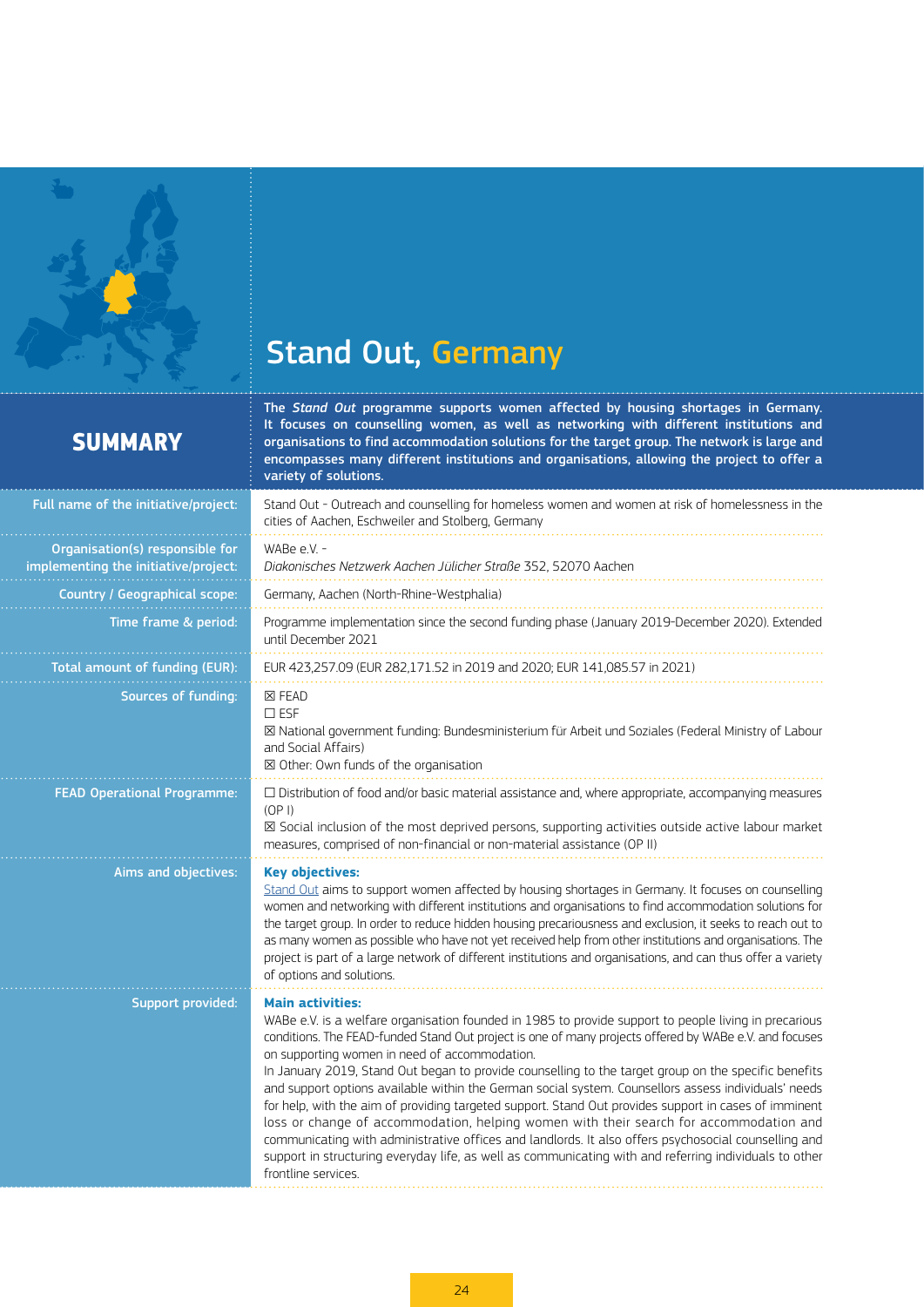| <b>SUMMARY</b> |  |  |
|----------------|--|--|
|                |  |  |

The *Stand Out* programme supports women affected by housing shortages in Germany. It focuses on counselling women, as well as networking with different institutions and organisations to find accommodation solutions for the target group. The network is large and encompasses many different institutions and organisations, allowing the project to offer a variety of solutions.

### **Target group(s):**

Stand Out provides support to women who need help to find accommodation. It works to reduce women's hidden homelessness by helping women who have not received support from other institutions and organisations.

The programme tries to bridge the gap between women in need and the supports available to them with a view to helping them to avoid homelessness and/or improve their living situation generally.

It has been involved in outreach work in places frequented by the target group, such as railway station forecourts. It makes personal contact as early as possible, builds trust with the target group, and develops low-threshold meeting places for women on the spot. It works in close cooperation with a variety of institutional counselling services and other services for homeless people in three municipalities, creating and maintaining a functioning network of these services.

### Results so far **Achievement of objectives:**

In 2019 and 2020, 291 people (254 women, 27 men, 10 non-identifying) were counselled through the project, most of whom were not yet connected to the main support systems and social services. By monitoring the number of people contacted by the service and the numbers receiving further help, the project was able to assess the local need for the service and estimate the extent of the likely future need. Those data provide regular useful information that helps the project to adapt and expand to meet the needs identified.

The impact of the COVID-19 crisis is reflected in the increased difficulty in accessing housing, with a marked reduction in the amount of affordable accommodation. Waiting times in administrative offices and organisations have increased. The project's work has been made more difficult by lockdown and social distancing measures, the lack of digital access (equipment, internet access, digital skills), and language barriers.

### **Lessons learnt and success factors:**

The project's success stems from the broad-based cooperation and network structure. Due to WABe e.V.'s networking activities in other projects, a variety of counselling solutions can be extended and supplemented, enabling the Stand Out project to provide a consistent and sustainable support structure to the target group. For example, the network includes social welfare offices (responsible for both urban housing security and emergency shelters), employment agencies, socio-psychological services, travellers' aid and other low-threshold offers for homeless people and people in need, addiction aid, debt counselling and pregnancy (conflict) counselling.

Existing support offers in Germany generally tend to target men. Stand Out focuses on women, revealing significant numbers of hidden cases of women in need of housing throughout Germany, including the cities of Aachen, Eschweiler and Stolberg. Through the Stand Out project, the existing offer of support for people experiencing or threatened by homelessness is expanded by an offer specifically adapted to women. The identified needs of homeless women are substantial, and WABe e.V. is planning further projects, such as an emergency sleeping facility, assisted living, and special counselling centres.



Contact details for further information Name: Peter Brendel, WABe e. V. Diakonisches Netzwerk Aachen Email: [peter.brendel@wabe-aachen.de](mailto:peter.brendel%40wabe-aachen.de?subject=)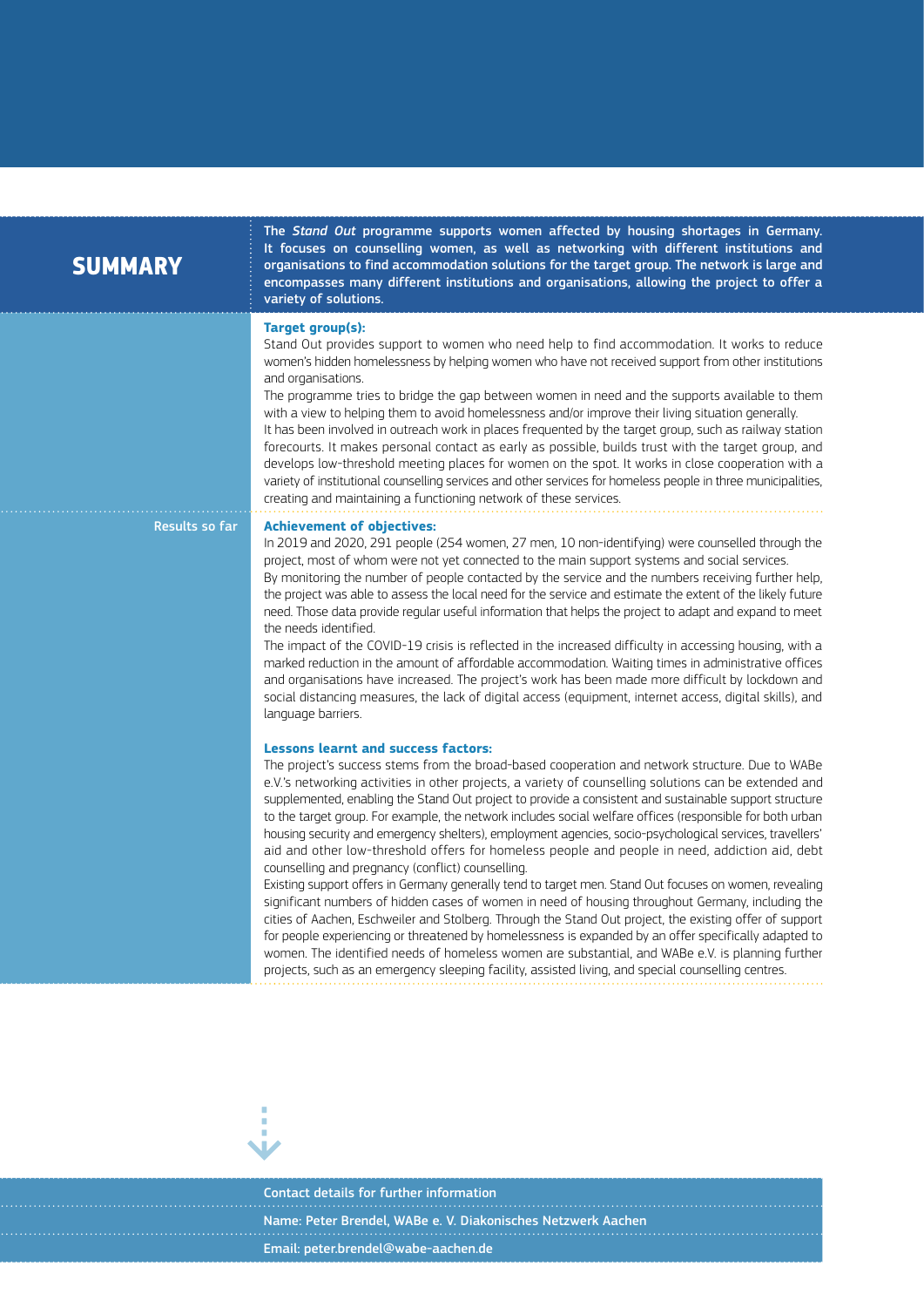<span id="page-25-0"></span>

# ZuHAuSE II-Projekt, Germany

## **SUMMARY**

The ZuHAuSE-Projekt II "Zusammen leben – Housing first" (Home-Project II "Living together – Housing first") began in Gießen in Germany in 2016 as part of the ZuHAuSE Project II. Housing First is a relatively new approach to social work, providing housing for homeless people on referral, as the first step in a programme of assistance without any eligibility conditions.

| Full name of the initiative/project:                                    | ZuHAuSE-Projekt II "Zusammen leben - Housing first" (Home-Project II "Living together - Housing first")                                                                                                                                                                                                                                                                                                                                                                                                                                                                                                                                                                       |  |  |
|-------------------------------------------------------------------------|-------------------------------------------------------------------------------------------------------------------------------------------------------------------------------------------------------------------------------------------------------------------------------------------------------------------------------------------------------------------------------------------------------------------------------------------------------------------------------------------------------------------------------------------------------------------------------------------------------------------------------------------------------------------------------|--|--|
| Organisation(s) responsible for<br>implementing the initiative/project: | Diakonisches Werk Gießen (lead partner)<br>District of Gießen (cooperating partner)<br>Þ<br>University of Gießen (cooperating partner)<br>▶<br>Wohnbau Gießen GmbH (cooperating partner, provides apartments for Housing First)                                                                                                                                                                                                                                                                                                                                                                                                                                               |  |  |
| Country / Geographical scope:                                           | District of Gießen, Germany                                                                                                                                                                                                                                                                                                                                                                                                                                                                                                                                                                                                                                                   |  |  |
| Time frame & period:                                                    | January 2016-June 2022                                                                                                                                                                                                                                                                                                                                                                                                                                                                                                                                                                                                                                                        |  |  |
| Total amount of funding (EUR):                                          | FEAD funding for ZuHAuSE Project II:<br>2016-2018 - EUR 316,387, accounting for 85% of total project costs;<br>2019-June 2022 - EUR 340,727, accounting for 66% of total project costs                                                                                                                                                                                                                                                                                                                                                                                                                                                                                        |  |  |
| Sources of funding:                                                     | <b>区 FEAD</b><br>$\square$ ESF<br>⊠ National government funding: Federal Ministry of Labour and Social Affairs contributed 10% (2016-<br>2018) and 29% (2019-June 2022) of total project costs<br>⊠ Other: District of Gießen, University of Gießen and Diakonisches Werk Gießen covered 5% of the total<br>project costs                                                                                                                                                                                                                                                                                                                                                     |  |  |
| <b>FEAD Operational Programme:</b>                                      | $\Box$ Distribution of food and/or basic material assistance and, where appropriate, accompanying measures<br>(OP I)<br>⊠ Social inclusion of the most deprived persons, supporting activities outside active labour market<br>measures, comprised of non-financial or non-material assistance (OP II)                                                                                                                                                                                                                                                                                                                                                                        |  |  |
| Aims and objectives:                                                    | <b>Key objectives:</b><br>The objective of ZuHAuSE II is to support the social inclusion of the most deprived in the city of Gießen.<br>The core of the project is outreach street social work in Gießen city centre to help homeless people and<br>those at risk of homelessness. It links people into the public social support system in the city in order to<br>foster their integration.<br>Based on that outreach, Housing First is a supplementary assistance offer that sees end-recipients -<br>some of whom have lived on the streets for many years - provided with housing as the first step in the<br>programme of assistance, without any eligibility barriers. |  |  |
| Support provided:                                                       | <b>Main activities:</b><br>Social workers identify homeless people (and those at risk of homelessness) through social outreach at<br>various sites in Gießen city centre. They offer advice and support in a flexible and unbureaucratic way.<br>If necessary, clients are accompanied through existing support services in order to reconnect and<br>reintegrate them into society gradually, ensuring accessibility to the entire social network of the city.                                                                                                                                                                                                               |  |  |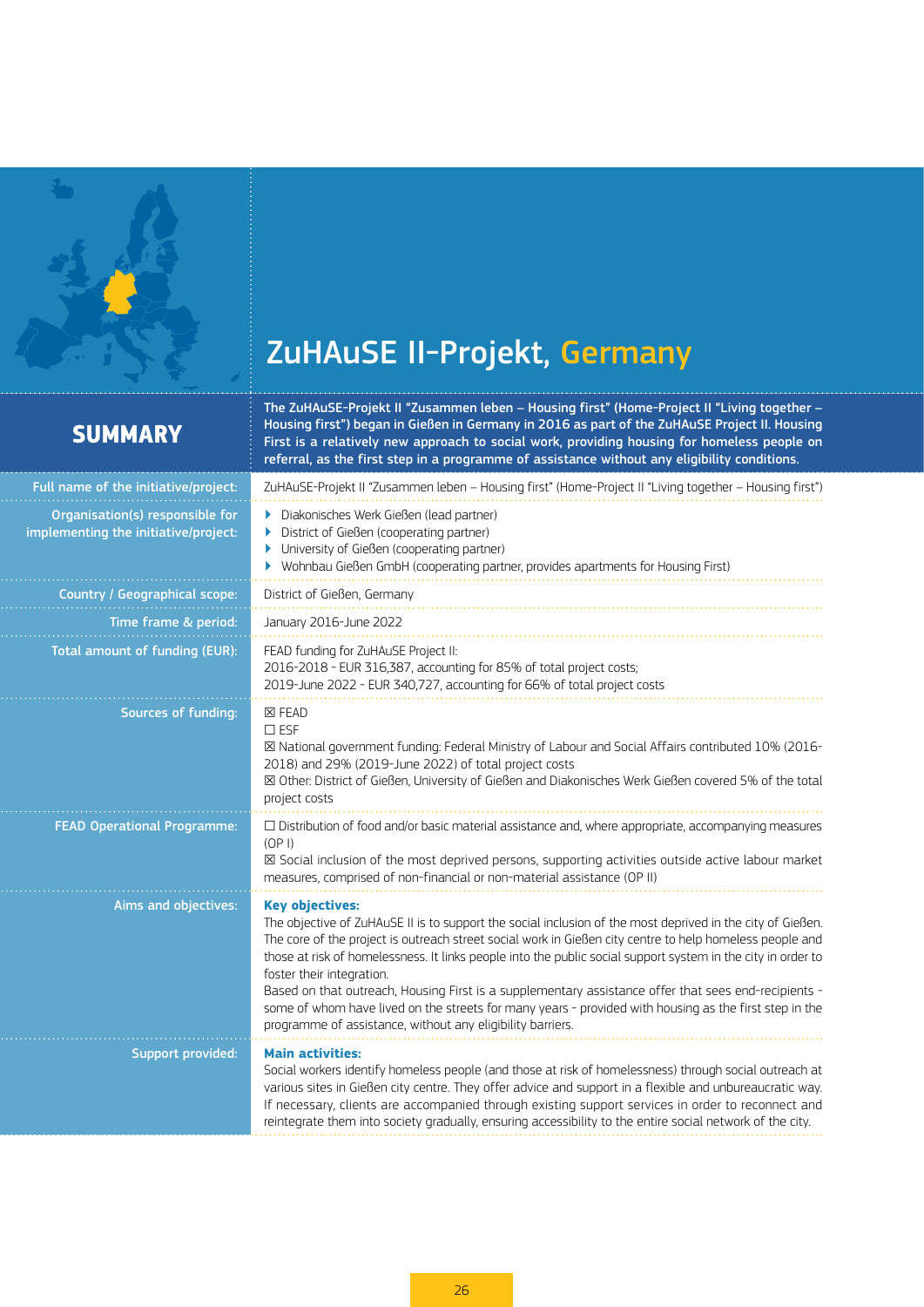| <b>SUMMARY</b> | The ZuHAuSE-Projekt II "Zusammen leben - Housing first" (Home-Project II "Living together -<br>Housing first") began in Gießen in Germany in 2016 as part of the ZuHAuSE Project II. Housing<br>First is a relatively new approach to social work, providing housing for homeless people on<br>referral, as the first step in a programme of assistance without any eligibility conditions.                                                                                                                                                                                                                                                                                                                                                                                  |  |  |
|----------------|------------------------------------------------------------------------------------------------------------------------------------------------------------------------------------------------------------------------------------------------------------------------------------------------------------------------------------------------------------------------------------------------------------------------------------------------------------------------------------------------------------------------------------------------------------------------------------------------------------------------------------------------------------------------------------------------------------------------------------------------------------------------------|--|--|
|                | More intensive accompanying measures are provided to 15 homeless people, directly referred by the<br>team's social outreach street workers on to Housing First, who were subsequently allocated an<br>apartment. For a period of time after first moving in, those individuals receive support, encouragement<br>and quidance on running their household independently. That assistance includes accompanying people<br>to authorities and services if necessary, as well as regular home visits to help people to reestablish<br>contact with offices and authorities, or to submit applications to improve their situation.<br>The project connects homeless people to the city's social support system and improves their accessibility<br>to existing social networks.   |  |  |
|                | Target group(s):<br>The target group includes homeless people and people at risk of homelessness as a result of obstacles<br>encountered in accessing the existing social support system.<br>These individuals have long been affected by insufficient/lack of access to available local or regional<br>social supports, due to both the general housing supply problem, and the likelihood of their exposure to<br>other burdens, for example, addictions and mental health issues resulting from traumatic experiences<br>earlier on in life (e.g. early loss of parents, social exclusion and experiences of violence).<br>Although the project began at regional level, a nationwide meeting of similar projects has taken place,<br>enhancing its networking potential. |  |  |
| Results so far | <b>Achievement of objectives:</b>                                                                                                                                                                                                                                                                                                                                                                                                                                                                                                                                                                                                                                                                                                                                            |  |  |

Since the project first received FEAD funding in 2016, it has supported 150-170 people each year. All of these people had already left the social benefit system and had no contact with offices and authorities (often for years). They were primarily contacted through the project's outreach work, with 15 people directly referred to Housing First. Since 2016 almost 20 individuals have been provided with an apartment. All of them have been integrated into the existing social support system which starts with the local job centre's commitment to cover the rental costs.

### **Lessons learnt and success factors:**

The most important success factor for the project is the combination of outreach street work and the Housing First project. End recipients are often known by the team for a long time which helps to establish trust between the organisation and individuals before being placed in an apartment.



Contact details for further information Name: Sarah Von Trott, Diakonisches Werk Email: [sarah.von.trott@diakonie-giessen.de](mailto:sarah.von.trott%40diakonie-giessen.de?subject=)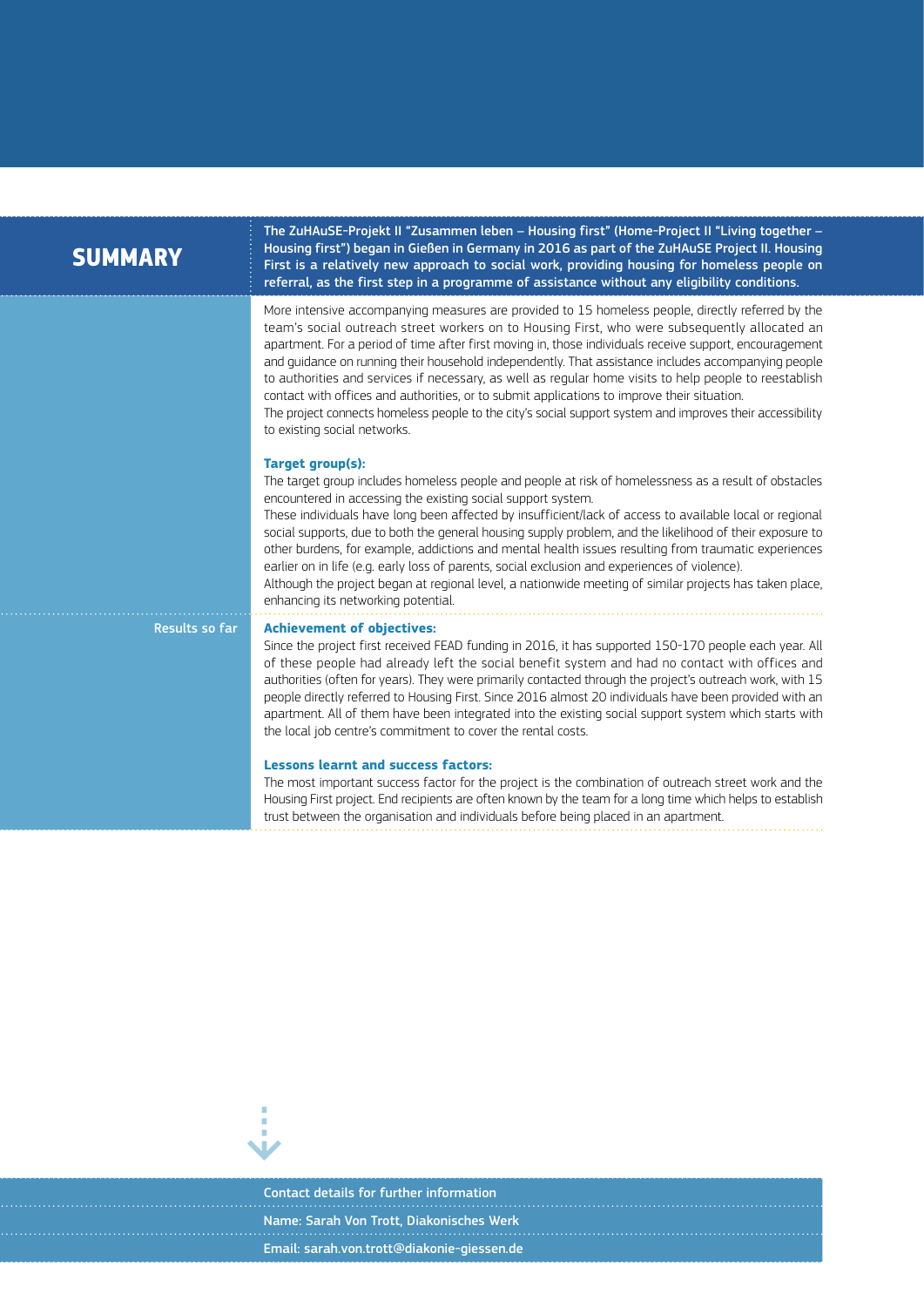<span id="page-27-0"></span>

# We Strengthen Together, Greece

*We Strengthen Together* is a telephone line that provides individualised psychological and support to end-recipients of the FFAD-funded programme to build mental resilience

## **SUMM**

Full name of the

Organisation( implementing the

| <b>SUMMARY</b>                                                      | during the COVID-19 crisis. The telephone line was set up at the outbreak of the pandemic<br>and is still active. As well as immediately phone support, it also provides information about<br>an online platform that uses an innovative and integrated approach to inform, train and<br>empower citizens of the Western Greece Region (particularly vulnerable groups) through<br>distance learning, skills enhancement, and physical and mental empowerment. |
|---------------------------------------------------------------------|----------------------------------------------------------------------------------------------------------------------------------------------------------------------------------------------------------------------------------------------------------------------------------------------------------------------------------------------------------------------------------------------------------------------------------------------------------------|
| I name of the initiative/project:                                   | We Strengthen Together, in synergy with the online platform www.menoumedytikiellada.gr (living in<br>Western Greece)                                                                                                                                                                                                                                                                                                                                           |
| Organisation(s) responsible for<br>ementing the initiative/project: | The Patras Holy Diocese (as partner of the FEAD Social Partnership of the Regional Unit of Achaia) and<br>Western Greece Region                                                                                                                                                                                                                                                                                                                                |
| Country / Geographical scope:                                       | Western Greece Region/Greece                                                                                                                                                                                                                                                                                                                                                                                                                                   |
| Time frame & period:                                                | Telephone line for psychosocial and social support operates daily, and provides information on the online<br>platform, menoumedytikiellada.gr (still active);<br>during the first wave of COVID-19 from 25 May 2020-30 July 2020<br>• during the second wave from 11 November 2020-1 December 2020                                                                                                                                                             |
| Total amount of funding (EUR):                                      | EUR 45,000 for FEAD recipients of special individualised We Strengthen Together actions in the framework<br>of accompanying measures implemented by Patras Holy Diocese.<br>EUR 40,000 for the online platform for the general population of Western Greece. This funding was received<br>from National Government Resources (Public Investment Programme, exceptional subsidy/emergency<br>support due to COVID-19)                                           |
|                                                                     |                                                                                                                                                                                                                                                                                                                                                                                                                                                                |

# Sources of funding: ☒ FEAD

☐ ESF

due to COVID-19

FEAD Operational Programme: □ □ Distribution of food and/or basic material assistance and, where appropriate, accompanying measures

(OP I) ☐ Social inclusion of the most deprived persons, supporting activities outside active labour market measures, comprised of non-financial or non-material assistance (OP II)

☒ National government funding: Public Investment Programme, exceptional subsidy/emergency support

Aims and objectives: **Key objectives:** 

The We Strengthen Together telephone support line was a partnership between the Western Greece Region and Patras Holy Diocese as part of the FEAD Social Partnership of the Regional Unit of Achaia, Western Greece Region. It was set up to strengthen people's self-care, prevent social exclusion among the most vulnerable members of society, and promote social cohesion during COVID-19. Beyond the pandemic, it is envisaged that the support line will remain active via chat and a new version of the online platform. The phone line also sought to familiarise callers with the online platform of the Western Greece Region.

The platform was designed and implemented during the first lockdown in Greece (March 2020) as psychological support and reinforcement for all citizens during the COVID-19 pandemic. It particularly targeted young people, adolescents, parents, single parents, and the elderly.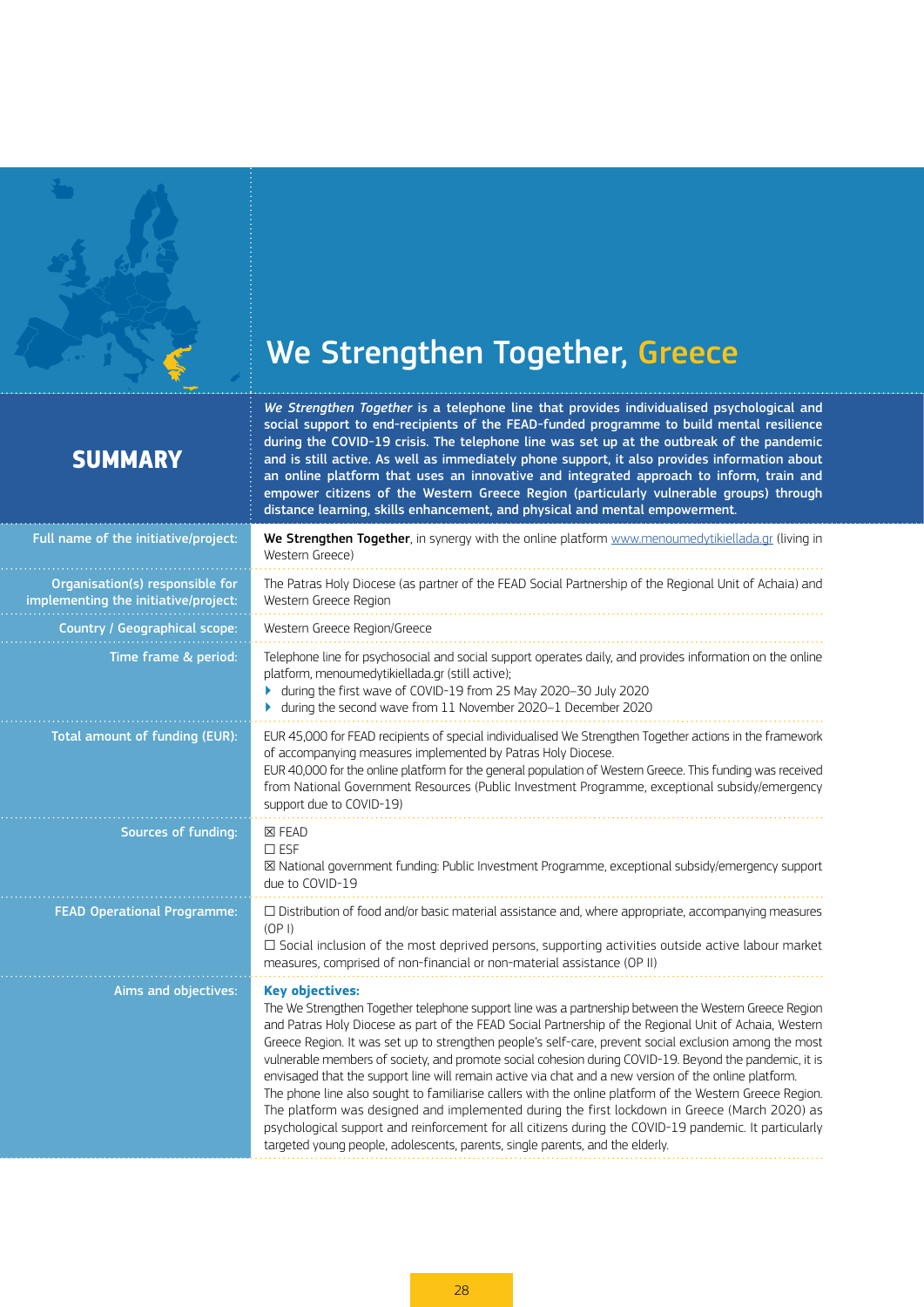| <b>SUMMARY</b>           | We Strengthen Together is a telephone line that provides individualised psychological and<br>social support to end-recipients of the FEAD-funded programme to build mental resilience<br>during the COVID-19 crisis. The telephone line was set up at the outbreak of the pandemic<br>and is still active. As well as immediately phone support, it also provides information about<br>an online platform that uses an innovative and integrated approach to inform, train and<br>empower citizens of the Western Greece Region (particularly vulnerable groups) through<br>distance learning, skills enhancement, and physical and mental empowerment.                                                                                                                                                                                                                                                                                                                                                                                                                                                                                                                                                                                                                                                                                                                                                                                                                                                                                                 |
|--------------------------|---------------------------------------------------------------------------------------------------------------------------------------------------------------------------------------------------------------------------------------------------------------------------------------------------------------------------------------------------------------------------------------------------------------------------------------------------------------------------------------------------------------------------------------------------------------------------------------------------------------------------------------------------------------------------------------------------------------------------------------------------------------------------------------------------------------------------------------------------------------------------------------------------------------------------------------------------------------------------------------------------------------------------------------------------------------------------------------------------------------------------------------------------------------------------------------------------------------------------------------------------------------------------------------------------------------------------------------------------------------------------------------------------------------------------------------------------------------------------------------------------------------------------------------------------------|
| <b>Support provided:</b> | <b>Main activities:</b><br>The We Strengthen Together telephone support line is implemented by Patras Holy Diocese. Specialist<br>personnel provide individual support and guidance services, for example, providing immediate information<br>to callers, referring them to available services, and scheduling telephone appointments with specialist<br>counselors. The phone line encourages dialogue and offers advice and support to people about<br>difficulties and psychological reactions they may be experiencing or that may be exacerbated by<br>restrictive pandemic measures (e.g. anxiety, fear of the disease, family issues).<br>Information about the online platform is also disseminated through the telephone support line. The<br>Western Greece Region designed a new integrated online platform, www.menoumedytikiellada.gr in<br>March 2020 to provide reliable information, distance learning, skills enhancement, and physical and<br>mental empowerment in the context of the COVID-19 pandemic. The idea was to provide alternative<br>means of entertainment, education and mental/physical empowerment during the national lockdown.<br>The platform has seven categories - Information, Have Fun, Training, Empowerment for the Vulnerable<br>Population, Talk to an Expert, Get to know our Region, and Contribute. It includes uploaded articles, videos<br>and official information, including educational games, interactive animation videos on COVID-19, and<br>information on preventing the spread of the virus. |
|                          | <b>Target group(s):</b><br>The We Strengthen Together support line provides individual support and information to end-recipients<br>of FEAD-funded measures, with the additional aim of familiarising them with the online platform.<br>Callers to the telephone line were informed about the online platform available to the general public<br>but specially targeted at vulnerable groups (e.g. elderly, depressed people, children with autism, patients<br>with chronic diseases).                                                                                                                                                                                                                                                                                                                                                                                                                                                                                                                                                                                                                                                                                                                                                                                                                                                                                                                                                                                                                                                                 |
| Results so far           | <b>Achievement of objectives:</b><br>In total, 1,800 end-recipients of the FEAD-funded programme were directed from the support line<br>towards specialised services, such as public social services or local/national NGOs. The greatest<br>proportion (46%) called to obtain information, 36% of calls were categorised as psychological support<br>calls, while social support calls accounted for 18%. The satisfaction rate among callers was very high<br>(80% declaring themselves very satisfied). Up until March 2021, a total of 18,000 users (56.57%<br>women, 43.43% men) had visited the online platform                                                                                                                                                                                                                                                                                                                                                                                                                                                                                                                                                                                                                                                                                                                                                                                                                                                                                                                                   |
|                          | <b>Lessons learnt and success factors:</b><br>Using a semi-structured questionnaire to profile callers' needs helped to identify and tackle specific<br>needs during COVID-19.<br>Both the telephone support line and the online platform reduced the social stigma associated with<br>COVID-19, supported by the fact that these services were open to all and not just to vulnerable people.<br>In addition, a less stigmatising form of communication and terminology was used by operators. Social<br>influencers (religious leaders, national celebrities) also played a role in prompting reflection on supporting<br>stigmatised groups and amplifying messages to reduce that stigma.<br>Another important added value of the online platform was the increased knowledge of end-recipients'<br>needs. Daily conversations with experienced telephone agents allowed for links to be created between<br>callers' needs and local public services and NGOs.<br>Volunteering plays an important role in citizens' empowerment. On the online platform, people can offer<br>their services and products to vulnerable people in times of crisis. End-recipients take part in tailored<br>activities (training, mental health empowerment, physical activities), which contribute to their<br>empowerment and engagement.<br>Empowerment of vulnerable end-recipients as well as the general population helps to build more<br>resilient communities and boost solidarity ahead of emerging challenges.                                             |
|                          | ×<br>×<br>٠                                                                                                                                                                                                                                                                                                                                                                                                                                                                                                                                                                                                                                                                                                                                                                                                                                                                                                                                                                                                                                                                                                                                                                                                                                                                                                                                                                                                                                                                                                                                             |

Contact details for further information

Name: Mary Xenou, Responsible for FEAD Accompanying Measures, Directorate of Public Health & Social Welfare, Western Greece Region, Regional Unit of Achaia

Email: [xenmr@yahoo.gr](mailto:xenmr%40yahoo.gr?subject=); [m.xenou@pde.gov.gr;](mailto:m.xenou%40pde.gov.gr?subject=)

Name: Maria Zafiropoulou, Responsible for FEAD Accompanying Measures, Patras Holy Diocese (Partner of the FEAD Social Partnership of the Regional Unit of Achaia), Dataconsulants.gr

Email: [marozafir@gmail.com](mailto:marozafir%40gmail.com?subject=)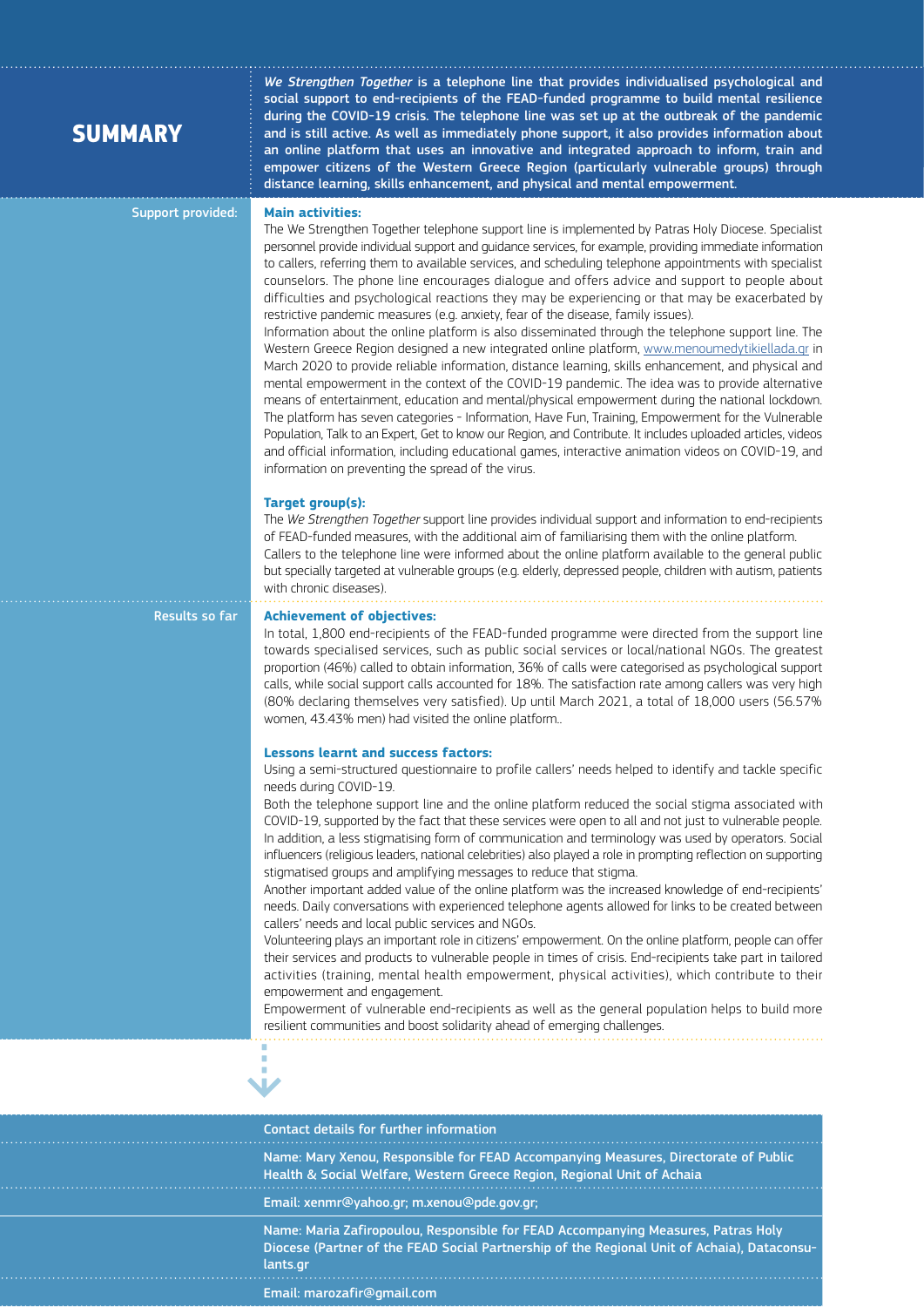<span id="page-29-0"></span>

# Children's Acquaintance with Sports, **Greece**

| <b>SUMMARY</b>                                                          | Children's Acquaintance with Sports sees 200 children (aged 6-12 years) from deprived<br>families living in the Achaia Regional Unit participate in team sports such as basketball, water<br>polo, volleyball and taekwondo. The purpose is to create and promote positive attitudes and<br>behaviours in respect of physical activity.                                                                                                                                                                                                                                                                                                                                                                                                                          |
|-------------------------------------------------------------------------|------------------------------------------------------------------------------------------------------------------------------------------------------------------------------------------------------------------------------------------------------------------------------------------------------------------------------------------------------------------------------------------------------------------------------------------------------------------------------------------------------------------------------------------------------------------------------------------------------------------------------------------------------------------------------------------------------------------------------------------------------------------|
| Full name of the initiative/project:                                    | Children's Acquaintance with Sports in the framework of the Accompanying Measures of the FEAD<br>Programme in the Region of Western Greece, implemented by the Social Partnership of the Regional<br>Unit of Achaia                                                                                                                                                                                                                                                                                                                                                                                                                                                                                                                                              |
| Organisation(s) responsible for<br>implementing the initiative/project: | Western Greece Region, Social Partnership of the Regional Unit of Achaia                                                                                                                                                                                                                                                                                                                                                                                                                                                                                                                                                                                                                                                                                         |
| Country / Geographical scope:                                           | Greece/Western Greece Region                                                                                                                                                                                                                                                                                                                                                                                                                                                                                                                                                                                                                                                                                                                                     |
| Time frame & period:                                                    | July-November 2020 (four months).<br>The practice was temporarily suspended in November 2020 due to the COVID-19 pandemic lockdown. The<br>measure has since been extended until the end of 2021, reflecting the positive responses from end-<br>recipients, children and local sports communities.                                                                                                                                                                                                                                                                                                                                                                                                                                                              |
| Total amount of funding (EUR):                                          | EUR 33,000<br>For training and the organisation of sports events for children from families receiving FEAD-funded support<br>and for other children, as well as publicity                                                                                                                                                                                                                                                                                                                                                                                                                                                                                                                                                                                        |
| Sources of funding:                                                     | <b>X FEAD</b><br>$\square$ ESF<br>$\Box$ National government funding                                                                                                                                                                                                                                                                                                                                                                                                                                                                                                                                                                                                                                                                                             |
| <b>FEAD Operational Programme:</b>                                      | ⊠ Distribution of food and/or basic material assistance and, where appropriate, accompanying measures<br>(OP I)<br>$\square$ Social inclusion of the most deprived persons, supporting activities outside active labour market<br>measures, comprised of non-financial or non-material assistance (OP II)                                                                                                                                                                                                                                                                                                                                                                                                                                                        |
| Aims and objectives:                                                    | <b>Key objectives:</b><br>The project aims to foster children's positive attitudes towards physical activity, promote empowerment,<br>eliminate the negative impact of poverty, and facilitate children's social inclusion.<br>Team sports have a positive function in supporting youth development, empowerment, confidence and<br>sinterpersonal bonding. As children learn the benefits of physical activity and adopt an active lifestyle, they<br>act as catalysts for shifts towards healthier ways of living in the most deprived families.<br>By encouraging physical activity, the project promotes the development of a healthy society, especially<br>within the unprecedented and complex daily living situation arising from the COVID-19 pandemic. |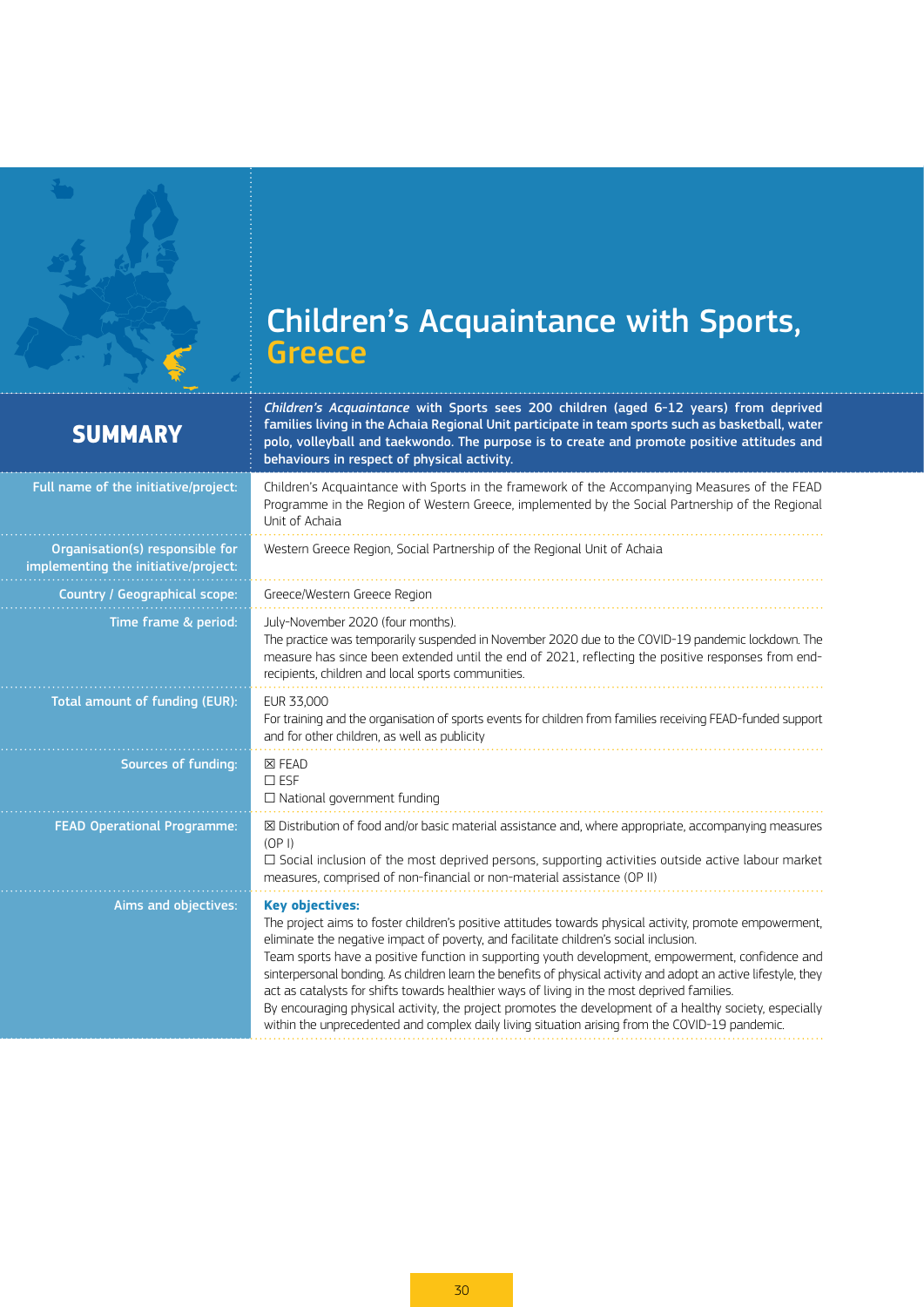| <b>SUMMARY</b>           | Children's Acquaintance with Sports sees 200 children (aged 6-12 years) from deprived<br>families living in the Achaia Regional Unit participate in team sports such as basketball, water<br>polo, volleyball and taekwondo. The purpose is to create and promote positive attitudes and<br>behaviours in respect of physical activity.                                                                                                                                                                                                                                                                                                                                                                                                                                                                                                                                                                                                                                                                                                                                                                                                                                                                                                                                                                                                                                                                                                                                                                                                      |
|--------------------------|----------------------------------------------------------------------------------------------------------------------------------------------------------------------------------------------------------------------------------------------------------------------------------------------------------------------------------------------------------------------------------------------------------------------------------------------------------------------------------------------------------------------------------------------------------------------------------------------------------------------------------------------------------------------------------------------------------------------------------------------------------------------------------------------------------------------------------------------------------------------------------------------------------------------------------------------------------------------------------------------------------------------------------------------------------------------------------------------------------------------------------------------------------------------------------------------------------------------------------------------------------------------------------------------------------------------------------------------------------------------------------------------------------------------------------------------------------------------------------------------------------------------------------------------|
| <b>Support provided:</b> | <b>Main activities:</b><br>The initiative was designed with the support of regional and local sports teams' associations and<br>academies. These organisations provided sports kits and extra training for children, at no additional<br>charge.<br>Two hundred children participate in the project, aged between 6-12 years, from the most deprived<br>families in the Achaia Regional Unit. They take part in team sports, including football, basketball, water<br>polo, volleyball and taekwondo, with the opportunity to train regularly (two to four times a week) in their<br>preferred sport at no extra cost for their families. FEAD funding covers the total cost of the training for<br>the children of end-recipients of FEAD-funded measures.<br>Children's participation in coordinated groups and academies has several benefits for their health and<br>inclusion. The measure contributes towards improving their physical and mental health, immune systems,<br>and emotional development.<br><b>Target group(s):</b><br>The target group consists of 200 children, aged 6-12, from recipient families. The budget is distributed<br>across 21 collaborating regional and local sports clubs, associations and academies of the Achaia<br>Regional Unit in Western Greece.<br>In addition to the benefits received by the children, setting up the practice has also provided financial<br>support for local sports organisations, creating stronger community links while encouraging solidarity<br>and social cohesion. |
| Results so far           | <b>Achievement of objectives:</b><br>The project was effective, with high levels of participation by the children in the region. However, due to<br>COVID-19 restrictions and the general national lockdown, implementation was suspended after four<br>months and postponed for the 2021 summer period.<br>The project received a very favourable response from the participants (children) and their parents, as<br>well as from the local community, the media and sports academies. The Western Greece Region achieved<br>its main objective of social inclusion through sports training, with results proving extremely encouraging<br>to date.<br><b>Lessons learnt and success factors:</b><br>Actions in the framework of FEAD accompanying measures concerning children should be high priority,<br>given the importance of their equal access to sports training, educational and recreational activities.<br>Western Greece Region's political commitment, as well as strong cooperation with the Greek FEAD<br>Managing Authority (EIEAD), played a crucial role in the project's success. Volunteers and civil society<br>(sports academies, media) also proved to be powerful allies in strengthening social cohesion.                                                                                                                                                                                                                                                                                                         |



## Contact details for further information

Name: Mary Xenou, Responsible for FEAD Accompanying Measures, Directorate of Public Health & Social Welfare

Email: [xenmr@yahoo.gr](mailto:xenmr%40yahoo.gr?subject=) / [m.xenou@pde.gov.gr](mailto:m.xenou%40pde.gov.gr?subject=)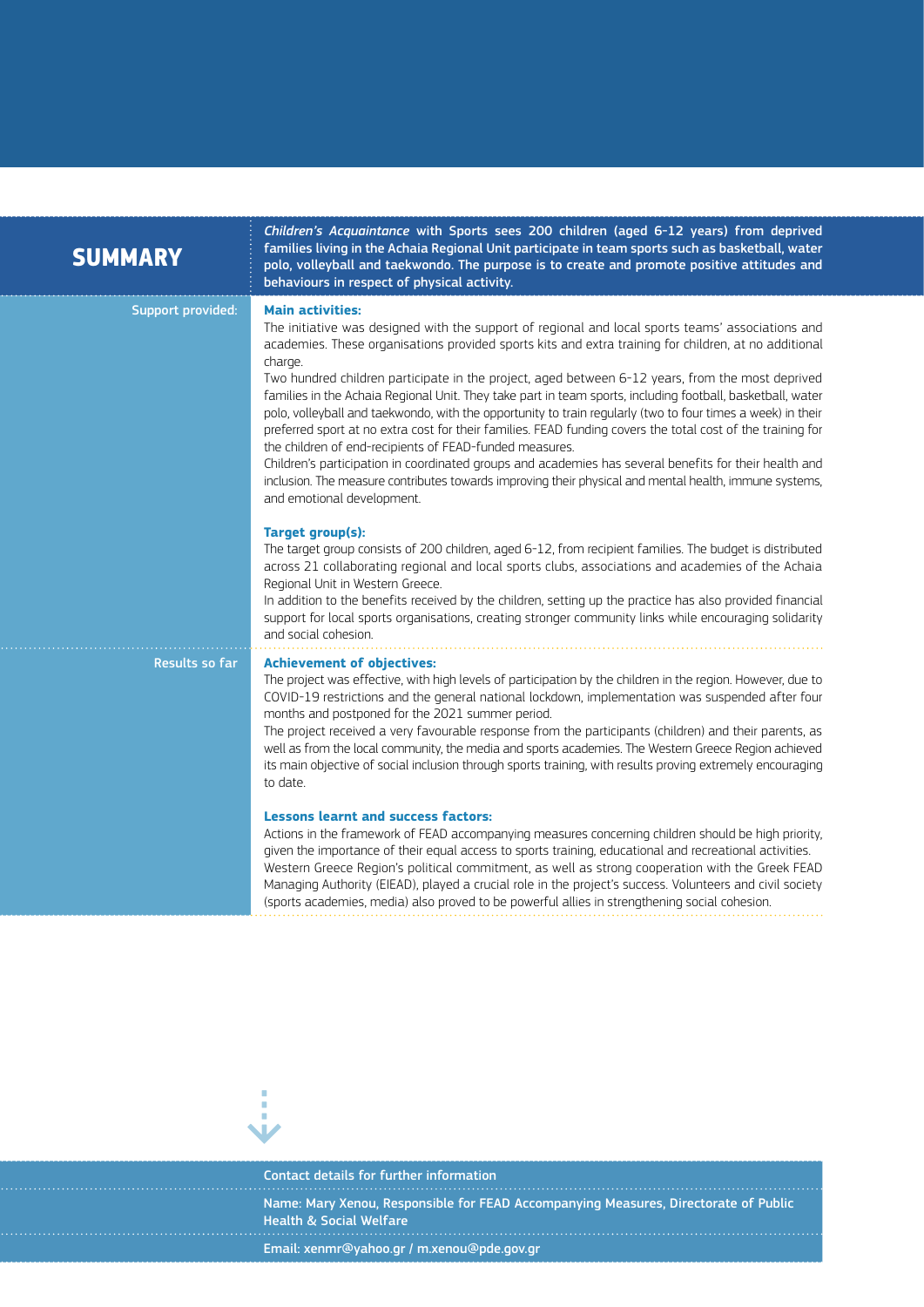<span id="page-31-0"></span>

# IRC FEAD Migration Programme, Ireland

## **SUMMARY**

The IRC FEAD Migration Programme ensures that refugees arriving under the Irish Refugee Protection Programme have their basic hygiene needs met and are supplied with essential household goods.

| IRC FEAD Migration Programme                                                                                                                                                                                                                                                                                                                                                                                                                                                                                                                                                                                                                                                                                                                                                                                                                                                                                                                |  |
|---------------------------------------------------------------------------------------------------------------------------------------------------------------------------------------------------------------------------------------------------------------------------------------------------------------------------------------------------------------------------------------------------------------------------------------------------------------------------------------------------------------------------------------------------------------------------------------------------------------------------------------------------------------------------------------------------------------------------------------------------------------------------------------------------------------------------------------------------------------------------------------------------------------------------------------------|--|
| Irish Red Cross (IRC), in partnership with the FEAD Managing Authority                                                                                                                                                                                                                                                                                                                                                                                                                                                                                                                                                                                                                                                                                                                                                                                                                                                                      |  |
| Ireland                                                                                                                                                                                                                                                                                                                                                                                                                                                                                                                                                                                                                                                                                                                                                                                                                                                                                                                                     |  |
| 2017-2022                                                                                                                                                                                                                                                                                                                                                                                                                                                                                                                                                                                                                                                                                                                                                                                                                                                                                                                                   |  |
| EUR 800,000                                                                                                                                                                                                                                                                                                                                                                                                                                                                                                                                                                                                                                                                                                                                                                                                                                                                                                                                 |  |
| <b>X FEAD</b><br>$\square$ ESF<br>$\Box$ National government funding: Ministry from the Family and Social Solidarity<br>$\Box$ Other                                                                                                                                                                                                                                                                                                                                                                                                                                                                                                                                                                                                                                                                                                                                                                                                        |  |
| ⊠ Distribution of food and/or basic material assistance and, where appropriate, accompanying measures<br>(OP I)<br>$\square$ Social inclusion of the most deprived persons, supporting activities outside active labour market<br>measures, comprised of non-financial or non-material assistance (OP II)                                                                                                                                                                                                                                                                                                                                                                                                                                                                                                                                                                                                                                   |  |
| <b>Key objectives:</b><br>The objective of the IRC FEAD Migration Programme is to ensure that refugees arriving under the Irish<br>Refugee Protection Programme have their basic hygiene needs met and are supplied with essential<br>household goods.                                                                                                                                                                                                                                                                                                                                                                                                                                                                                                                                                                                                                                                                                      |  |
| <b>Main activities:</b><br>The IRC procures, coordinates and distributes basic material assistance to refugees arriving in Ireland<br>by providing 'hygiene kits' and 'household starter kits'.<br>Hygiene kits are distributed to the refugees on arrival in Ireland and include basic hygiene products (e.g.<br>toothpaste, shampoo, hand soap, hand towel, nail clippers). Each pack is tailored to age and gender (e.g.<br>feminine hygiene products, baby products, razors). Currently, the kits are distributed at the hotel where<br>the refugees are quarantined.<br>Household kits are requested by the local authorities once a house has been allocated to the family.<br>These household kits are either delivered by the IRC, by courier, or directly by the supplier, depending on<br>the size of the order. They include kitchenware, bedding (e.g. duvets, pillows, blankets) and cleaning<br>products.<br>Target group(s): |  |
|                                                                                                                                                                                                                                                                                                                                                                                                                                                                                                                                                                                                                                                                                                                                                                                                                                                                                                                                             |  |

Incoming refugees under the Irish Refugee Protection Programme.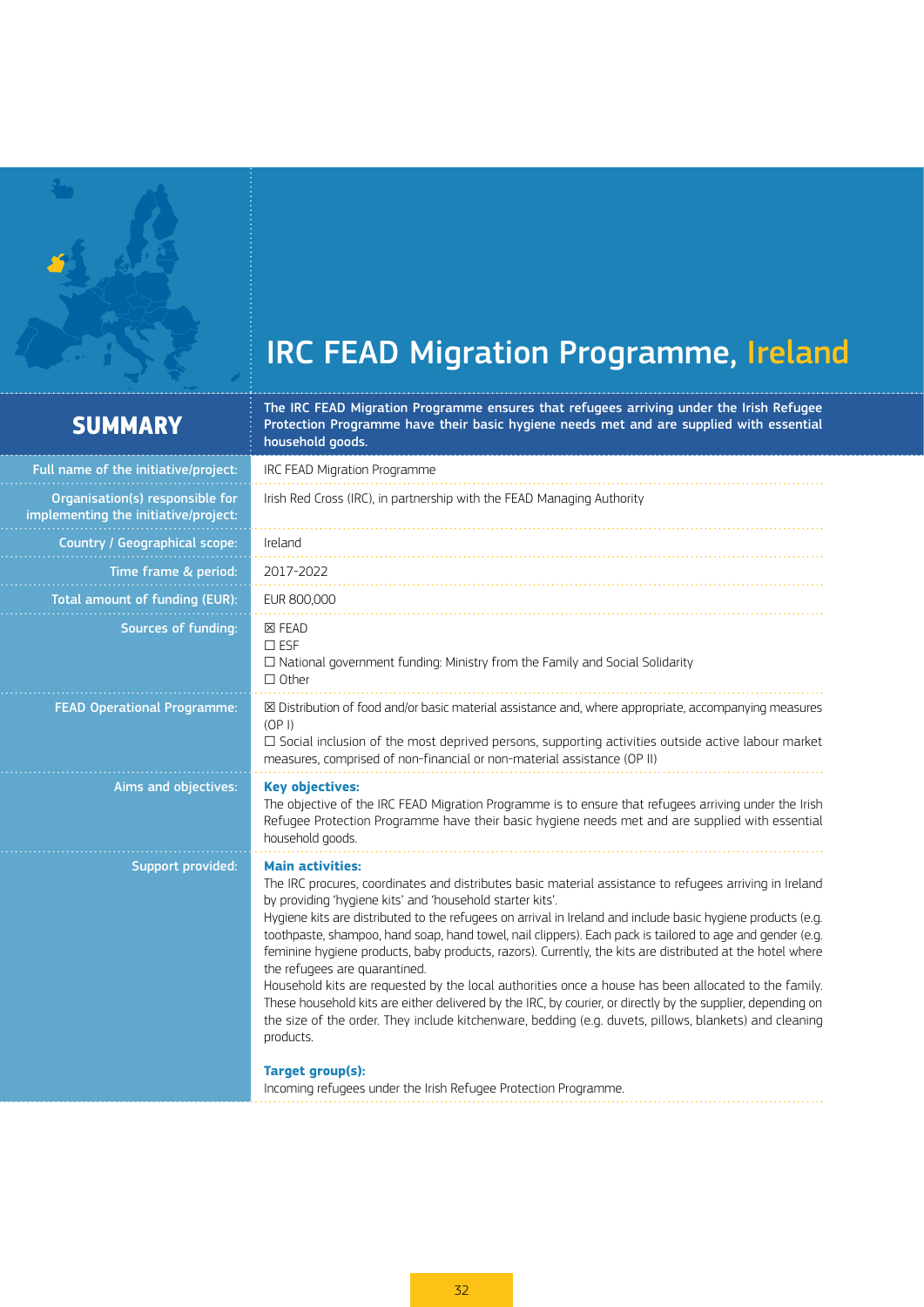| <b>SUMMARY</b>        | The IRC FEAD Migration Programme ensures that refugees arriving under the Irish Refugee<br>Protection Programme have their basic hygiene needs met and are supplied with essential<br>household goods.                                                                                                                                                                                                                                                                                                                                                                                                                                                                           |
|-----------------------|----------------------------------------------------------------------------------------------------------------------------------------------------------------------------------------------------------------------------------------------------------------------------------------------------------------------------------------------------------------------------------------------------------------------------------------------------------------------------------------------------------------------------------------------------------------------------------------------------------------------------------------------------------------------------------|
| <b>Results so far</b> | <b>Achievement of objectives:</b><br>The IRC FEAD Migration Programme has delivered 2,273 hygiene kits to refugees arriving in Ireland and<br>215 household starter kits to newly housed refugees across the country. Until December 2020, there<br>were a steady number of refugees arriving in Ireland, being guarantined and then moved to Emergency<br>Reception and Orientation Centres (EROCs). A steady number of families were also moved from EROCs<br>into local authority housing.                                                                                                                                                                                    |
|                       | <b>Lessons learnt and success factors:</b><br>Collaboration with local authorities and community welfare officers on household starters kits is vital<br>in ensuring that each family receives the appropriate material support they required. The implementation<br>of COVID-19 quarantining since late-2020 necessitated additional collaboration and planning, including<br>providing more flexible hygiene packs (e.g. ongoing supply of nappies for infants of various ages). This<br>flexible early intervention approach complements the other social welfare supports available and<br>provides these families with a clear channel to access the supports they require. |



Contact details for further information Name: Paul Hayden, Red Cross Ireland Email: [phayden@redcross.ie](mailto:phayden%40redcross.ie?subject=)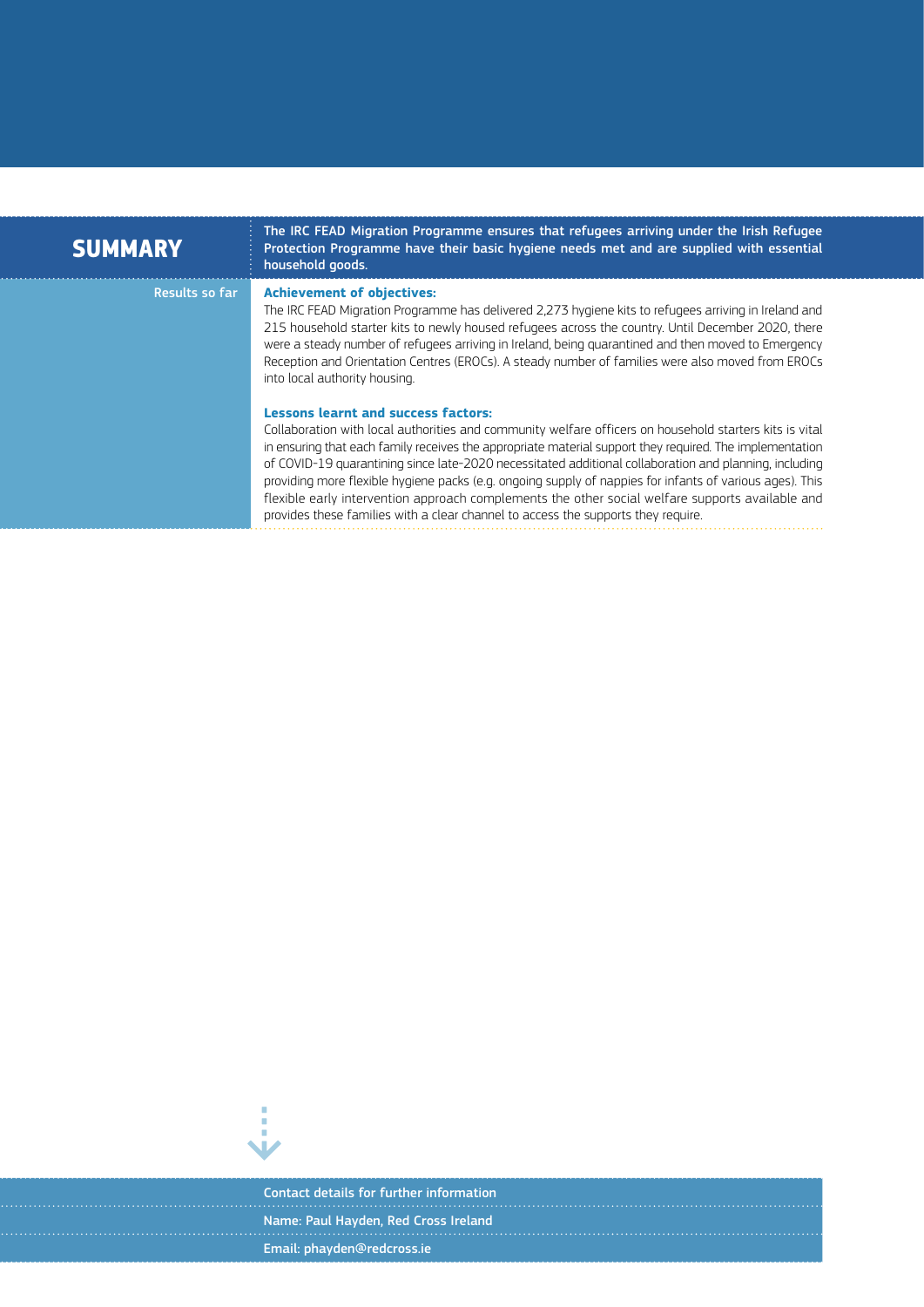<span id="page-33-0"></span>

# Housing First Trieste, Italy

## **SUMMARY**

*Housing First Trieste* provided permanent housing in Trieste to homeless people with high failure rates with previous integration projects. This is the first step to resolving their homelessness. The project also fosters clients' social integration and well-being by supporting their access to existing local community support services, education and training.

| Full name of the initiative/project:                                    | Housing First Trieste                                                                                                                                                                                                                                                                                                                                                                                                                                                                                                                                                                                                                                                                                                                                                                                                                                                                                                                                                                                                                                                                                                                                                                                                                                                                                                                                                                                                                                                                                    |
|-------------------------------------------------------------------------|----------------------------------------------------------------------------------------------------------------------------------------------------------------------------------------------------------------------------------------------------------------------------------------------------------------------------------------------------------------------------------------------------------------------------------------------------------------------------------------------------------------------------------------------------------------------------------------------------------------------------------------------------------------------------------------------------------------------------------------------------------------------------------------------------------------------------------------------------------------------------------------------------------------------------------------------------------------------------------------------------------------------------------------------------------------------------------------------------------------------------------------------------------------------------------------------------------------------------------------------------------------------------------------------------------------------------------------------------------------------------------------------------------------------------------------------------------------------------------------------------------|
| Organisation(s) responsible for<br>implementing the initiative/project: | Diocesan Foundation Caritas Trieste (Fondazione diocesana Caritas Trieste onlus)<br>Þ.<br>Lybra Social Cooperative Society (Lybra Società Cooperativa Sociale onlus)<br>▶<br>Municipality of Trieste<br>Þ.                                                                                                                                                                                                                                                                                                                                                                                                                                                                                                                                                                                                                                                                                                                                                                                                                                                                                                                                                                                                                                                                                                                                                                                                                                                                                               |
| Country / Geographical scope:                                           | Italy                                                                                                                                                                                                                                                                                                                                                                                                                                                                                                                                                                                                                                                                                                                                                                                                                                                                                                                                                                                                                                                                                                                                                                                                                                                                                                                                                                                                                                                                                                    |
| Time frame & period:                                                    | 12 September 2019-31 January 2021                                                                                                                                                                                                                                                                                                                                                                                                                                                                                                                                                                                                                                                                                                                                                                                                                                                                                                                                                                                                                                                                                                                                                                                                                                                                                                                                                                                                                                                                        |
| Total amount of funding (EUR):                                          | FEAD funding: EUR 207,350 (total amount including ESF: EUR 362,862)                                                                                                                                                                                                                                                                                                                                                                                                                                                                                                                                                                                                                                                                                                                                                                                                                                                                                                                                                                                                                                                                                                                                                                                                                                                                                                                                                                                                                                      |
| Sources of funding:                                                     | <b>X FEAD</b><br><b>⊠ ESF</b><br>$\Box$ National government funding<br>$\Box$ Other                                                                                                                                                                                                                                                                                                                                                                                                                                                                                                                                                                                                                                                                                                                                                                                                                                                                                                                                                                                                                                                                                                                                                                                                                                                                                                                                                                                                                      |
| <b>FEAD Operational Programme:</b>                                      | ⊠ Distribution of food and/or basic material assistance and, where appropriate, accompanying measures<br>(OP I)<br>$\Box$ Social inclusion of the most deprived persons, supporting activities outside active labour market<br>measures, comprised of non-financial or non-material assistance (OP II)                                                                                                                                                                                                                                                                                                                                                                                                                                                                                                                                                                                                                                                                                                                                                                                                                                                                                                                                                                                                                                                                                                                                                                                                   |
| Aims and objectives:                                                    | <b>Key objectives:</b><br>Housing First is a relatively recent innovation in homelessness service design, which was first developed<br>in the 1990s in New York by Dr Sam Tsemberis. By providing a pathway directly from the street to a home,<br>together with the intensive social support to foster reintegration and wellbeing, it takes housing as the<br>start rather than the end point out of homelessness.<br>Under the remit of the Italian Federation of Homelessness Organisations (fio.PSD), Housing First Trieste<br>promoted the implementation of the Housing First methodology within Trieste's municipal social services.<br>In 2015, Italian homelessness service providers and academics cooperated to form the Housing First Italian<br>Network, a confederation of organisations providing, or with an interest in, Housing First. Housing First Italia<br>had 51 members in 10 Italian regions, of which 35 had operational projects in 2015. After a three-year<br>trial period, Caritas Trieste introduced the Housing First Trieste project in 2019.<br>The project aimed to provide a permanent home for certain people with high support needs, without any<br>pre-conditions for eligibility (e.g. job, drug rehabilitation) other than being homeless or in unsafe or<br>inadequate housing. The second important element of the project is the provision of intensive support and<br>opportunities for beneficiaries to access treatment and integrate into a community. |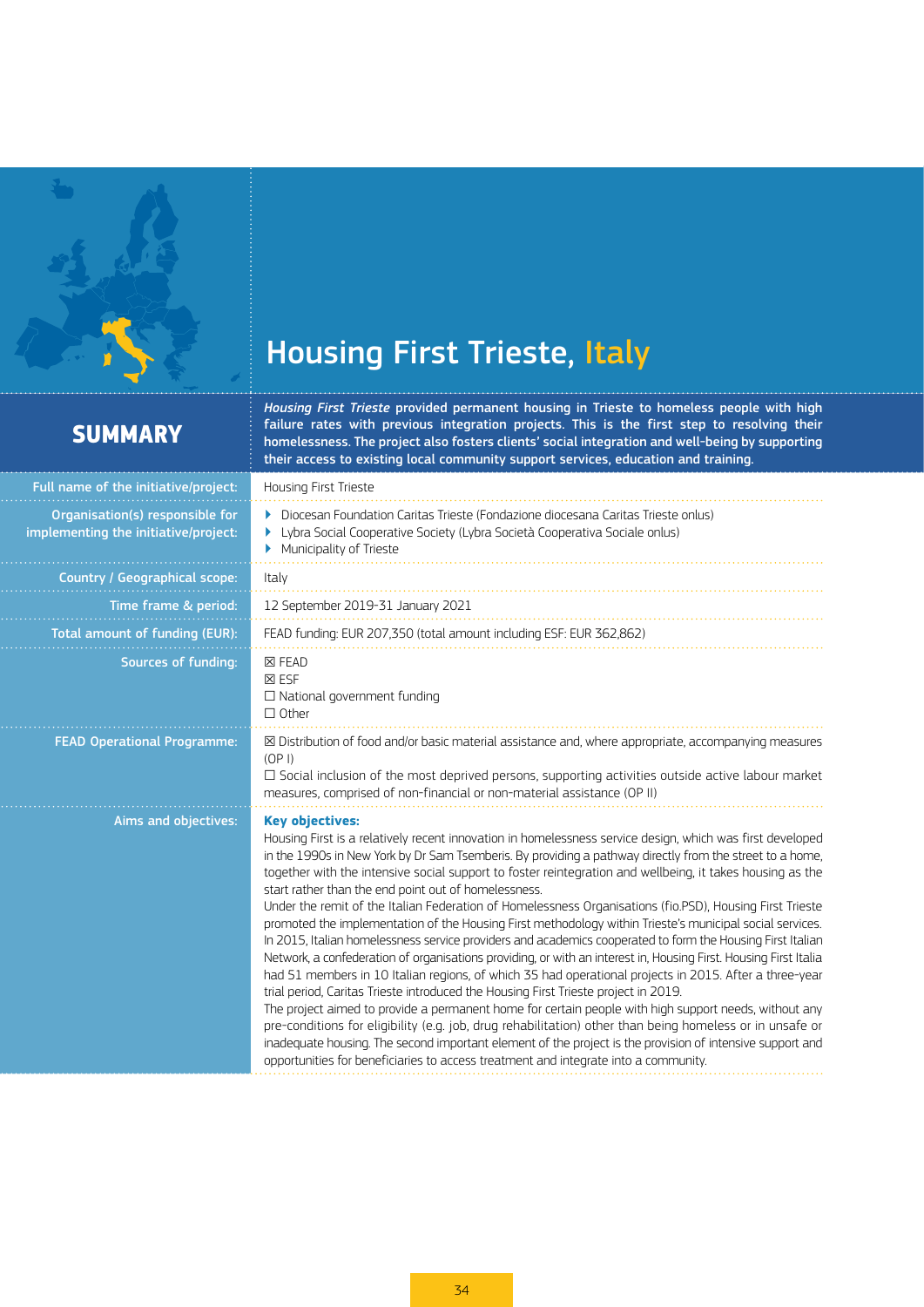| <b>SUMMARY</b> |  |  |
|----------------|--|--|
|                |  |  |
|                |  |  |

*Housing First Trieste* provided permanent housing in Trieste to homeless people with high failure rates with previous integration projects. This is the first step to resolving their homelessness. The project also fosters clients' social integration and well-being by supporting their access to existing local community support services, education and training.

Support provided: **Main activities:**

Housing First Trieste was created on a pilot basis by the Fondazione Diocesana Caritas Trieste in 2016, financed with Caritas Italy funds. In the Municipality of Trieste in 2019, in partnership with the Lybra Social Cooperative Society, the project provided 10 apartments to a total of 30 residents, in collaboration with the Housing First Italia Network and funded by the ESF. The project supported five families selected for the accompanying pathway towards housing independence.

Project activities include meetings with potential end-recipients, signing personal agreements with them, accompanying end-recipients to their new apartments and providing access to the solidarity supermarket (Emporium of Solidarity) for material aid kits (food, personal and household hygiene products, clothes, etc.). Once they are settled in their new homes, further supports include visits, accompanying endrecipients to meetings with other social services if required, enhancing community involvement, training and job placement, budgeting and financial mentoring and psycho-social counselling, with ongoing monitoring and evaluation of individuals' progress.

## **Target group(s):**

The project was aimed at people referred by social services to the Housing First team because other housing projects had failed them, leaving them homeless or in unsafe or inadequate housing. The project team met the candidates to present the key features of the programme and share the housing solutions available. Once the most appropriate solution was chosen, end-recipients signed an agreement (which included support with furniture and moving costs).

### Results so far **Achievement of objectives:**

Housing First Trieste won the bronze medal at the FEANTSA Ending Homelessness Awards in 2021 (European Federation of National Organisations Working with the Homeless) for combining the ESF and FEAD funding to promote inclusion paths for 30 homeless residents. The FEANTSA Awards sought to raise awareness of the opportunities in the new Multiannual Financial Framework to tackle homelessness effectively.

By January 2021, 16 people had achieved a good level of autonomy and were able to live independently without the support of the project team. The initiative also supported 362 people (including 30 individuals receiving housing support) through Emporio della Solidarietà, including 116 minors, 26 elderly people and 14 disabled people.

Work is underway to make the project an ongoing complementary measure to the classic 'step-by-step' approach from homeless shelters through successive steps. Restoring dignity to homeless people is a complex challenge that requires multi-level action, study, observation, expertise and innovation.

### **Lessons learnt and success factors:**

One of the most important aspects of the project was the complementarity between the ESF and FEAD. The synergies guaranteed a wide range of services and activities within the project, with focused funding. The paradigm shift in the Housing First model was very positively received by municipal social workers, who are convinced of its effectiveness.

The collaboration between fio.PSD and Caritas since 2014 through the Housing First Italia Network was a crucial success factor, both in training the team and evaluating progress. The integration of workers from two different NGOs into a single operational team was also very useful.



Contact details for further information Name: Marco Aliotta, Head of Project Unit and Poverty Observatory Email: [marcoaliotta@caritastrieste.it](mailto:marcoaliotta%40caritastrieste.it?subject=)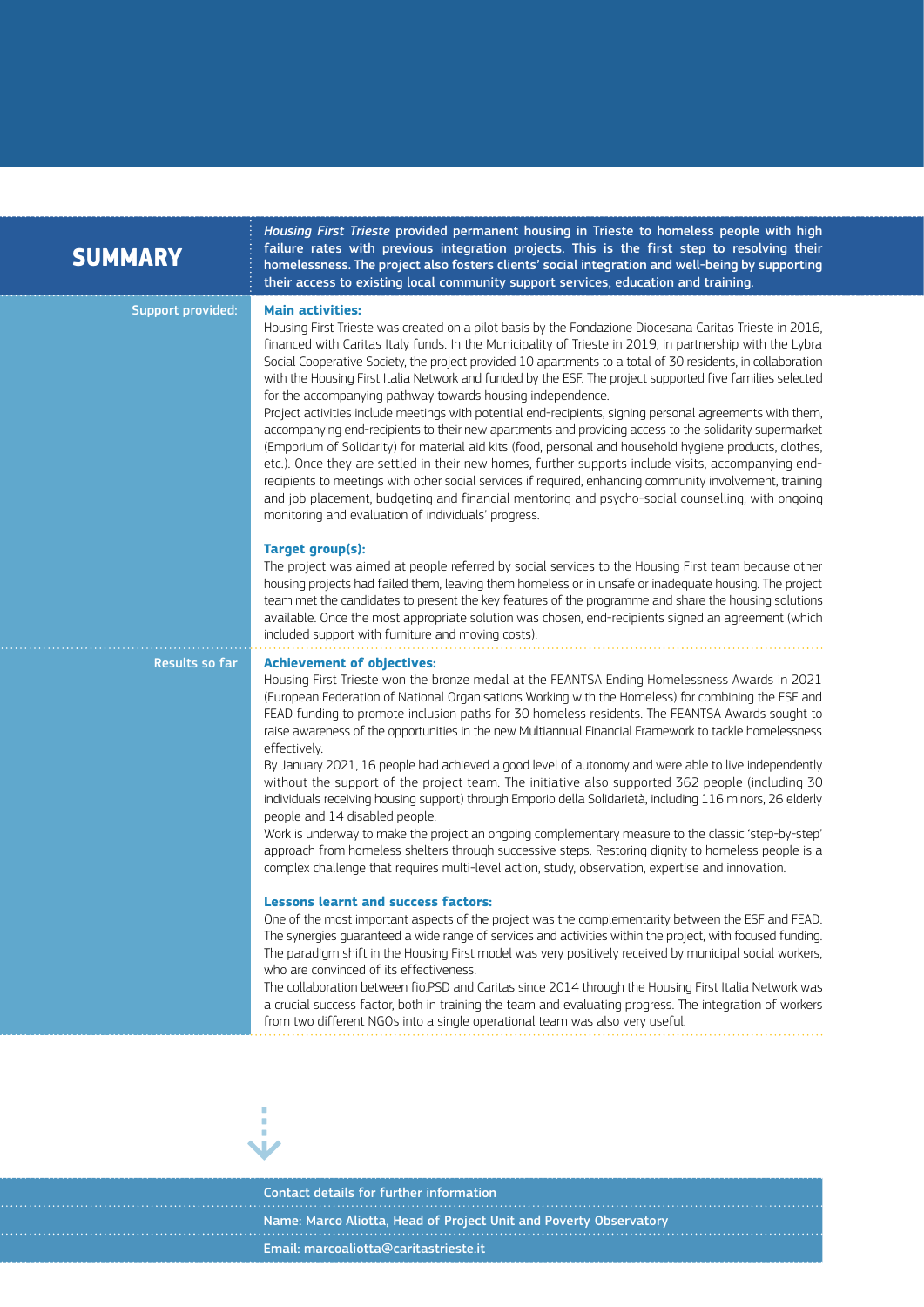<span id="page-35-0"></span>

# E-vouchers in the City of Brescia, Italy

 $\mathsf{SUMMARY} \begin{array}{r} \begin{array}{c} \vdots \end{array}$  The City of Brescia set up a system for citizens to apply for e-vouchers and cards in order to  $\vdots$  speed-up food aid distribution.

| Full name of the initiative/project:                                    | E-vouchers in the city of Brescia                                                                                                                                                                                                                                                                                                                                                                                                                                                                                                                                                                                                                                                                                                                                                                                                                                                                                                                                                                                                                                                                           |  |
|-------------------------------------------------------------------------|-------------------------------------------------------------------------------------------------------------------------------------------------------------------------------------------------------------------------------------------------------------------------------------------------------------------------------------------------------------------------------------------------------------------------------------------------------------------------------------------------------------------------------------------------------------------------------------------------------------------------------------------------------------------------------------------------------------------------------------------------------------------------------------------------------------------------------------------------------------------------------------------------------------------------------------------------------------------------------------------------------------------------------------------------------------------------------------------------------------|--|
| Organisation(s) responsible for<br>implementing the initiative/project: | City of Brescia                                                                                                                                                                                                                                                                                                                                                                                                                                                                                                                                                                                                                                                                                                                                                                                                                                                                                                                                                                                                                                                                                             |  |
| Country / Geographical scope:                                           | Brescia, Italy                                                                                                                                                                                                                                                                                                                                                                                                                                                                                                                                                                                                                                                                                                                                                                                                                                                                                                                                                                                                                                                                                              |  |
| Time frame & period:                                                    | 2018-ongoing                                                                                                                                                                                                                                                                                                                                                                                                                                                                                                                                                                                                                                                                                                                                                                                                                                                                                                                                                                                                                                                                                                |  |
| Total amount of funding (EUR):                                          | EUR 200,149.24 in 2019<br>EUR 191,241.18 in 2020                                                                                                                                                                                                                                                                                                                                                                                                                                                                                                                                                                                                                                                                                                                                                                                                                                                                                                                                                                                                                                                            |  |
| Sources of funding:                                                     | <b>区 FEAD</b><br>$\square$ ESF<br>$\Box$ National government funding<br>$\boxtimes$ Other: Funding from the Municipality of Brescia                                                                                                                                                                                                                                                                                                                                                                                                                                                                                                                                                                                                                                                                                                                                                                                                                                                                                                                                                                         |  |
| <b>FEAD Operational Programme:</b>                                      | $\boxtimes$ Distribution of food and/or basic material assistance and, where appropriate, accompanying measures<br>(OP I)<br>$\square$ Social inclusion of the most deprived persons, supporting activities outside active labour market<br>measures, comprised of non-financial or non-material assistance (OP II)                                                                                                                                                                                                                                                                                                                                                                                                                                                                                                                                                                                                                                                                                                                                                                                         |  |
| Aims and objectives:                                                    | <b>Key objectives:</b><br>The project distributed e-vouchers and cards in order to speed-up food aid distribution, prevent monetisation<br>of paper-based vouchers, and provide anonymity and dignity for end-recipients.                                                                                                                                                                                                                                                                                                                                                                                                                                                                                                                                                                                                                                                                                                                                                                                                                                                                                   |  |
| <b>Support provided:</b>                                                | <b>Main activities:</b><br>People who wish to obtain social support must apply to the city administration, where a social worker<br>assesses their specific needs and then agrees an individual project, including financial support via<br>vouchers.<br>Distributed monthly, the vouchers' value is based of the composition of the family unit as shown in the<br>municipal registry: EUR 100 for one person, EUR 168 for two people, EUR 235 for three people, and EUR<br>34 for each subsequent family member. Another EUR 100 is assigned for children up the age of three.<br>The City of Brescia dedicates part of its budget for social intervention to e-vouchers that can be used<br>in dedicated stores, organised and managed by Edenred Italia. The e-vouchers can be transferred to the<br>end-recipients' personal Regional Services Card, National Services Card or Health Card. Where a person<br>does not have their own card (e.g. it has expired), they can transfer the e-voucher to the card of a family<br>member. A personal Edenred Card can also be provided to an end-recipient. |  |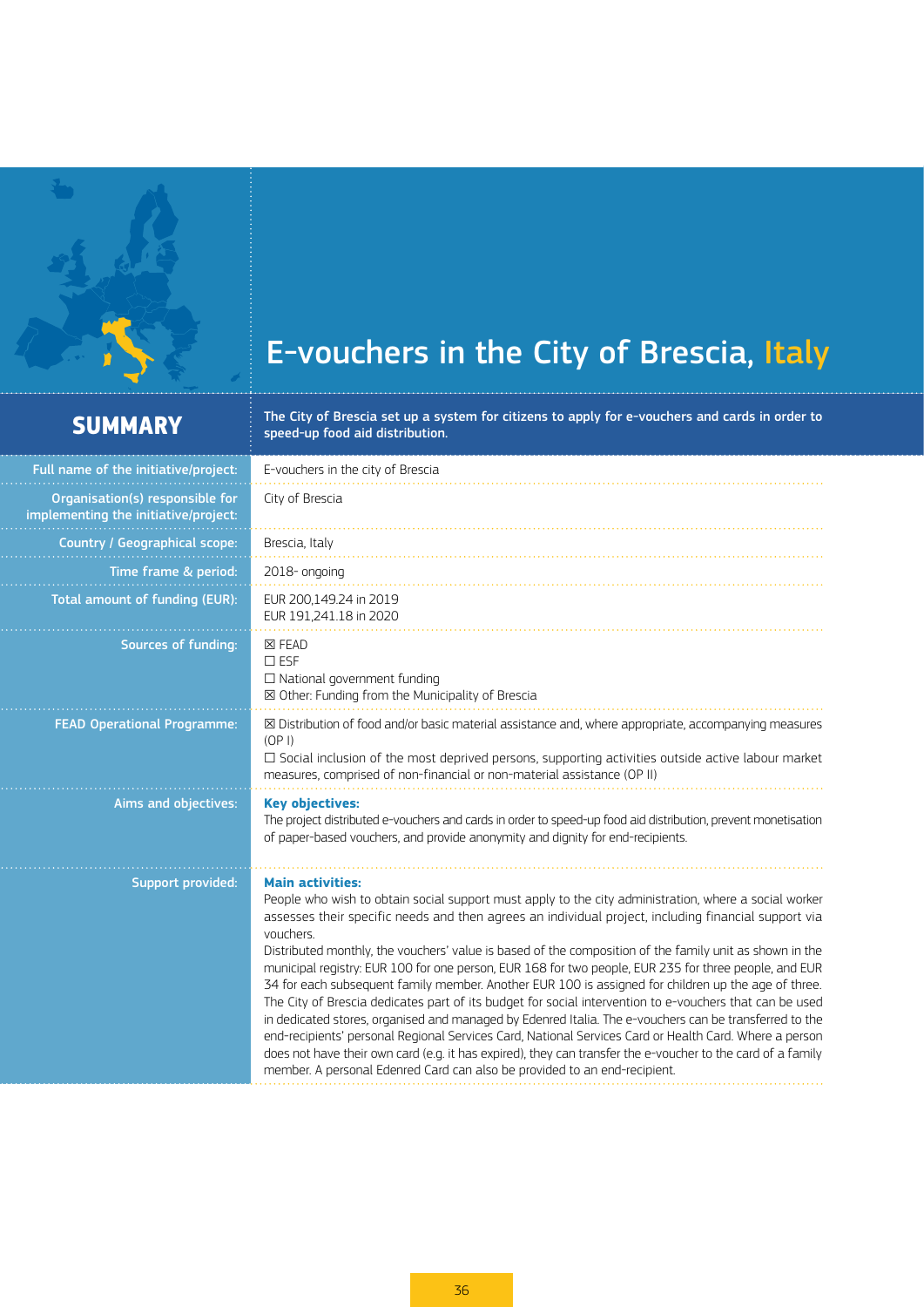| <b>SUMMARY</b> | The City of Brescia set up a system for citizens to apply for e-vouchers and cards in order to<br>speed-up food aid distribution.                                                                                                                                                                                                                                                                                                                                                                                                                                                                                                                                                                                                                                                                                                                                                                                                                                                  |  |  |
|----------------|------------------------------------------------------------------------------------------------------------------------------------------------------------------------------------------------------------------------------------------------------------------------------------------------------------------------------------------------------------------------------------------------------------------------------------------------------------------------------------------------------------------------------------------------------------------------------------------------------------------------------------------------------------------------------------------------------------------------------------------------------------------------------------------------------------------------------------------------------------------------------------------------------------------------------------------------------------------------------------|--|--|
|                | The card works like a normal payment card, with the end-recipient identified detected through the chip<br>or magnetic strip. The merchant enters the amount to be deducted from the total and issues a regular<br>receipt, together with a receipt showing the amount left on the card. The Edenred Card has no PIN code<br>because the transaction is secured by reading the tax code. A smartphone app was set up two years<br>ago to allow end-recipients to receive and use food vouchers electronically.<br>Cards are recharged at the request of a social worker. This allows regular assessments of the social<br>situation of end-recipients, including the provision of other relevant accompanying measures to promote<br>their social inclusion.<br>Target group(s):<br>The project targets people experiencing deprivation, both those identified from the social services<br>database and those identified through outreach by social workers of the City of Brescia. |  |  |
| Results so far | <b>Achievement of objectives:</b><br>The project has not been evaluated. Instead, social workers monitor outcomes based on specific<br>timebound objectives.<br><b>Lessons learnt and success factors:</b><br>A number of key lessons and factors have contributed to the success of the e-vouchers:<br>Allow end-recipients to make purchases near their homes, such as fresh food or other specific items;<br>Remove stigmatisation and provide dignity by enabling people to make their own choices.<br>Close work and cooperation between the municipality's social workers and workers of a third sector<br>organisation is a key success factor, with those involved meeting every two months to share knowledge.                                                                                                                                                                                                                                                            |  |  |



Contact details for further information Name: Massimo Molgora, Comune Brescia Email: [Mmolgora@comune.brescia.it](mailto:Mmolgora%40comune.brescia.it?subject=)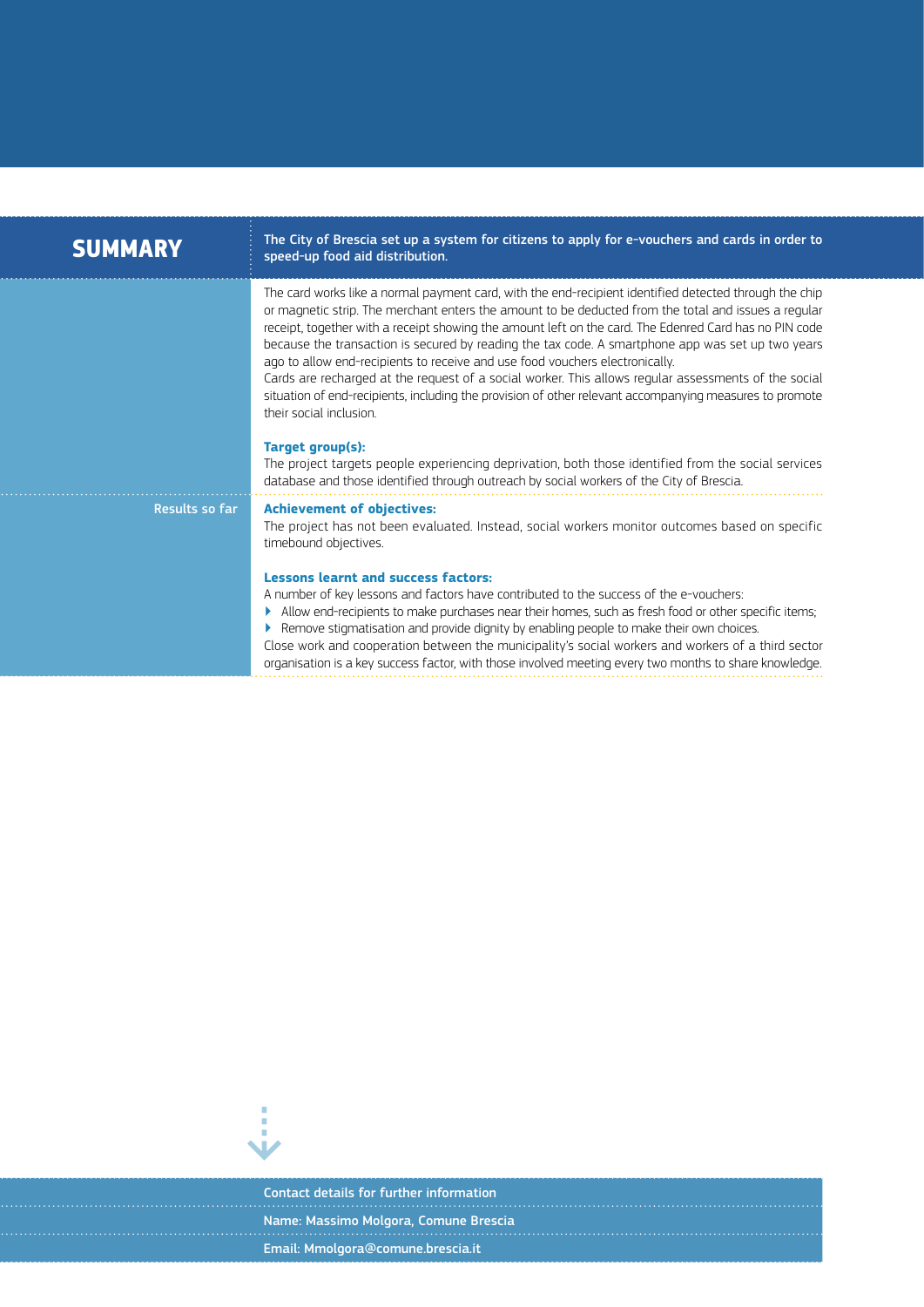<span id="page-37-0"></span>

## Provision of accompanying measures to FEAD end-recipients, Lithuania

**SUMMARY** This initiative provides food assistance and accompanying measures to improve the integration<br> **SUMMARY** extending the integration of vulnerable citizens and develop their social skills. of vulnerable citizens and develop their social skills.

| Full name of the initiative/project:                                    | Provision of accompanying measures to FEAD end-recipients                                                                                                                                                                                                                                                                                                                                                                                                                                                                                                                                                                                                                                                                                                                                                                                                                                                                                                                                                                                                                                                                                                                                                                                                                                                                                                         |
|-------------------------------------------------------------------------|-------------------------------------------------------------------------------------------------------------------------------------------------------------------------------------------------------------------------------------------------------------------------------------------------------------------------------------------------------------------------------------------------------------------------------------------------------------------------------------------------------------------------------------------------------------------------------------------------------------------------------------------------------------------------------------------------------------------------------------------------------------------------------------------------------------------------------------------------------------------------------------------------------------------------------------------------------------------------------------------------------------------------------------------------------------------------------------------------------------------------------------------------------------------------------------------------------------------------------------------------------------------------------------------------------------------------------------------------------------------|
| Organisation(s) responsible for<br>implementing the initiative/project: | $\blacktriangleright$ Food bank, Lithuania<br>Red Cross Society, Lithuania<br>Þ.<br>Municipalities (60 administrations)                                                                                                                                                                                                                                                                                                                                                                                                                                                                                                                                                                                                                                                                                                                                                                                                                                                                                                                                                                                                                                                                                                                                                                                                                                           |
| Country / Geographical scope:                                           | Lithuania                                                                                                                                                                                                                                                                                                                                                                                                                                                                                                                                                                                                                                                                                                                                                                                                                                                                                                                                                                                                                                                                                                                                                                                                                                                                                                                                                         |
| Time frame & period:                                                    | 2018-2020                                                                                                                                                                                                                                                                                                                                                                                                                                                                                                                                                                                                                                                                                                                                                                                                                                                                                                                                                                                                                                                                                                                                                                                                                                                                                                                                                         |
| Total amount of funding (EUR):                                          | EUR 900,000                                                                                                                                                                                                                                                                                                                                                                                                                                                                                                                                                                                                                                                                                                                                                                                                                                                                                                                                                                                                                                                                                                                                                                                                                                                                                                                                                       |
| Sources of funding:                                                     | <b>区 FEAD</b><br>$\square$ ESF<br>$\Box$ National government funding                                                                                                                                                                                                                                                                                                                                                                                                                                                                                                                                                                                                                                                                                                                                                                                                                                                                                                                                                                                                                                                                                                                                                                                                                                                                                              |
| <b>FEAD Operational Programme:</b>                                      | ⊠ Distribution of food and/or basic material assistance and, where appropriate, accompanying measures<br>(OP I)<br>$\square$ Social inclusion of the most deprived persons, supporting activities outside active labour market<br>measures, comprised of non-financial or non-material assistance (OP II)                                                                                                                                                                                                                                                                                                                                                                                                                                                                                                                                                                                                                                                                                                                                                                                                                                                                                                                                                                                                                                                         |
| Aims and objectives:                                                    | <b>Key objectives:</b><br>The project provided food assistance and accompanying measures (e.g. individual counselling) on topics<br>such as social care, financial planning and hygiene. These accompanying measures are an important<br>means of supporting those who are generally socially excluded (e.g. large families, single parents,<br>families at risk, and seniors with no/low income, individuals dependent on psychotropic substances, and<br>the long-term unemployed). In Lithuania, people traditionally reluctant to participate in social support<br>measures and this initiative seeks to attract vulnerable people to ensure they receive the supporting<br>services they need.                                                                                                                                                                                                                                                                                                                                                                                                                                                                                                                                                                                                                                                               |
| Support provided:                                                       | <b>Main activities:</b><br>The Lithuanian food bank, the Red Cross and the various partner organisations (municipalities) provided<br>food aid to vulnerable groups with little or no income. Partner organisations offered counselling to end-<br>recipients on social care, financial planning and hygiene, among others. Municipalities and non-<br>governmental organisations (NGOs) also encouraged end-recipients to participate in social projects, such<br>as cooking meals with products delivered within the initiative, sports and leisure activities for children,<br>special events, and training for women. During the COVID-19 pandemic, information campaigns sought<br>to raise awareness of the importance of following the safety regulations and guidelines put in place by<br>the government.<br>Individuals with no/low income received counselling sessions and participated in social projects (e.g.<br>cooking, special events and training, leisure activities, information campaigns). They received information<br>about the activities available via interviews, information leaflets and partners' websites. The target<br>group contributed to the design of the activities by suggesting necessary services.<br>Partner organisations responsible for the accompanying measures initiatives used a flat 5% of the FEAD<br>budget. |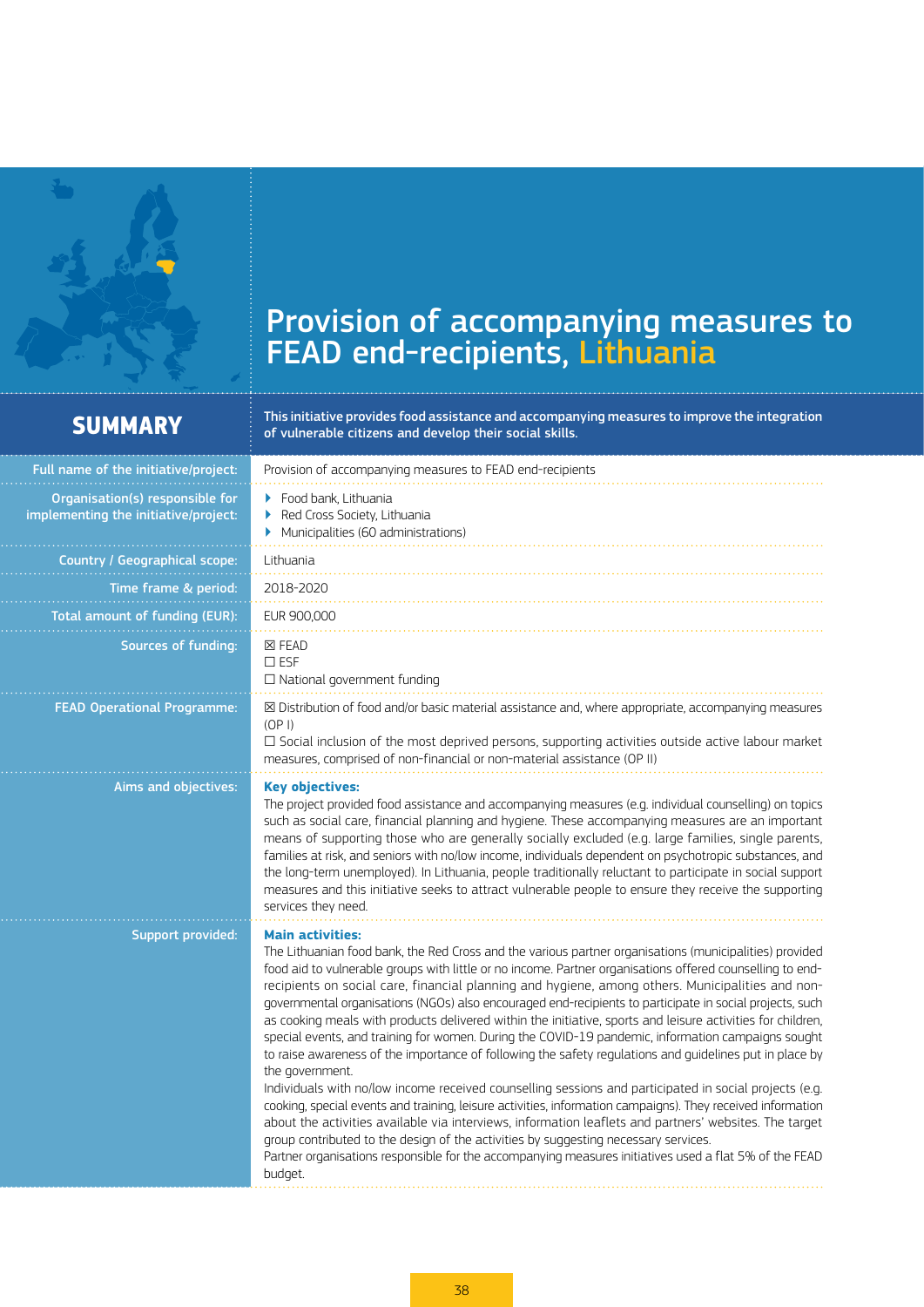| <b>SUMMARY</b>        | This initiative provides food assistance and accompanying measures to improve the integration<br>of vulnerable citizens and develop their social skills.                                                                                                                                                                                                                                                                                                                                                                                                                                                                                                                                                                                                                                                                                                                                                                                                                                                                                                                                                                                                                                                                                                                                                                                                                                                                                                                                                                                                                                                                                                                                                                                                                                                                                                                                                                                                                                                                        |
|-----------------------|---------------------------------------------------------------------------------------------------------------------------------------------------------------------------------------------------------------------------------------------------------------------------------------------------------------------------------------------------------------------------------------------------------------------------------------------------------------------------------------------------------------------------------------------------------------------------------------------------------------------------------------------------------------------------------------------------------------------------------------------------------------------------------------------------------------------------------------------------------------------------------------------------------------------------------------------------------------------------------------------------------------------------------------------------------------------------------------------------------------------------------------------------------------------------------------------------------------------------------------------------------------------------------------------------------------------------------------------------------------------------------------------------------------------------------------------------------------------------------------------------------------------------------------------------------------------------------------------------------------------------------------------------------------------------------------------------------------------------------------------------------------------------------------------------------------------------------------------------------------------------------------------------------------------------------------------------------------------------------------------------------------------------------|
|                       | Target group(s):<br>The initiative targeted those whose average monthly income did not exceed 1.5 times the monthly<br>state-supported income approved by the Lithuanian government (EUR 187.50 in 2018-2020), with<br>exceptions determined independently by each municipality. Most end-recipients were adults aged 19-30<br>years.                                                                                                                                                                                                                                                                                                                                                                                                                                                                                                                                                                                                                                                                                                                                                                                                                                                                                                                                                                                                                                                                                                                                                                                                                                                                                                                                                                                                                                                                                                                                                                                                                                                                                           |
| <b>Results so far</b> | <b>Achievement of objectives:</b><br>There were no specific annual evaluations of accompanying measures. The FEAD Managing Authority<br>is currently carrying out an evaluation as part of preparations for the new 2021-2027 programming<br>period. Increased efficiency and quality of accompanying measures is expected to be a bigger focus in<br>the future. A key challenge for partner organisations is to attract the target group to participate in the<br>activities, with low motivation common among some groups.<br>The different types of accompanying measures were selected through direct communication with the<br>target group - listening to their needs, identifying the level of motivation, and based on statistics on<br>specific groups of end-recipients (e.g. participation in employment, use of public services). The team<br>then made contact with potential additional target groups. Partner organisations highlighted that<br>investing in children was most successful and rewarding, as children were willing to participate in<br>activities and accept information, and were often more receptive to developing new skills. Lifestyle-<br>oriented events were organised for individuals with particularly low motivation, aiming to maintain<br>regular direct contact and gradually encouraging them to engage in various employment activities or<br>services.<br>The evaluation did not calculate the financial benefits of the measures because the scale of the<br>intervention was too small. In a small number of cases, the accompanying activities directed the target<br>group towards available public services (e.g. education, employment, healthcare). The outcome of<br>accompanying measures (e.g. how many people started studying, working, or undergoing regular<br>preventive health checks) was not measured.<br><b>Lessons learnt and success factors:</b><br>Individual continuous consultation is essential to support unemployed people to reintegrate into the |
|                       | labour market (providing health services, training, cooperation with the public employment service).<br>Although there are no official records of how many end-recipients subsequently began work, partner<br>organisations reported that several participants who received continuous consultation found it easier to<br>reintegrate into the labour market.<br>Financial support to rent housing played an important role in encouraging high-performing students<br>leaving alternative care facilities to find a profession and become independent.<br>Health programmes for women were an important added value. They included group sessions, such as<br>talks from a family doctor on women's health issues or talks from a Public Health Bureau specialist on<br>personal hygiene and health, as well as individual supports such as gynaecological consultations. The<br>external evaluators noted that such activities should target disease prevention and the use of other<br>health services. Appropriate indicators should be identified and evaluated to measure the impact of the<br>health programmes.<br>Camps and other educational activities for children (e.g. first aid training, swimming lessons) facilitated<br>children's continued participation in non-formal education activities. External evaluation results found a<br>positive impact on children's social integration and educational attainment.<br>At municipal level, involvement of end-recipients in volunteering activities with the elderly and with<br>NGOs is a useful measure of their empowerment and involvement level, as is an assessment of skills<br>acquired. Partner organisations could assess end-recipients' involvement by monitoring the length of<br>their involvement and their interest/participation in volunteering activities.                                                                                                                                                                                  |
|                       |                                                                                                                                                                                                                                                                                                                                                                                                                                                                                                                                                                                                                                                                                                                                                                                                                                                                                                                                                                                                                                                                                                                                                                                                                                                                                                                                                                                                                                                                                                                                                                                                                                                                                                                                                                                                                                                                                                                                                                                                                                 |

Contact details for further information Name: Auksė Duksienė, FEAD programme manager Email: [aukse.duksiene@socmin.lt](mailto:aukse.duksiene%40socmin.lt?subject=)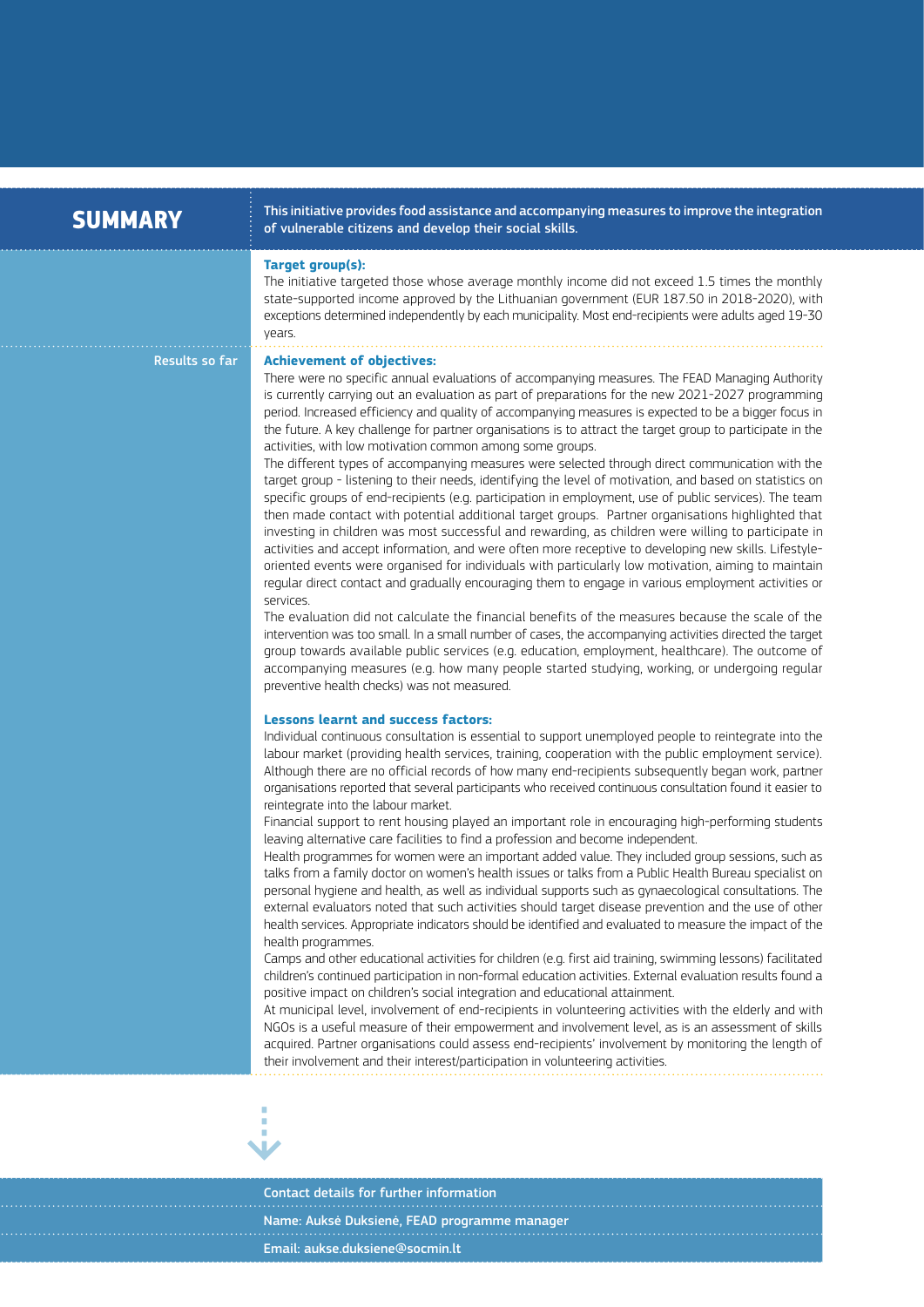# LEAP Project, Malta

<span id="page-39-0"></span> $\blacklozenge$ 

 $\mathsf{SUMMARY} \begin{array}{rcl} \vdots & \text{The } \mathsf{LEAP} \ \textit{Project} \ \textit{provides accompanying measures to the distribution of FEAD} \ \textit{food packages}, \ \vdots & \text{through personalised support for the families}. \end{array}$ 

| Full name of the initiative/project:                                    | LEAP Project - Helping the most deprived to 'take the leap' out of poverty                                                                                                                                                                                                                                                                                                                                                                                                                                                                                                                                                                                                                                                                                                                                                                                                                                                                                             |  |
|-------------------------------------------------------------------------|------------------------------------------------------------------------------------------------------------------------------------------------------------------------------------------------------------------------------------------------------------------------------------------------------------------------------------------------------------------------------------------------------------------------------------------------------------------------------------------------------------------------------------------------------------------------------------------------------------------------------------------------------------------------------------------------------------------------------------------------------------------------------------------------------------------------------------------------------------------------------------------------------------------------------------------------------------------------|--|
| Organisation(s) responsible for<br>implementing the initiative/project: | Foundation for Social Welfare Services (FSWS)                                                                                                                                                                                                                                                                                                                                                                                                                                                                                                                                                                                                                                                                                                                                                                                                                                                                                                                          |  |
| Country / Geographical scope:                                           | Malta                                                                                                                                                                                                                                                                                                                                                                                                                                                                                                                                                                                                                                                                                                                                                                                                                                                                                                                                                                  |  |
| Time frame & period:                                                    | 2013-ongoing<br>Since 2019, the LEAP project has been carried out as a national initiative by the Agency for Community<br>and Therapeutic Services (within the FSWS)                                                                                                                                                                                                                                                                                                                                                                                                                                                                                                                                                                                                                                                                                                                                                                                                   |  |
| <b>Total amount of funding (EUR):</b>                                   | EUR 2.5 million in 2019 (including both FEAD and national funding)                                                                                                                                                                                                                                                                                                                                                                                                                                                                                                                                                                                                                                                                                                                                                                                                                                                                                                     |  |
| Sources of funding:                                                     | <b>⊠ FEAD</b><br><b>⊠ ESF</b><br>⊠ National government funding: Ministry from the Family and Social Solidarity                                                                                                                                                                                                                                                                                                                                                                                                                                                                                                                                                                                                                                                                                                                                                                                                                                                         |  |
| <b>FEAD Operational Programme:</b>                                      | $\boxtimes$ Distribution of food and/or basic material assistance and, where appropriate, accompanying measures<br>(OP I)<br>⊠ Social inclusion of the most deprived persons, supporting activities outside active labour market<br>measures, comprised of non-financial or non-material assistance (OP II)                                                                                                                                                                                                                                                                                                                                                                                                                                                                                                                                                                                                                                                            |  |
| Aims and objectives:                                                    | <b>Key objectives:</b><br>The LEAP Project - 'Helping the most deprived to take the leap out of poverty' - aims to reduce poverty<br>among vulnerable families through employment and education, empowering people to take control of their<br>lives and make the necessary changes towards a better future.                                                                                                                                                                                                                                                                                                                                                                                                                                                                                                                                                                                                                                                           |  |
| Support provided:                                                       | <b>Main activities:</b><br>The FEAD programme is implemented throughout Malta and Gozo by the FSWS, which is also responsible<br>for State-funded food distribution. Through the two schemes, FSWS has reached out to 26,000 families<br>at risk of poverty and social exclusion.<br>Accompanying measures to the distribution of FEAD food packages include:<br>Personalised support to families and quidance towards relevant social service providers (e.g. social<br>security services, labour market intermediaries, education pathways, childcare facilities, afterschool<br>programmes);<br>Home visits, identification of a family profile and SWOT analysis to identify the most appropriate<br>Þ.<br>channels to help the family;<br>Social mentoring and care plan;<br>Nutrition and health information sessions:<br>Practical courses (e.g. cooking on a budget, household budgeting courses, family workshops, parenting<br>courses).<br>Target group(s): |  |
|                                                                         | Deprived individuals and their families.                                                                                                                                                                                                                                                                                                                                                                                                                                                                                                                                                                                                                                                                                                                                                                                                                                                                                                                               |  |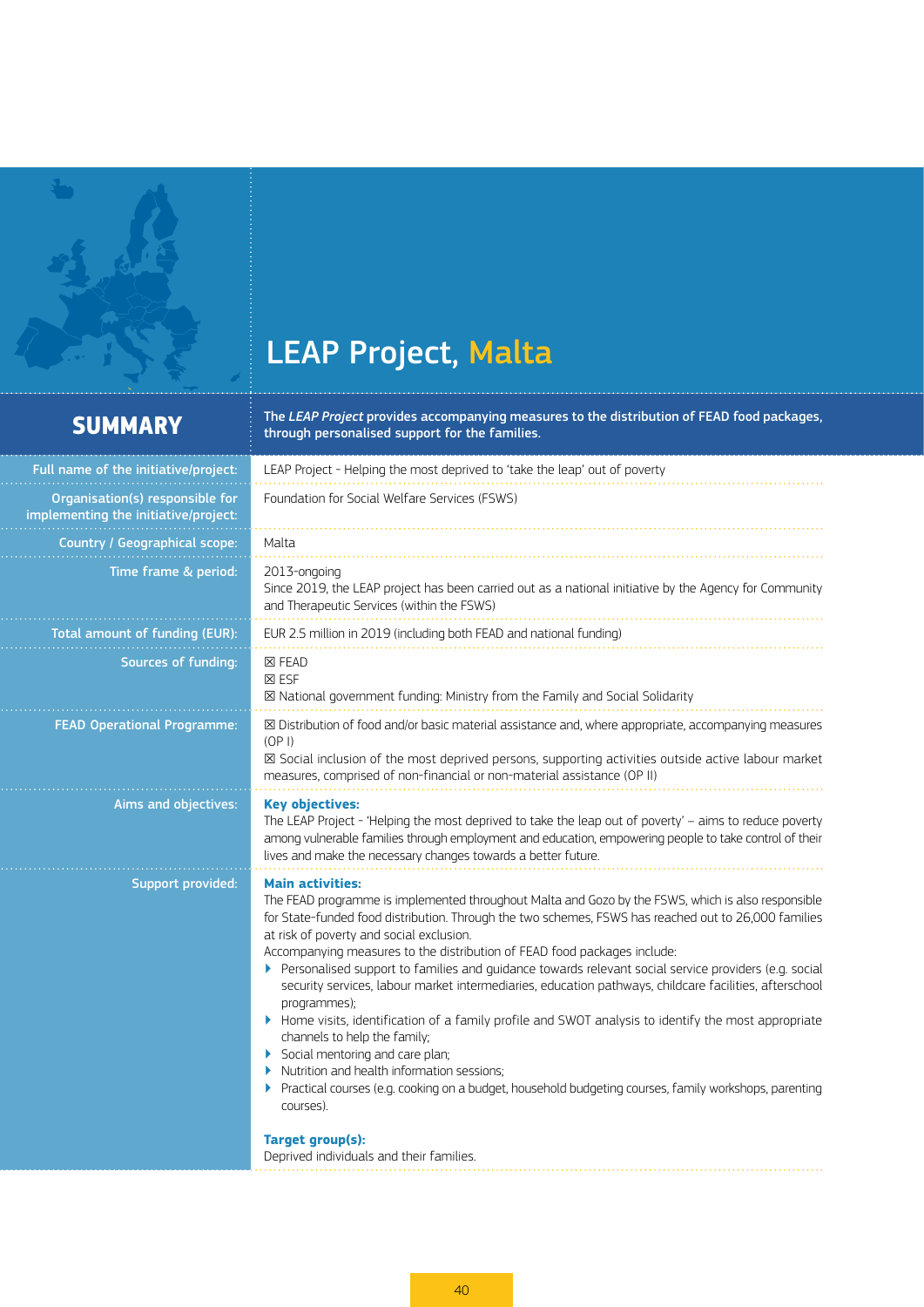| <b>SUMMARY</b> | The LEAP Project provides accompanying measures to the distribution of FEAD food packages,<br>through personalised support for the families.                                                                                                                                                                                                                                                                                                                                                                                                                                                                                                                                                                                                                                                                                                                                                                                                                                                                                                                                                                                                                                                                                |
|----------------|-----------------------------------------------------------------------------------------------------------------------------------------------------------------------------------------------------------------------------------------------------------------------------------------------------------------------------------------------------------------------------------------------------------------------------------------------------------------------------------------------------------------------------------------------------------------------------------------------------------------------------------------------------------------------------------------------------------------------------------------------------------------------------------------------------------------------------------------------------------------------------------------------------------------------------------------------------------------------------------------------------------------------------------------------------------------------------------------------------------------------------------------------------------------------------------------------------------------------------|
| Results so far | <b>Achievement of objectives:</b><br>The LEAP Project has helped to reduce poverty among vulnerable families through employment and<br>education<br>In 2019, the FSWS worked with 20,137 cases (including 199 homeless people). Six participants<br>completed a family workshop at the Qormi Leap Centre, and 10 parenting courses were held in various<br>locations (e.g. schools).<br>As part of day-to-day operations, professionals take regular stock of their interventions (using defined<br>outcome measures) to assess whether or not objectives have been achieved.                                                                                                                                                                                                                                                                                                                                                                                                                                                                                                                                                                                                                                               |
|                | <b>Lessons learnt and success factors:</b><br>Collaboration with end-users takes the form of a joint service agreement to identify their needs. This<br>gives beneficiaries a sense of ownership of the intervention. Social workers consult with service users<br>on a regular basis and use the mapping system, 'Profiling of the families', to promptly adapt to their<br>emerging needs. Social workers and other professionals are based in the community, increasing visibility,<br>local integration and normalisation of the service.<br>During the COVID-19 pandemic, FSWS introduced a follow-up scheme whereby service users were<br>contacted by phone.<br>The LEAP Project increased collaboration between the different stakeholders (e.g. NGOs, government<br>entities) through regular structured meetings and exchanges of support. Since 2019, project activities<br>are carried out under the same directorate as those of the Community Social Work Service (which offers<br>optimal individual and family social work services targeting the most vulnerable in the community),<br>creating a platform for joint work multidisciplinary work and facilitating cooperation between different<br>actors. |



Contact details for further information Name: Stephen C. Vella, Foundation for Social Welfare Services (FSWS) Email: [Stephen.c.vella@gov.mt](mailto:Stephen.c.vella%40gov.mt?subject=)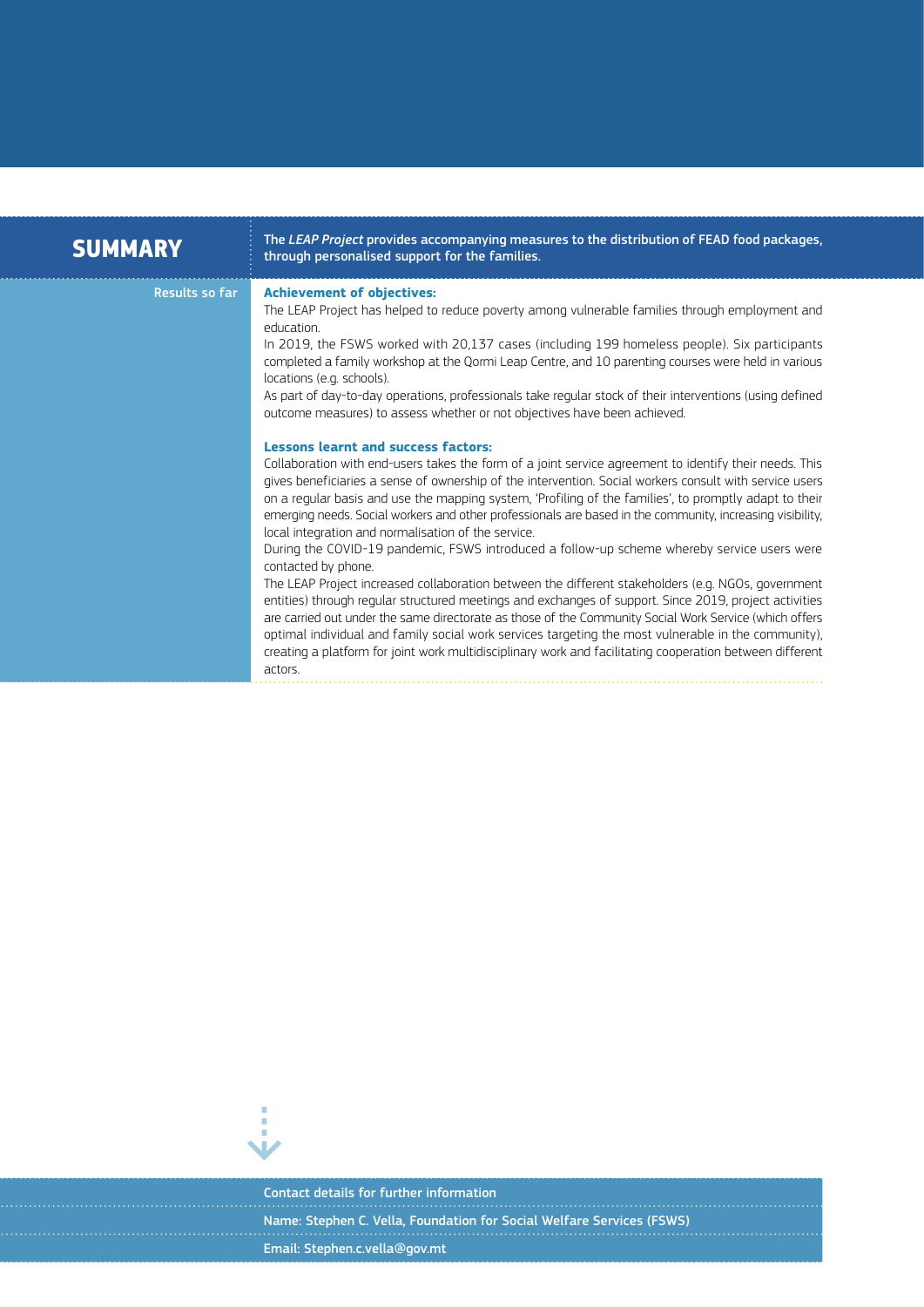<span id="page-41-0"></span>

# Operational Programme for food and basic material assistance, Slovakia

## **SUMMARY**

The Operational Programme for food and basic material assistance in Slovakia provides people in need with material aid (food and hygiene packages) to cover their basic needs. Accompanying measures are tailored to end-recipients through a preliminary assessment of their counselling needs by a social worker.

| Full name of the initiative/project:                                    | • Measure 1: Provision of food packages with accompanying measures as a tool to address food<br>deprivation<br>Measure 4: Provision of hygiene packages with accompanying measures as a tool to address material<br>deprivation                                                                                                                                                                                                                                                                                                                                                                                    |
|-------------------------------------------------------------------------|--------------------------------------------------------------------------------------------------------------------------------------------------------------------------------------------------------------------------------------------------------------------------------------------------------------------------------------------------------------------------------------------------------------------------------------------------------------------------------------------------------------------------------------------------------------------------------------------------------------------|
| Organisation(s) responsible for<br>implementing the initiative/project: | Jointly managed by the Slovak Red Cross, Caritas Slovakia and the FEAD<br>Managing Authority (Ministry of Labour, Social Affairs and Family of the Slovak Republic)                                                                                                                                                                                                                                                                                                                                                                                                                                                |
| Country / Geographical scope:                                           | Slovak Republic                                                                                                                                                                                                                                                                                                                                                                                                                                                                                                                                                                                                    |
| Time frame & period:                                                    | Food aid support was provided four times a year (2016-2020)                                                                                                                                                                                                                                                                                                                                                                                                                                                                                                                                                        |
| Total amount of funding (EUR):                                          | EUR 360,000 per year (for measure 1 and measure 4)                                                                                                                                                                                                                                                                                                                                                                                                                                                                                                                                                                 |
| <b>Sources of funding:</b>                                              | <b>区 FEAD</b><br>$\square$ ESF<br>$\Box$ National government funding                                                                                                                                                                                                                                                                                                                                                                                                                                                                                                                                               |
| <b>FEAD Operational Programme:</b>                                      | ⊠ Distribution of food and/or basic material assistance and, where appropriate, accompanying measures<br>(OP I)<br>$\square$ Social inclusion of the most deprived persons, supporting activities outside active labour market<br>measures, comprised of non-financial or non-material assistance (OP II)                                                                                                                                                                                                                                                                                                          |
| Aims and objectives:                                                    | <b>Key objectives:</b><br>The Operational Programme provided food and hygiene packages, as well as accompanying measures, to<br>address food and material deprivation. It targeted people experiencing deprivation who were in receipt of<br>social welfare assistance but not food assistance. Alongside food and material aid, accompanying<br>measures such as counselling and advice assisted individuals' social integration by supporting their<br>sustainable transition out of poverty.                                                                                                                    |
| Support provided:                                                       | <b>Main activities:</b><br>The Operational Programme delivered food and material aid to the target group. That aid provided an<br>opportunity for qualified social workers or a cooperating organisation to assess end-recipients' social<br>problems. Social counselling and other professional activities then supported individuals to tackle their<br>issues in order to prevent and reduce family crisis situations (e.g. job search assistance and advice, CV<br>preparation, information on financial assistance and support options, advice on healthy nutrition, food<br>management and family finances). |
|                                                                         | At the pick-up point for food and material aid packages, social workers made a preliminary assessment<br>of end-recipients' social needs and offered relevant direct individual counselling and advice. The<br>Programme thus built bridges between the target group and social services in the area, widening end-<br>recipients' awareness and access to services, fostering and improving their social inclusion.                                                                                                                                                                                               |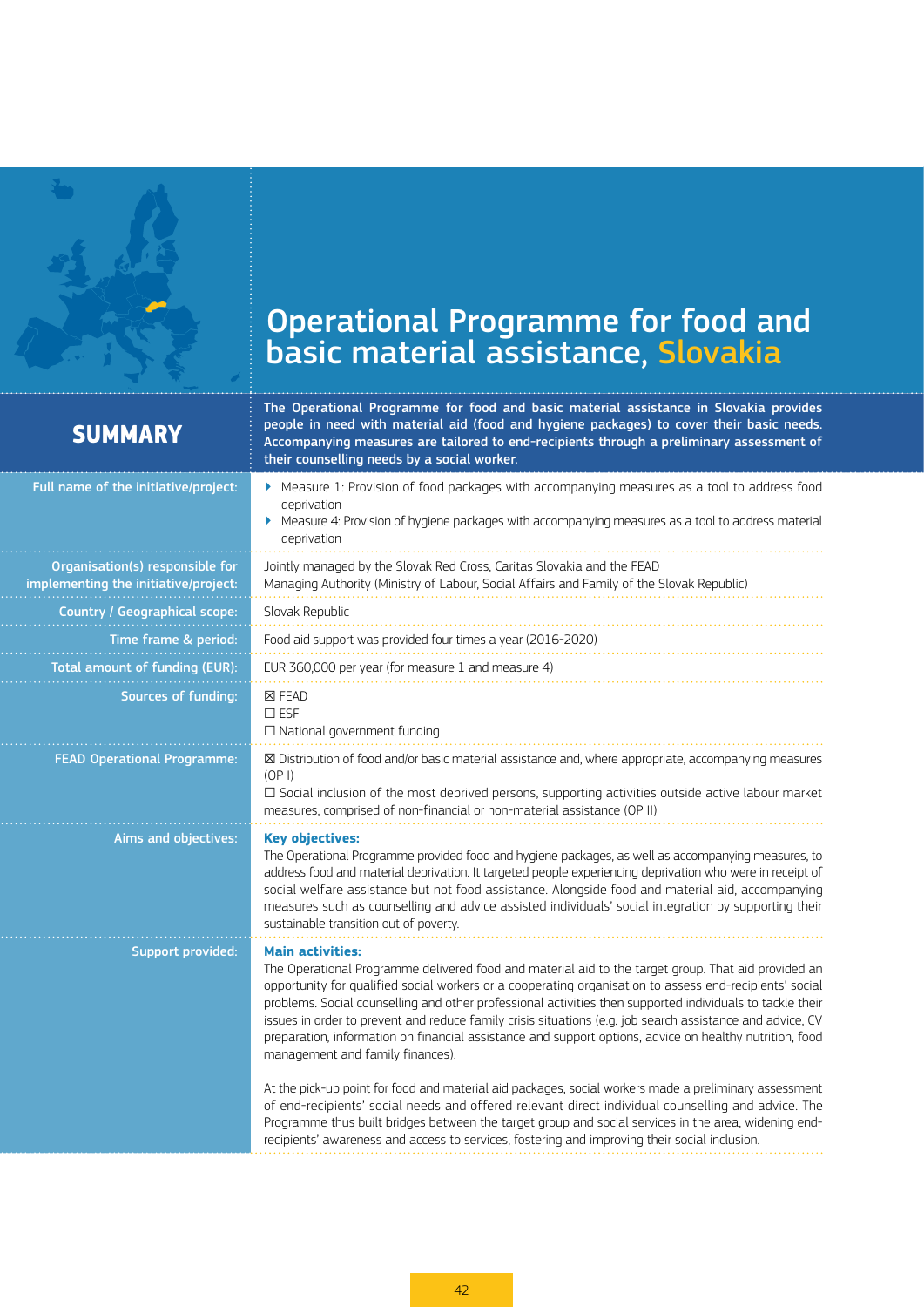| <b>SUMMARY</b>        | The Operational Programme for food and basic material assistance in Slovakia provides<br>people in need with material aid (food and hygiene packages) to cover their basic needs.<br>Accompanying measures are tailored to end-recipients through a preliminary assessment of<br>their counselling needs by a social worker.                                                                                                                                                                                                                                                                                              |
|-----------------------|---------------------------------------------------------------------------------------------------------------------------------------------------------------------------------------------------------------------------------------------------------------------------------------------------------------------------------------------------------------------------------------------------------------------------------------------------------------------------------------------------------------------------------------------------------------------------------------------------------------------------|
|                       | Due to the COVID-19 related crisis, the project adapted the health information provided, including ways<br>to prevent the spread of the virus and how to seek healthcare for symptoms or illness. A number of<br>other measures were taken, including:<br>Updating the target group on restrictions and adjustments in Sweden, Romania and Bulgaria;<br>▶<br>Pausing some group activities and focusing on outdoor outreach activities;<br>Holding all planning meetings online;<br>Using a car for outreach activities, minimising the use of public transport.                                                          |
|                       | Target group(s):<br>Two groups of individuals were targeted by the measures:<br>▶ People experiencing deprivation but not in receipt of food provision, who picked up their food parcel at<br>the distribution centre. End-recipients were identified by the State Labour Office before each distribution<br>cycle.<br>Following assessments by partner organisations, people in unfavourable or crisis situations were<br>identified as end-recipients for food distribution (e.g. income below the minimum subsistence level,<br>sudden serious illness/loss of family breadwinner, affected by natural disaster).      |
| <b>Results so far</b> | <b>Achievement of objectives:</b><br>The Slovakian Managing Authority noted that most of the food and hygiene packages were successfully<br>delivered to the target groups. Importantly, the provision of those necessities acted as a gateway to<br>reach those in need and address additional social needs through counselling and general advice. Those<br>accompanying measures also allowed social workers to refer end-recipients to existing support services<br>(e.g. accommodation, financial services) and social networks for more in-depth assistance.                                                        |
|                       | <b>Lessons learnt and success factors:</b><br>The delivery of food and hygiene parcels to older people and marginalised communities was carried out<br>in cooperation with local authorities, which also identified new end-recipients to replace those no longer<br>receiving support from the Programme. Effective working relationships with regional/local authorities,<br>including the police, were crucial to parcel deliveries to marginalised communities.<br>Comprehensive planning of the Operational Programme facilitated the smooth delivery of FEAD-funded<br>support in Slovakia and ensured its success. |



Contact details for further information Name: Zuzana Rosiarova, Slovak Red Cross Email: [zuzana.rosiarova@redcross.sk](mailto:zuzana.rosiarova%40redcross.sk?subject=)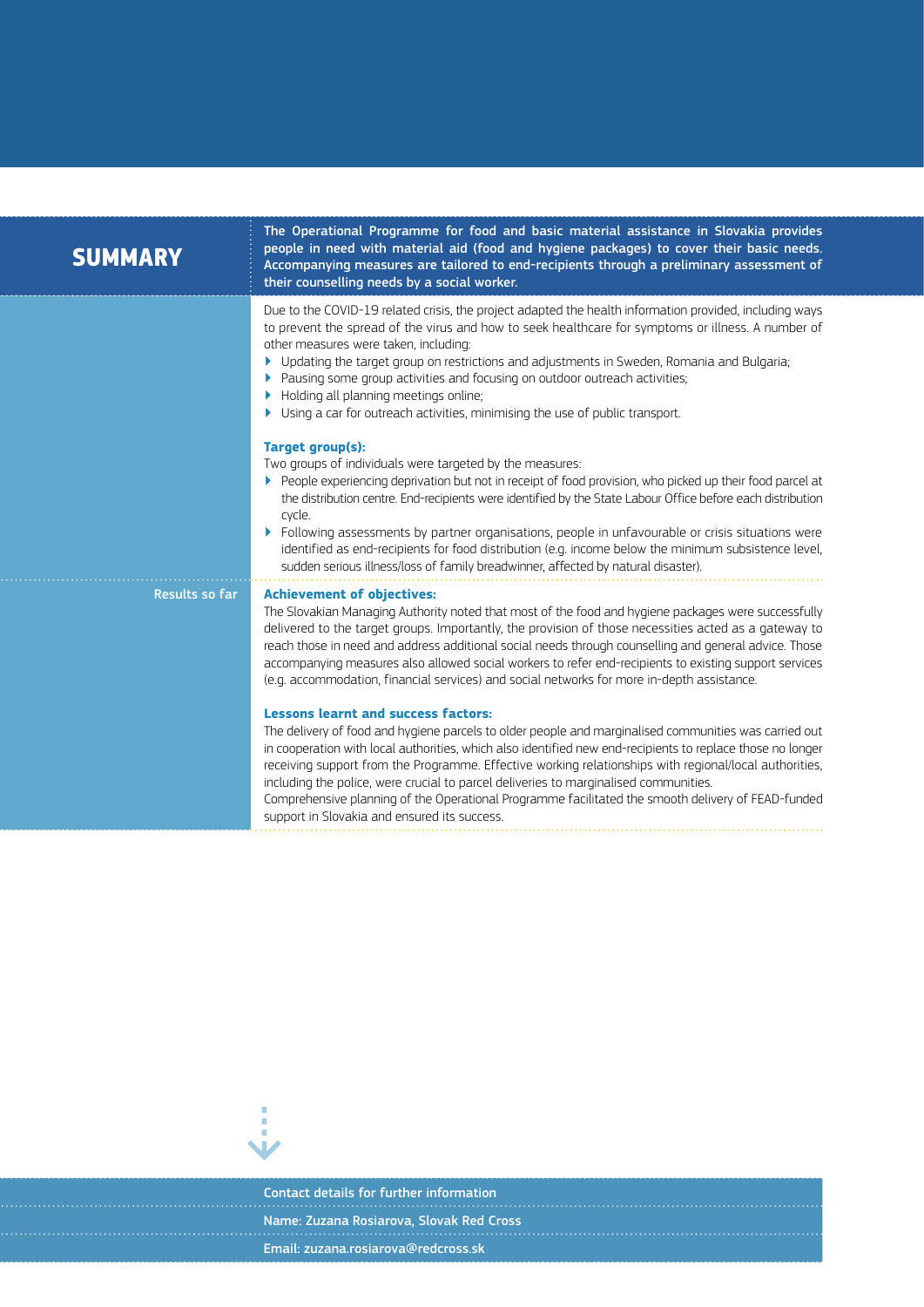<span id="page-43-0"></span>

**SUMMARY**

# Pentru Tine - För Dig, Sweden

## *Pentru Tine - För Dig (For You)* provides health and social information to mobile EU citizens living in vulnerable conditions in four different cities in Sweden. Through outreach activities, the project focuses on the individuals' rights and obligations in Sweden, their home country, and the EU.

| Full name of the initiative/project:                                    | Pentru Tine - För Dig (For you)                                                                                                                                                                                                                                                                                                                                                                                                                                                                                                                                                                                                                                                                                                                                                                                                          |
|-------------------------------------------------------------------------|------------------------------------------------------------------------------------------------------------------------------------------------------------------------------------------------------------------------------------------------------------------------------------------------------------------------------------------------------------------------------------------------------------------------------------------------------------------------------------------------------------------------------------------------------------------------------------------------------------------------------------------------------------------------------------------------------------------------------------------------------------------------------------------------------------------------------------------|
| Organisation(s) responsible for<br>implementing the initiative/project: | Sveriges Stadsmissioner (Sweden's City Missions)                                                                                                                                                                                                                                                                                                                                                                                                                                                                                                                                                                                                                                                                                                                                                                                         |
| Country / Geographical scope:                                           | Sweden                                                                                                                                                                                                                                                                                                                                                                                                                                                                                                                                                                                                                                                                                                                                                                                                                                   |
| Time frame & period:                                                    | March 2019-June 2021                                                                                                                                                                                                                                                                                                                                                                                                                                                                                                                                                                                                                                                                                                                                                                                                                     |
| Total amount of funding (EUR):                                          | EUR 1.2 million                                                                                                                                                                                                                                                                                                                                                                                                                                                                                                                                                                                                                                                                                                                                                                                                                          |
| <b>Sources of funding:</b>                                              | <b>区 FEAD</b><br>$\square$ ESF<br>$\Box$ National government funding<br>$\Box$ Other                                                                                                                                                                                                                                                                                                                                                                                                                                                                                                                                                                                                                                                                                                                                                     |
| <b>FEAD Operational Programme:</b>                                      | $\Box$ Distribution of food and/or basic material assistance and, where appropriate, accompanying measures<br>(OP I)<br>⊠ Social inclusion of the most deprived persons, supporting activities outside active labour market<br>measures, comprised of non-financial or non-material assistance (OP II)                                                                                                                                                                                                                                                                                                                                                                                                                                                                                                                                   |
| Aims and objectives:                                                    | <b>Key objectives:</b><br>Pentru Tine - För Dig (For you) reaches out to vulnerable mobile EU citizens, organising group activities to<br>inform them of their social rights and obligations, and providing them with health information (mental,<br>physical and sexual health). The outreach work and group activities take place in four different cities in<br>Sweden.<br>Through the provision of community and health information, the project aims to increase autonomy and<br>reduce vulnerability among these citizens, as well as decreasing the risks associated with exploitation, ill<br>health and hate crimes. The long-term goal is to improve health and increase inclusion and empowerment<br>through increased knowledge of their rights, opportunities and obligations in Sweden, their home country,<br>and the EU. |
| Support provided:                                                       | <b>Main activities:</b><br>Sweden's City Missions (Sveriges Stadsmissioner) is an umbrella organisation of 10 separate City<br>Missions throughout Sweden. Pentru Tine - För Dig involves four of these City Missions - Stockholm,<br>Uppsala, Linköping and Eskilstuna, where four mobile field teams conduct outreach and make contact<br>with EU citizens living in extreme vulnerability and homelessness.<br>The teams consist of health communicators and staff with language skills, cultural competences and<br>experience of social work. To complement the field teams, a local project manager in each location<br>collaborates locally with relevant actors.                                                                                                                                                                 |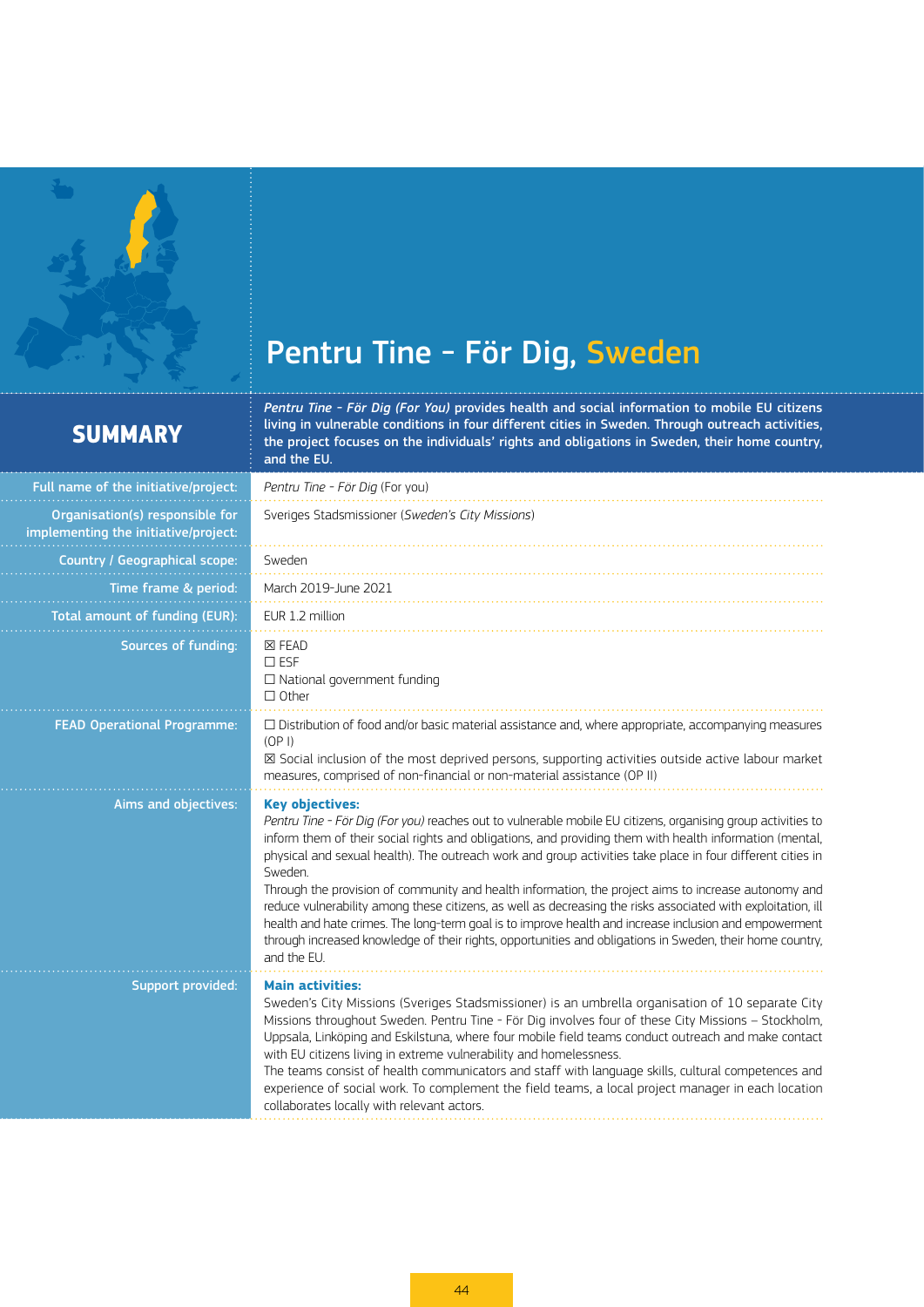| <b>SUMMARY</b>        | Pentru Tine - För Dig (For You) provides health and social information to mobile EU citizens<br>living in vulnerable conditions in four different cities in Sweden. Through outreach activities,<br>the project focuses on the individuals' rights and obligations in Sweden, their home country,<br>and the EU.                                                                                                                                                                                                                                                                                                                                                                                                                                                                                                                                                                                                                                                                                                                 |
|-----------------------|----------------------------------------------------------------------------------------------------------------------------------------------------------------------------------------------------------------------------------------------------------------------------------------------------------------------------------------------------------------------------------------------------------------------------------------------------------------------------------------------------------------------------------------------------------------------------------------------------------------------------------------------------------------------------------------------------------------------------------------------------------------------------------------------------------------------------------------------------------------------------------------------------------------------------------------------------------------------------------------------------------------------------------|
|                       | Due to the COVID-19 related crisis, the project adapted the health information provided, including ways<br>to prevent the spread of the virus and how to seek healthcare for symptoms or illness. A number of<br>other measures were taken, including:<br>▶ Updating the target group on restrictions and adjustments in Sweden, Romania and Bulgaria;<br>Pausing some group activities and focusing on outdoor outreach activities;<br>Holding all planning meetings online;<br>Þ.<br>Using a car for outreach activities, minimising the use of public transport.<br>Þ.                                                                                                                                                                                                                                                                                                                                                                                                                                                        |
|                       | Target group(s):<br>The project targets non-economically active and vulnerable EU citizens staying temporarily in Sweden,<br>such as those experiencing homelessness, the unemployed, and those without an income who are forced<br>into begging. The overall purpose is to strengthen people's self-empowerment and inclusion in Swedish<br>society.<br>The majority of the target group is from Romania and, to some extent, from Bulgaria. Many are Roma<br>people. The exclusion and discrimination experienced by the target group is extensive and long-lasting,<br>creating a lack of trust in society and the various social actors involved. The first step in supporting this<br>community is to build trusting relationships with the City Missions' staff. Staff have relevant cultural<br>and linguistic skills, often having a Roma background or themselves coming from Romania or Bulgaria.                                                                                                                      |
| <b>Results so far</b> | <b>Achievement of objectives:</b><br>The outreach teams have provided information to approximately 1,600 individuals through over 5,000<br>meetings. An internal user survey of participants found that 99% of participants agreed they had<br>benefitted from the information received, with 98% feeling that the conditions for taking care of their<br>own health and hygiene have improved.<br>As a result of the outreach activities, the teams can make contact with more people than would<br>otherwise have visited the City Missions' activity centres. Outreach work also provides increased<br>opportunity to meet the most vulnerable in the community. The field teams are one of a small number<br>of actors that have actively sought contact with the target group, therefore playing an important role<br>as informants and motivators for the most marginalised in Swedish society. The project has generally<br>reached its goals, although the pandemic reduced the numbers of group activities carried out. |
|                       | <b>Lessons learnt and success factors:</b><br>Employing staff with the relevant cultural competence and who are able to speak the language of the<br>target groups in question (Romanian and Bulgarian) has been one of the most important factors<br>facilitating contact, building trust and supporting peoples' needs. The teams have successively adapted<br>their support, sharing materials (e.g. maps) and organising group activities to provide information that<br>is relevant and comprehensible.<br>One important lesson is that even in open societies, where social and legal rights are not restricted, it<br>can be very difficult for some people to access their rights. Obstacles to claiming rights include a lack<br>of trust in society, lack of knowledge/information about claiming legal and social rights, and systemic<br>discrimination against certain groups of people.<br>Project staff have identified many people in the target group who are sexually exploited or exploited at                |
|                       | work as a consequence of their vulnerability and desperation. COVID-19 has exacerbated the situation<br>further, forcing vulnerable people deeper into poverty, and making the work of projects such as Pentru<br>Tine - För Dig (For you) more urgent than ever in supporting people to find better alternatives.<br>Providing information to women on equality and health has been an important success factor in<br>motivating women towards more self-empowerment and family planning.                                                                                                                                                                                                                                                                                                                                                                                                                                                                                                                                       |
|                       | ٠<br>п                                                                                                                                                                                                                                                                                                                                                                                                                                                                                                                                                                                                                                                                                                                                                                                                                                                                                                                                                                                                                           |

Contact details for further information Name: Rebecca Schulze, Central Project Manager Pentru Tine – För Dig Email: [Rebecca.Schulze@stadsmissionen.se](mailto:Rebecca.Schulze%40stadsmissionen.se?subject=)

⇣